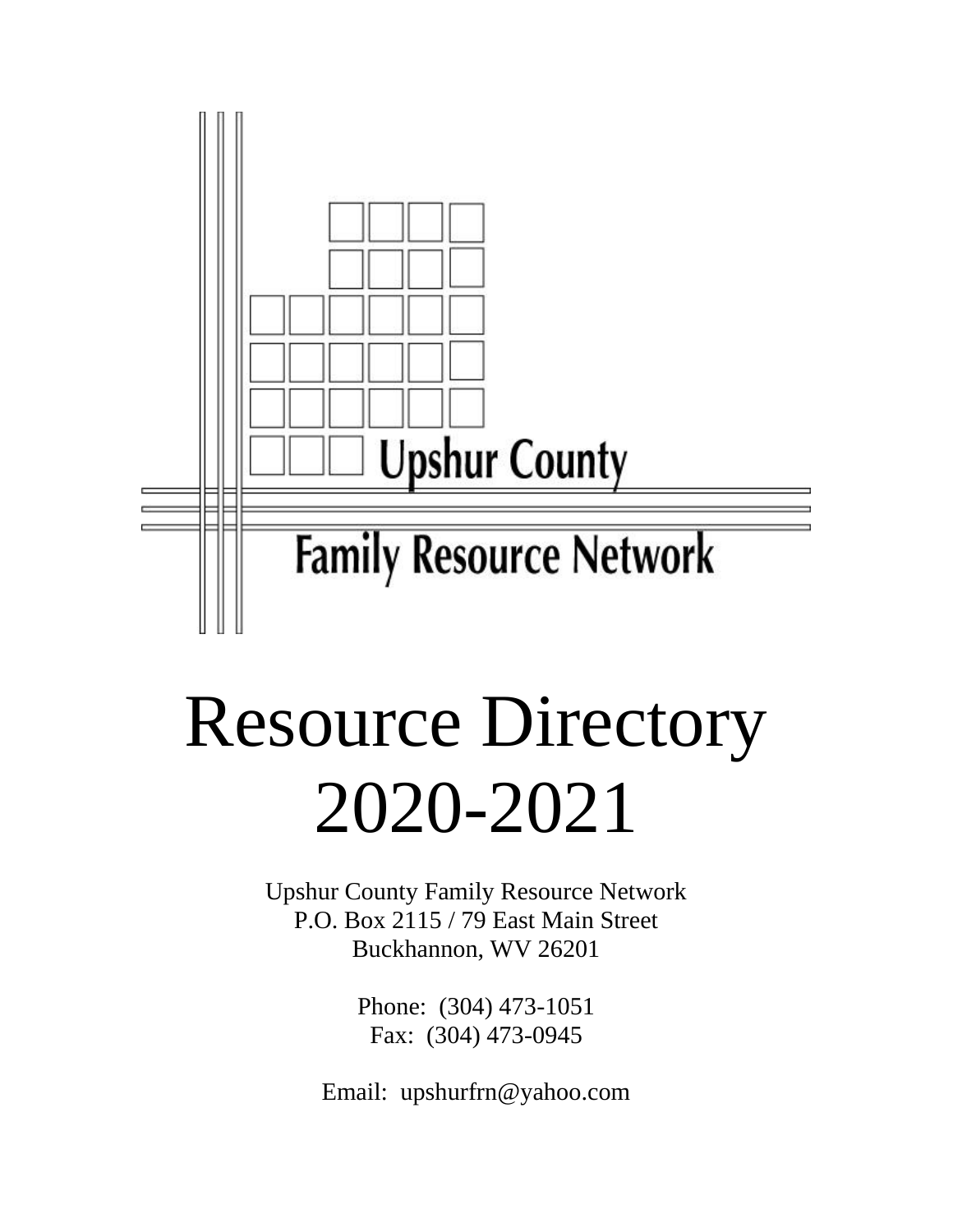# **Table of Contents**

### **Basic Needs Resources**

- Child Care/Pre-School Services
- Housing Services
- Emergency Assistance
- Food and Nutrition
- Clothing Provisions
- Employment Resources

### **Resources for Crisis or Life Situations**

- Crisis or Life Situation Centers
- Youth Shelters/Group Homes
- Adult Group Homes
- Family Services

### **Resources for Youth**

• Recreation and Youth Development

### **Resources for Aging, Disability, and Senior Health**

• Aging, Disability and Health Services

### **Human Care Resources**

- Individual/Family Counseling Services
- Mental Health Services

### **Health Care Facilities**

- Hospitals
- Related Services/Health Facilities

### **Community and Business Resources**

• Community Resources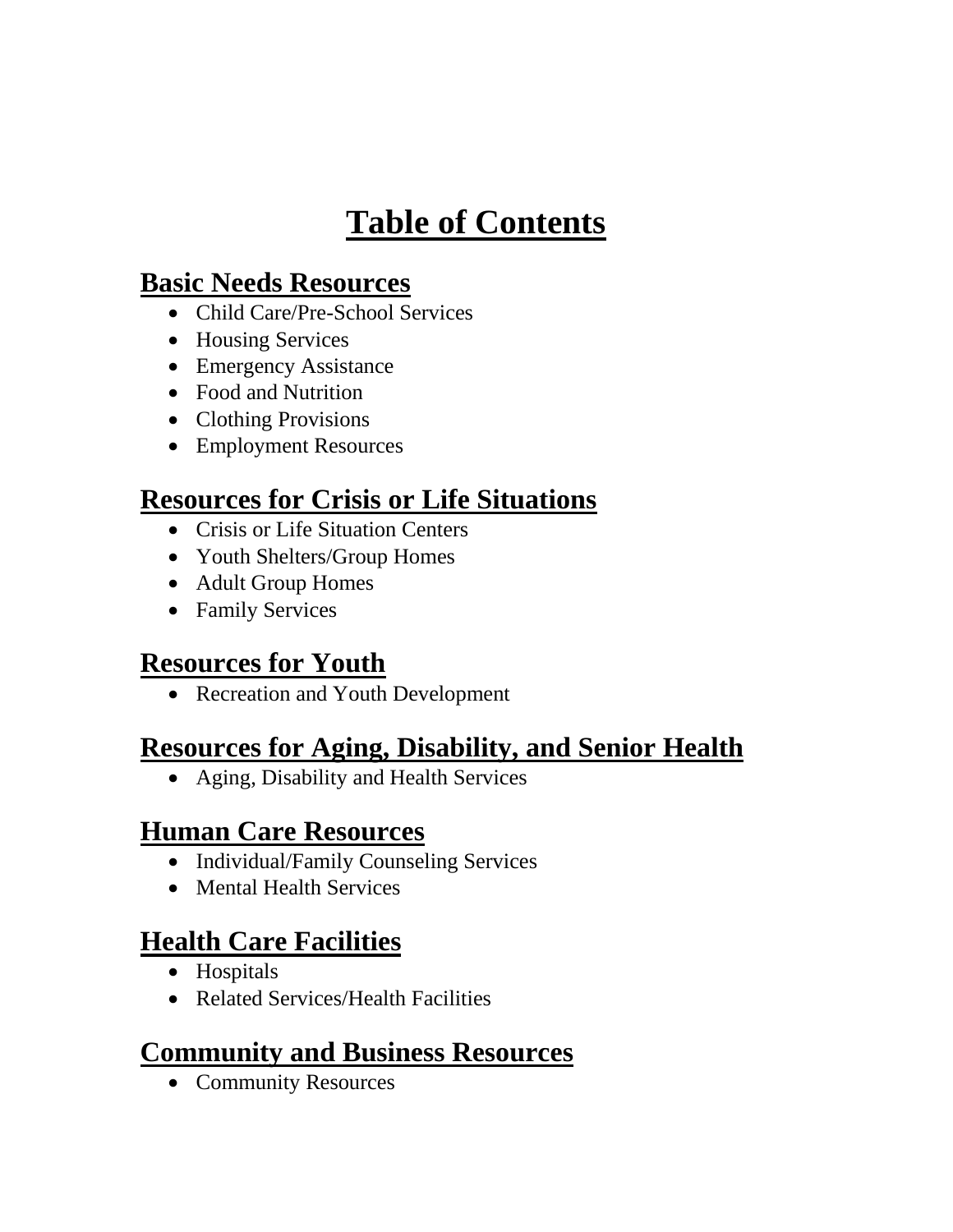• Business Resources

### **General Education Resources**

- Youth and Children Education Resources
- Adult Education Resources

### **Parks and Recreation Facilities**

• Parks and Recreation Facilities

### **Toll-Free/800-Telephone Numbers**

### **Upshur County Important Telephone Numbers**

**Upshur County Emergency Telephone Numbers**

**Additional Numbers**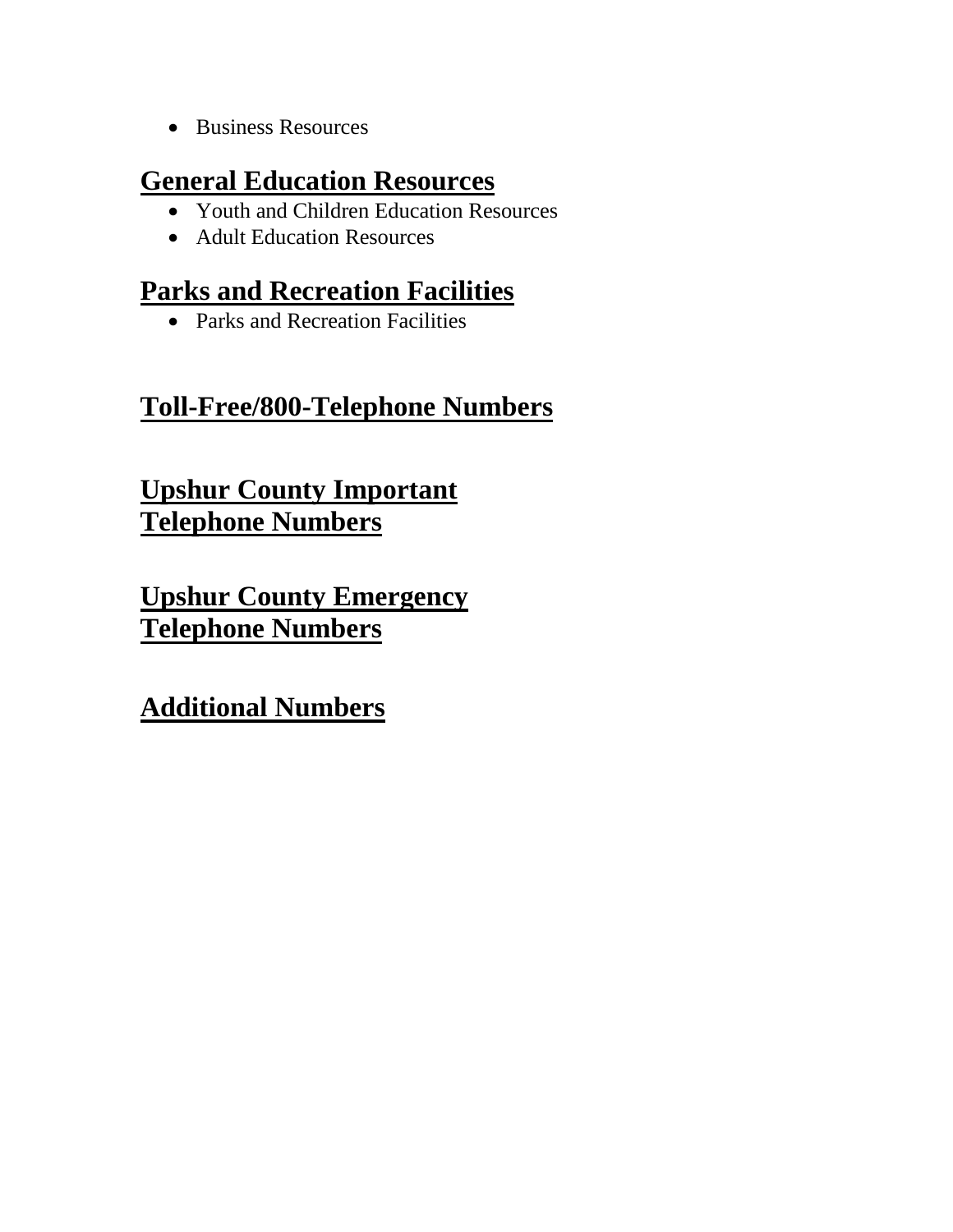### **Basic Needs Resources**

### **Child Care/Pre-School Services**

**Child Development Center of Central West Virginia** (304)-473-8348 20 Camden Avenue; Buckhannon, WV 26201 [www.cdcofcentralwv.org](http://www.cdcofcentralwv.org/)

Child care and education services provided for children ages birth to pre-K. The CDC also provides after-school programming and summer enrichment programs.

**Kids R' Kids** (304)-472-4741

9 Weston Road; Buckhannon, WV 26201

Day care and educational services for children ages 3 months to 12 years. Preschool services are also available.

**Little One's Place Christian Child Care Center** (304)-473-1770 P.O. Box 686; Buckhannon, WV 26201 [plwpuntin@yahoo.com](mailto:plwpuntin@yahoo.com)

Child care for six weeks to age 12.

**Mountain Heart Child Care Resource and Referral** (304)-269-5446 239 Court Avenue, P.O. Box 630; Weston, WV 26452 [www.mountainheartwv.org](http://www.mountainheartwv.org/)

Under the umbrella of Mountain Heart Community Services, Inc., the agency provides assistance for low income families in finding or securing subsidized child care through the state. The agency makes referrals to specialized programs such as Birth to Three and has a behavioral consultant who does site visits. State-mandated child care provider trainings are also provided throughout the region.

#### **Stockert Youth & Community Center – Afterschool Program** (304)-473-0145

79 East Main Street; Buckhannon, WV 26201 Stockertyouthcenter.webs.com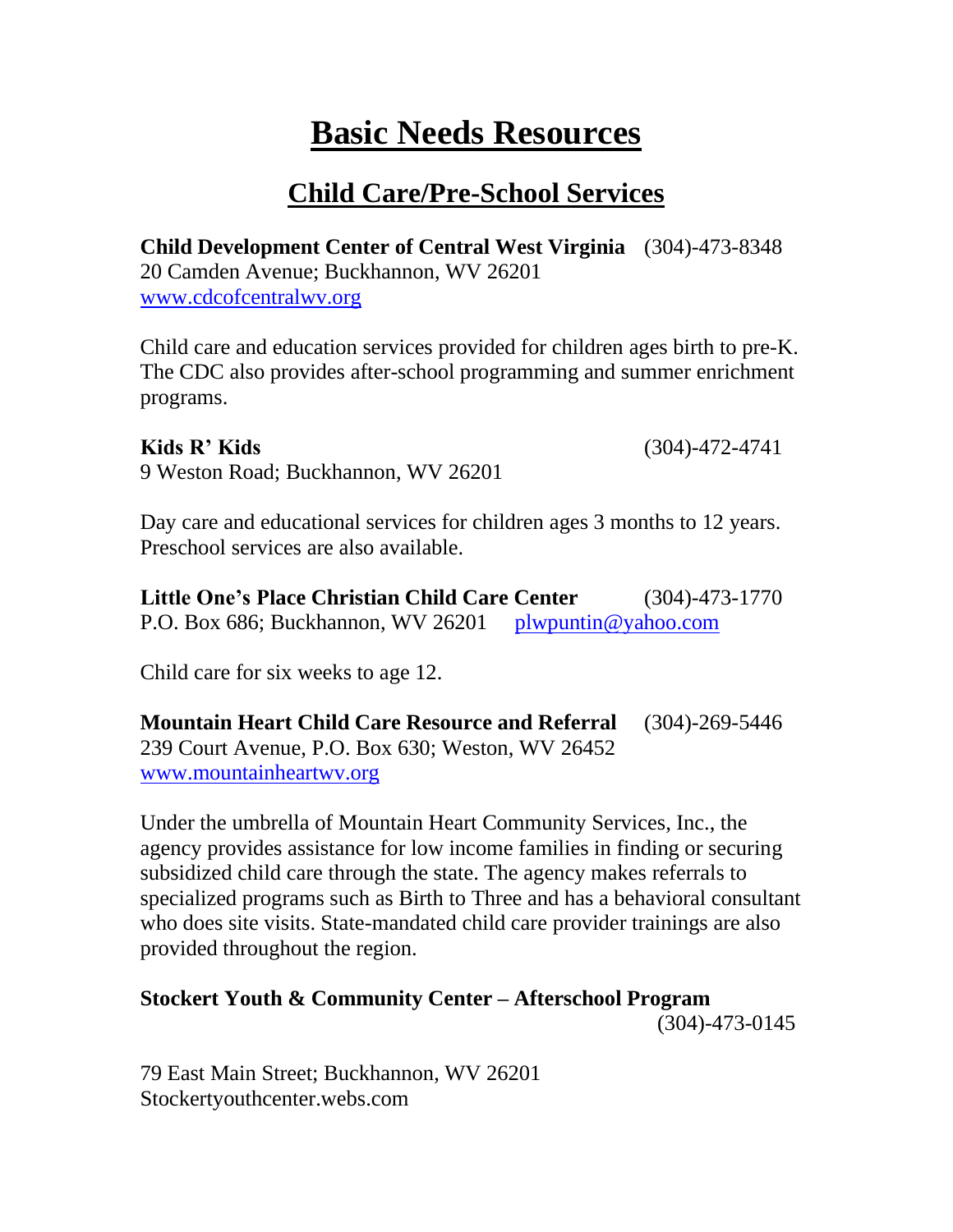e-mail: stockertyouth@gmail.com

Provides educational, physical, and recreational enrichment for children ages 5-12 in the hours after school. Tutoring, games, activities, crafts, and snacks are included in the programming. Tutoring is provided for students of all ages (up to  $12<sup>th</sup>$  grade).

#### **Stockert Youth & Community Center Camp Buccaneer**

(304)-473-0145

79 East Main Street, Buckhannon, WV 26201

Provides educational, physical, and recreational (including pool days) enrichment activities for children ages 5-12 Monday-Friday during the summer months with fully accredited childcare certification including healthy meals and snacks.

### **Mountain CAP Child Development Center** (304)-472-3391 **Creative Beginnings**

10 Tennerton Drive; Buckhannon, WV 26201

Child care for children ages 6 weeks to 12 years, under the umbrella of Mountain CAP and a preschool in conjunction with the Upshur County Board of Education and Tennerton Elementary School. Children engage in an educational curriculum in constructive play to build cognitive, social and motor skills in a supervised environment while also receiving healthy meals and snacks. After-school program also offers after-school meals.

**The Island Nursery Kindergarten/Union Preschool** (304)-472-5415 26 Island Avenue; Buckhannon, WV 26201 \*Island Nursery website can be found on Upshur County Schools website\*

Pre-K (4 & 5 year olds) in conjunction with the Upshur County Board of Education and Union Elementary School.

**Upshur County Head Start Main Office** (304)-472-2016 8 Cleveland Avenue; Buckhannon, WV 26201 [www.upshurhumanresourcesinc.org](http://www.upshurhumanresourcesinc.org/)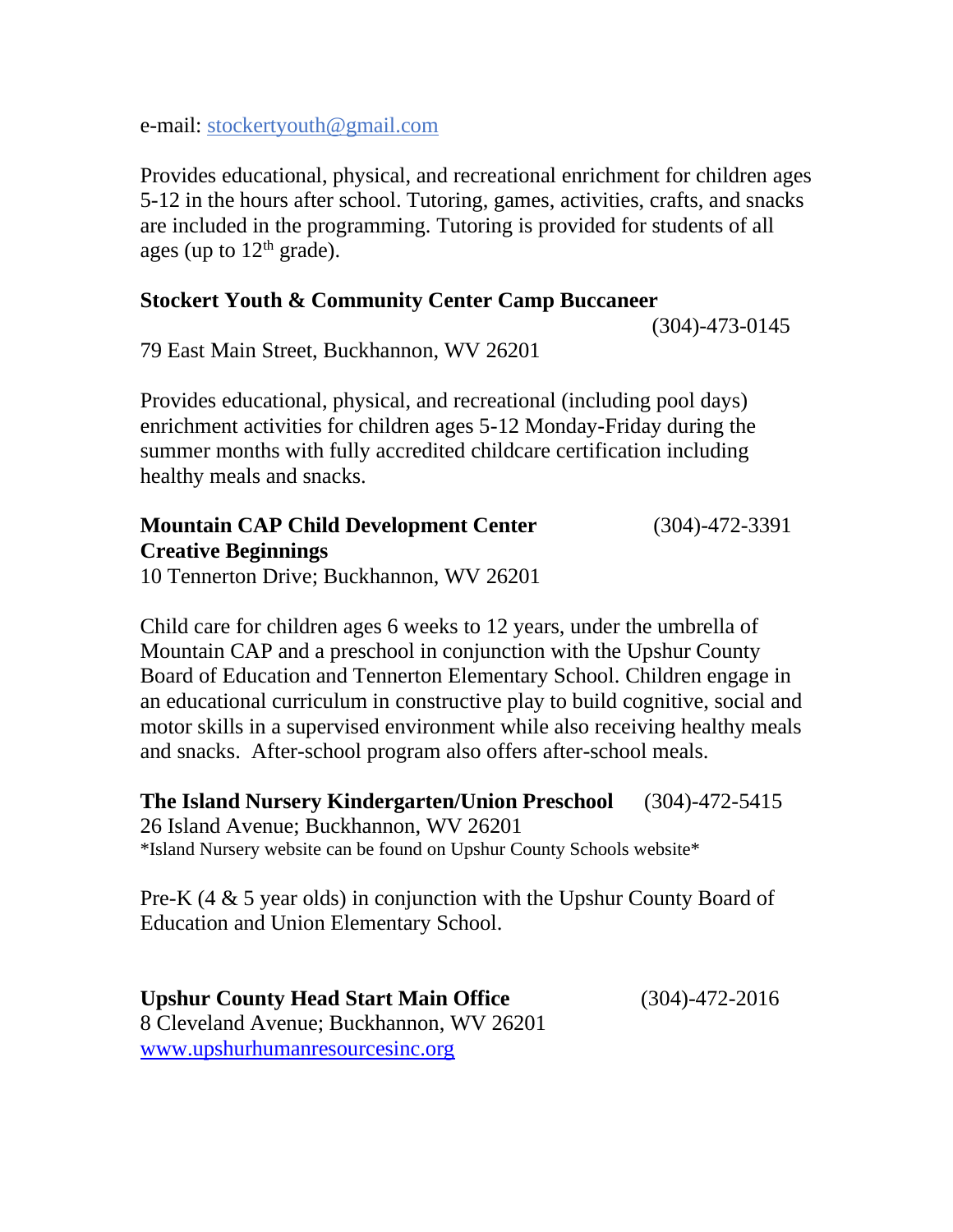Coordinates early childhood education Head Start programs. See below for list of related Head Start services.

| $(304) - 472 - 7213$                                                   |
|------------------------------------------------------------------------|
| $(304) - 472 - 7215$                                                   |
|                                                                        |
|                                                                        |
| $A. (304) - 472 - 5800$                                                |
| $B. (304) - 472 - 3201$                                                |
|                                                                        |
|                                                                        |
| $A. (304) - 472 - 7727$                                                |
| <b>B.</b> $(304)$ -472-2089                                            |
|                                                                        |
| <b>Upshur County Head Start – Hinkle Drive II</b><br>A. (304)-471-2002 |
| $B. (304) - 472 - 9542$                                                |
|                                                                        |
|                                                                        |
| $A. (304) - 472 - 2050$                                                |
| <b>B.</b> $(304)$ -472-2194                                            |
|                                                                        |
|                                                                        |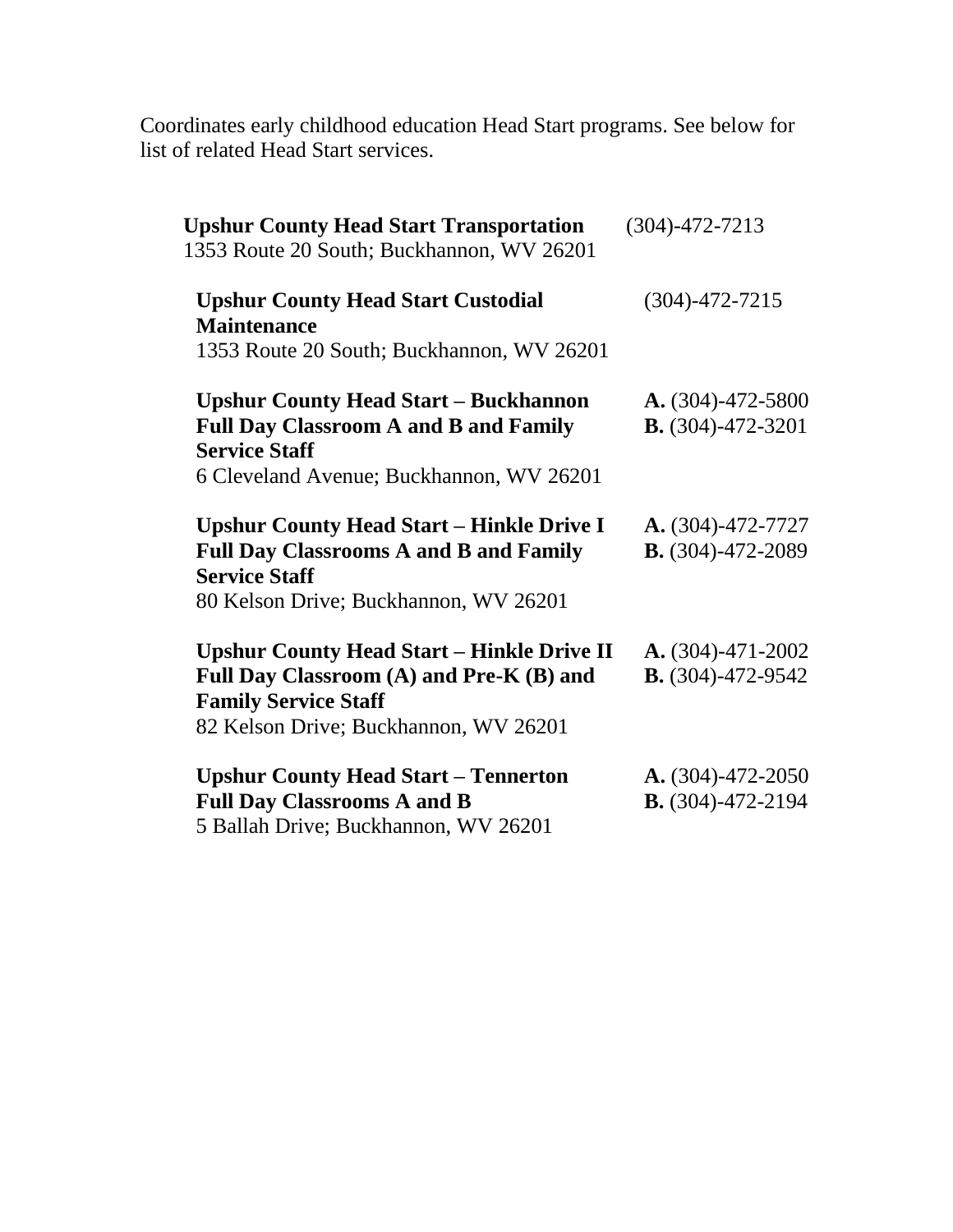### **Housing Services**

**Buckhannon Manor** (304)-472-7353 10 Nona Street; Buckhannon, WV 26201 buckhannonmanor@hotmail.com

Offers housing for the elderly, handicapped and persons with disabilities.

#### **Buckhannon Housing Authority** (304)-472-1305

23 ½ Hinkle Drive; Buckhannon, WV 26201 buckhousing@gmail.com

Provides low income duplex units and Housing and Urban Development rental assistance to qualified applicants. Also serves as a referral agency in response to housing needs. 84 public housing units: 60 family units and 24 units for elderly residents.

#### **Cambridge Heights** (304)-473-1453

1 Cambridge Heights Drive; Buckhannon, WV 26201 [www.cambridgeheights.com](http://www.cambridgeheights.com/)

Low income housing and Section 8 rental assistance for families and individuals. A tax-credit property. Call for more information.

**Habitat for Humanity (Buckhannon River)** (304)-470-2922 P.O. Box 495

Buckhannon, WV 26201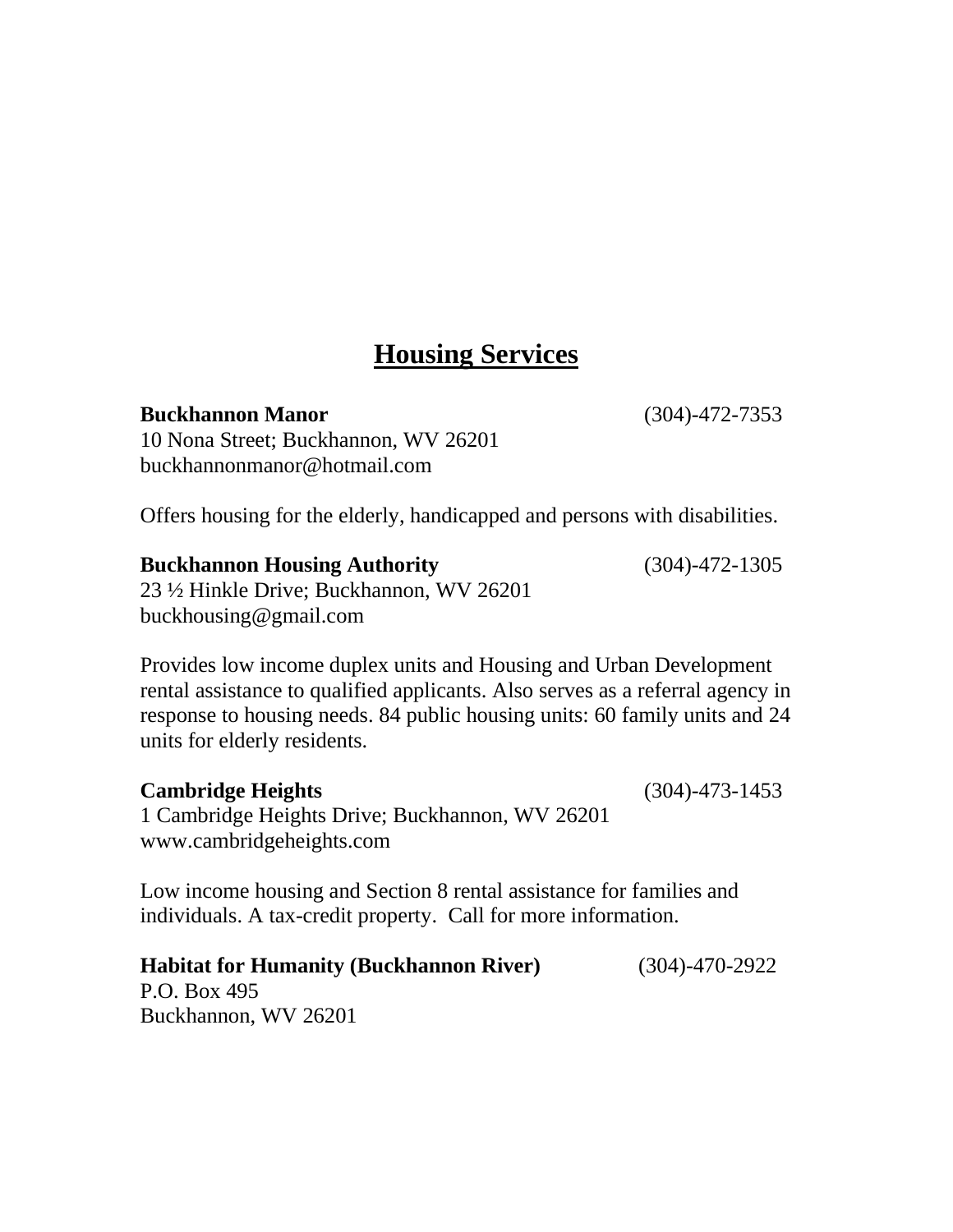Non-profit Christian housing ministry utilizing volunteer labor and private donations to build houses for low income individuals or families. Contact for more information.

#### **Opportunity Apartments**

PO Box 387, 93 E. Main St., Buckhannon WV 26201 (304)-613-1178

Offers 13 apartments for homeless and disabled individuals and families.

#### **Promise House**

PO Box 387, 93 E. Main St., Buckhannon WV 26201 (304)-613-1178

Offers transitional housing for homeless veterans.

#### **Mountain CAP Supportive Services for Veteran Families**

(304)-472-1500

Assistance for very low-income veterans, or their families, to prevent homelessness.

#### **Mountain CAP Weatherization** (304)472-1515

Weatherization assists low income households to improve energy efficiency to lower utility bills.

#### **Mountain CAP Mountain View Rental Apartments**

Rock Cave, WV 26234 (304)-472-1500 (800)-850-7738 Six, one story duplex apartments located in Rock Cave. Two and three bedroom units are available and HUD vouchers are accepted.

### **Upshur Cooperative Parish House, Inc. – Summer** (304)-472-0743 **Home Repair Program**

68 College Avenue; Buckhannon, WV 26201

Provides home materials and construction services during the summer to those who cannot afford to maintain their homes.

#### **United States Department of Agriculture –** (304)-269-8431 **Rural Development Weston Extension Office** 24 Gateway Drive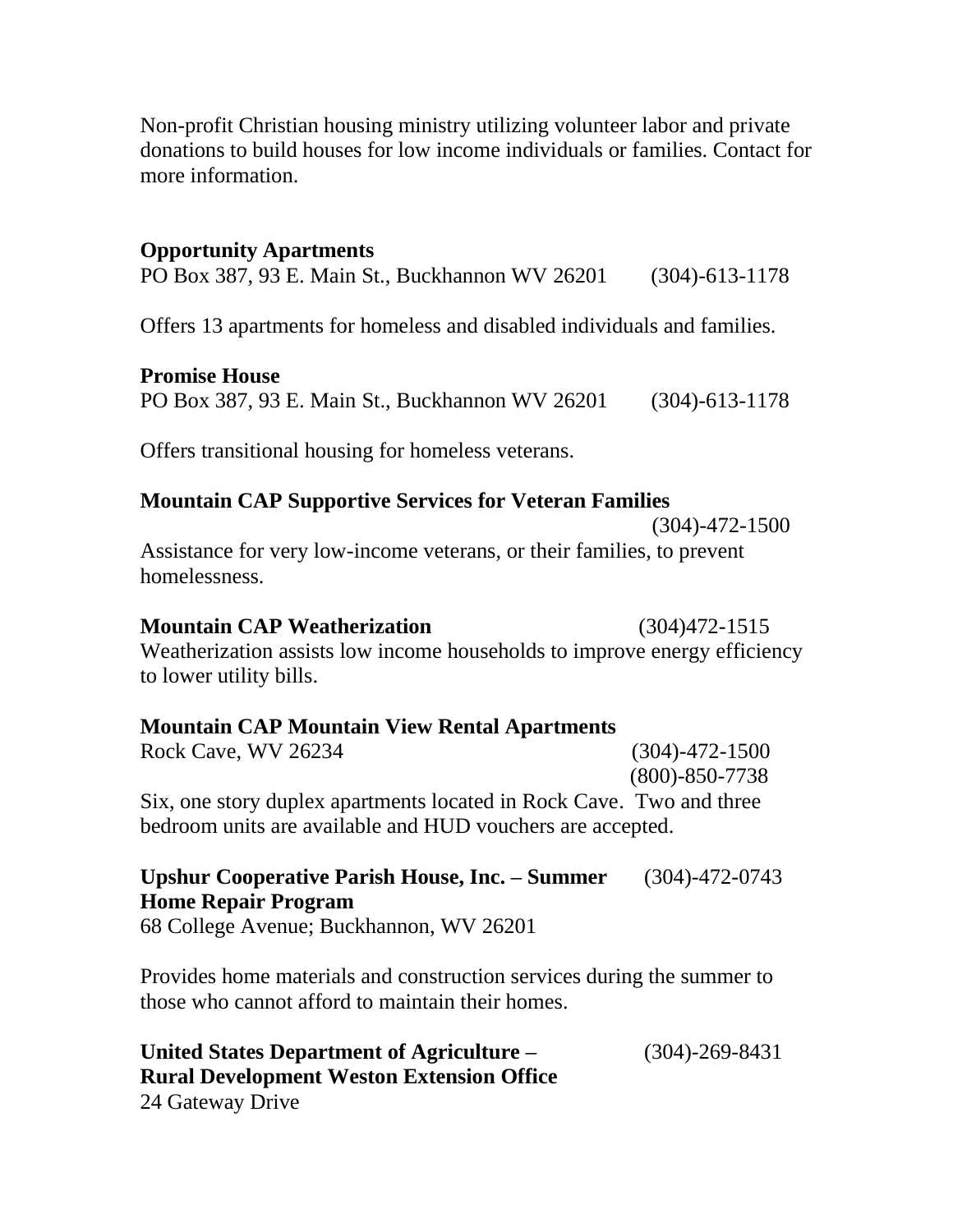Weston, WV 26452 [www.rurdev.usda.gov/wv](http://www.rurdev.usda.gov/wv)

Provides rural residents with housing loans, grants, and subsidies, home preservation grants, community facility grants, utilities grants (community utilities), farm labor housing options, and rental housing units and options.

### **Pringle House** 405 Route 20 South Rd., Buckhannon, WV 26201 (844)-373-7814 Forty, one and two bedroom apartments for seniors (55 and up) on two levels. Some units accessible for wheelchairs. Small pets allowed, with added fee. Call to apply. **Jane Lew Apartments** (304)-884-8852 169 Virginia Street; Jane Lew, WV 26378 Housing and Urban Development assisted and Section 8 housing units for low income families. **Sunny Buck Gardens Apartments** (304) 439-3093 1 Country Club Rd.; Buckhannon, WV 26201 A 42-unit apartment complex with affordable housing. No pets. **Valley Green Apartments** (304)-472-7017 345 South Florida Street; Buckhannon, WV 26201

120 low income and section 8 (rental) housing units for low income families or individuals. Contact for more information.

#### **Weston Arbors** (304)-269-7344

401 John Street; Weston, WV 26452 [www.arbors.com](http://www.arbors.com/) westonarbors@arbors.com

valleygreenapts@hotmail.com

Provides housing options for senior citizens (62 years and older), disabled, and handicapped individuals. HUD-subsidized. Also in Fairmont area.

#### **Weston Commons** (304)-269-7682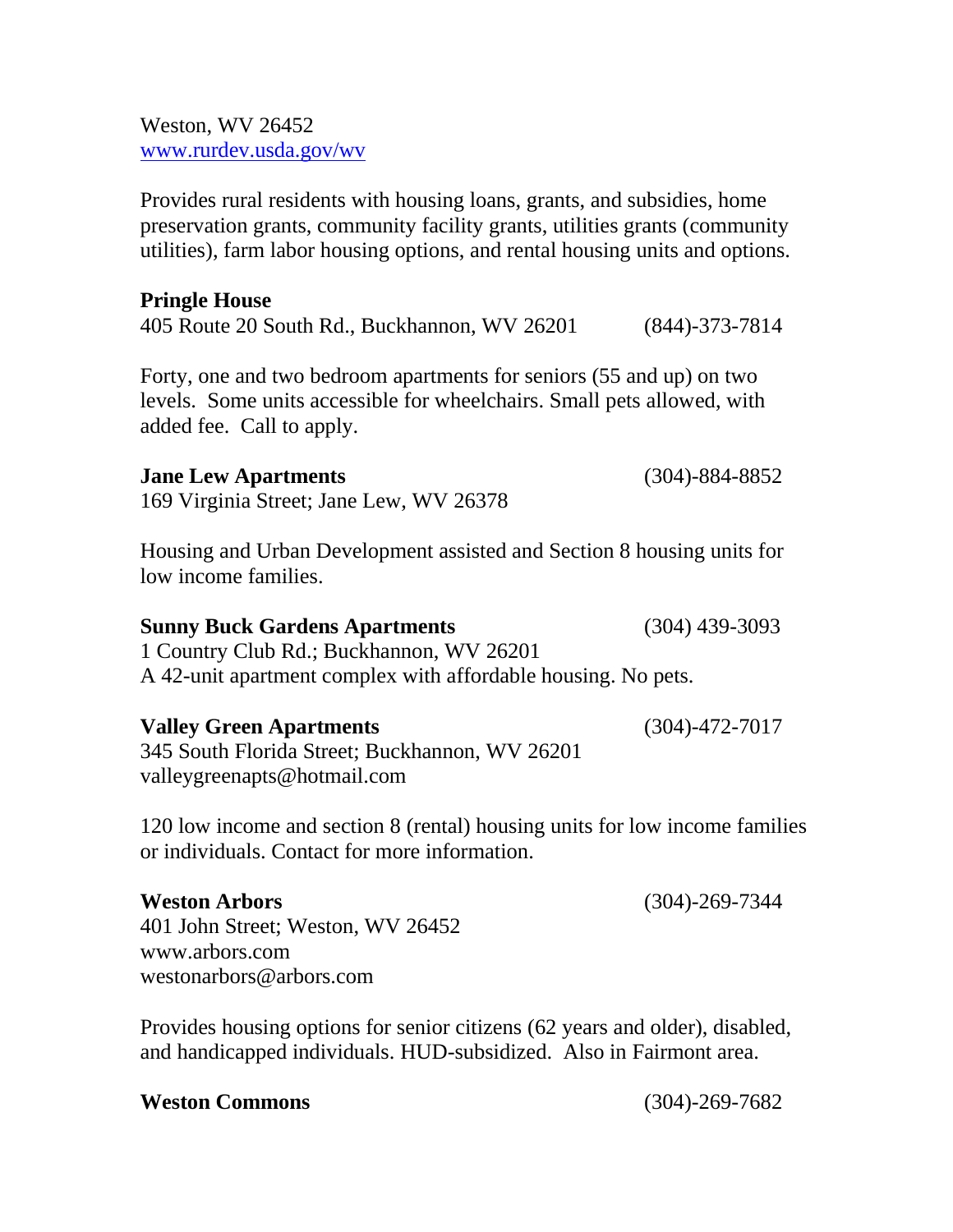650 Craig Street; Weston, WV 26452

**Salvation Army**

Provides subsidized housing options for low income persons and the elderly. All units are one bedroom. Maximum 2 person occupancy. Call for info.

### **Emergency Assistance**

**American Red Cross NE WV Chapter** (304)-598-9500 1299 Pineview Drive, Suite 300; Morgantown, WV 26505

| <b>Hill Stump Disaster Charitable Trust</b> | $(304)$ -472-1112 |
|---------------------------------------------|-------------------|
| 2 West Main Street; Buckhannon, WV 26201    |                   |
| *For Upshur County residents only*          |                   |

Provides relief for victims of fire, flood, storm, sickness and other disasters.

| <b>Salvation Army</b>                            |                      |
|--------------------------------------------------|----------------------|
| <b>Buckhannon Center</b>                         | $(304) - 472 - 6165$ |
| 21 North Spring Street; Buckhannon, WV 26201     |                      |
| <b>Clarksburg Center</b>                         | $(304) - 622 - 2360$ |
| 1010 South Chestnut Street; Clarksburg, WV 26301 |                      |

Operates a thrift store with clothing and household items. Also handles USDA commodities for Upshur County, assists residents with food, utilities and rent (as funds are available), and provides fire and disaster assistance.

### **Upshur Cooperative Parish House – Crosslines** (304)-472-0743 **Information and Help**

68 College Avenue; Buckhannon, WV 26201

Information and referral center which works in collaboration with other social agencies in the community. Provides assistance with food, medical, utilities, rent, prescriptions, and gas vouchers for medical appointments, school needs, and mortgage assistance.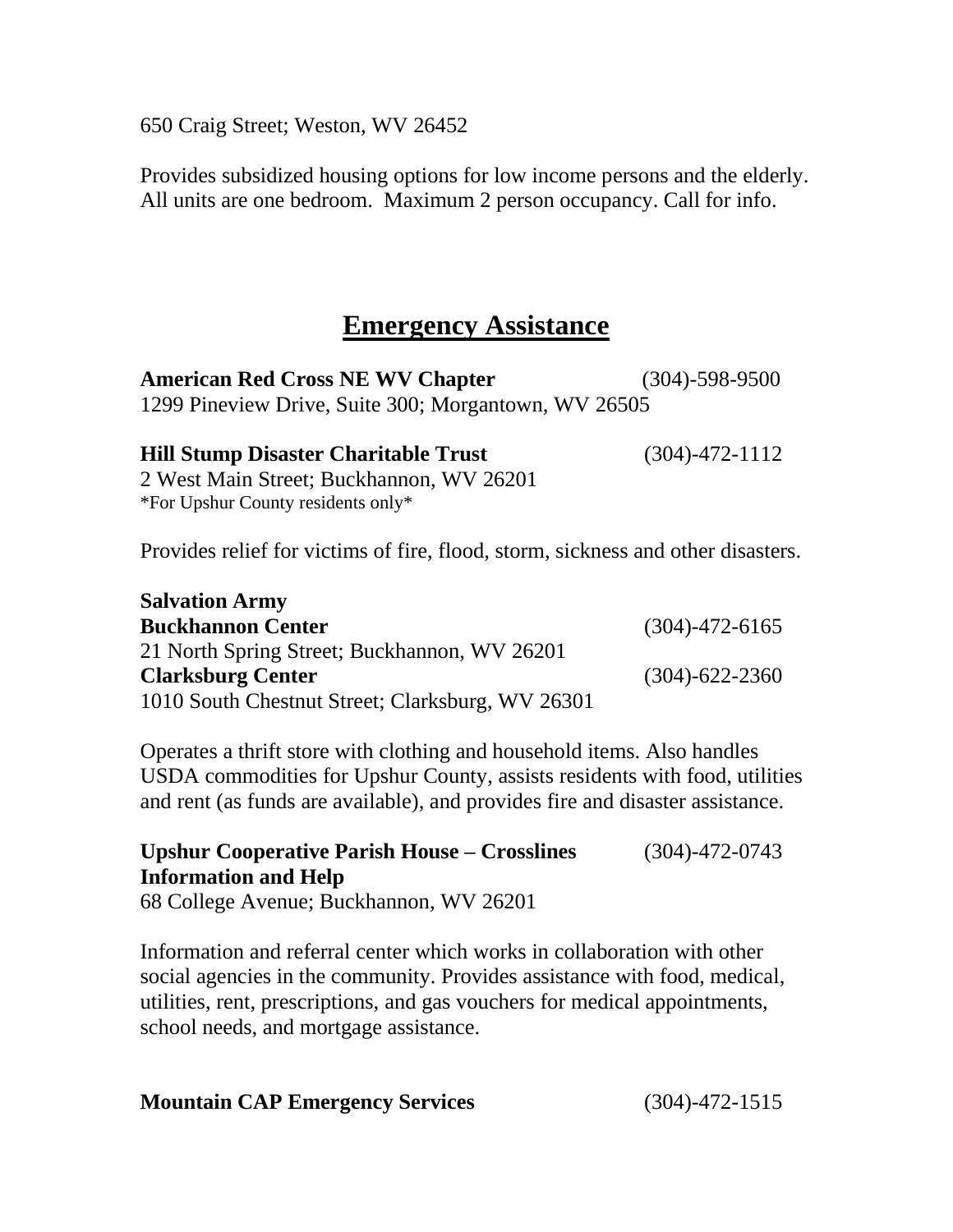26 North Kanawha Street; Buckhannon, WV 26201

The Energy Crisis Intervention Program allows Mountain CAP to provide heat for no-heat emergencies to low-income households during the winter months November-March, as well as the seasonal LIEAP program (Low Income Energy Assistance Program).

The No Heat Emergency Program provides furnace repair or replacement to very low-income households January-September and may provide airconditioning repair or replacement for qualifying households with a member who is elderly, disabled or under 5 years of age.

| <b>Randolph County Homeless Shelter</b>     | $(304) - 636 - 5193$ |
|---------------------------------------------|----------------------|
| 938 South Davis Avenue, Elkins, WV 26241    |                      |
|                                             |                      |
| Services homeless individuals and families. |                      |
|                                             |                      |

#### **Upshur County Ministerial Association** (304) 472-0743

Provides emergency assistance including meals, lodging, gas for necessary emergency transportation, and other services as need dictates. Call Upshur Parish House for information.

**Upshur County Office of Emergency Management** (304) 472-4983 181 Palottine Drive, Buckhannon, WV 26201 kbshreves@upshurcounty.org

Responsible for planning, coordination and resource acquisition for/during emergency situations in Upshur County.

| <b>CERT (Community Emergency Response Team)</b> | $(304)$ 472-4983 |
|-------------------------------------------------|------------------|
| 181 Palottine Drive, Buckhannon, WV 26201       |                  |

Dedicated to assisting citizens and neighbors during emergency situations in Upshur County.

### **WV Dept. of Health & Human Resources** (304)-473-4230

34 Auction Lane, Buckhannon WV 26201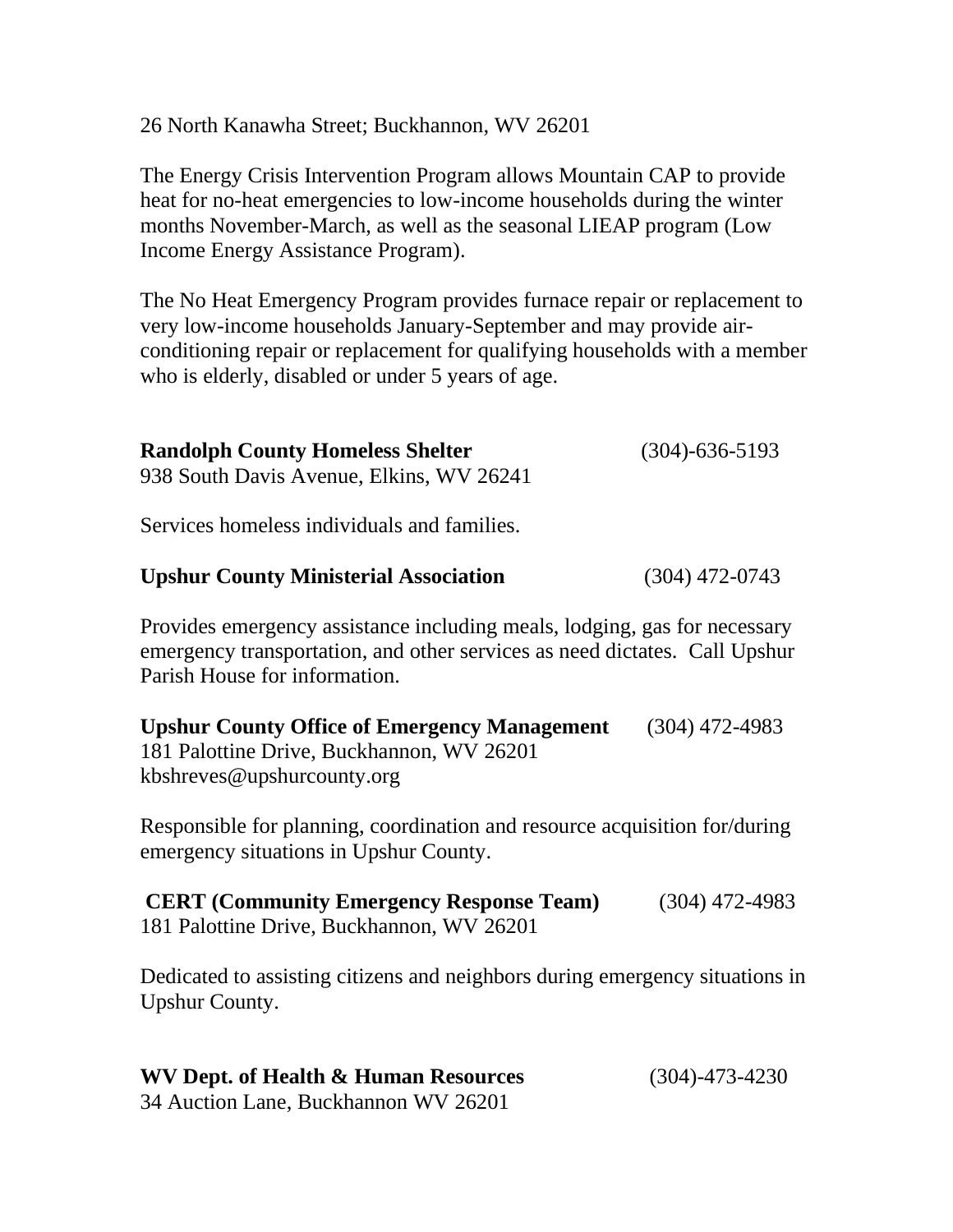Provides emergency assistance if eligible, seasonal assistance with Low Income Energy Assistance Program (LIEAP) and emergency LIEAP.

### **Food and Nutrition**

**Immaculate Conception Parish – The Mustard Seed** (304)-623-0859 444 East Pike Street; Clarksburg, WV 26301

Organization that provides free food items, clothing, blankets, utensils, and other small house wares (no furniture). Also accepts donations of the above items (again, no furniture).

| <b>Salvation Army</b>                            |                      |
|--------------------------------------------------|----------------------|
| <b>Buckhannon Center</b>                         | $(304) - 472 - 6165$ |
| 21 North Spring Street; Buckhannon, WV 26201     |                      |
| <b>Clarksburg Center</b>                         | $(304) - 622 - 2360$ |
| 1010 South Chestnut Street; Clarksburg, WV 26301 |                      |

Operates a thrift store with clothing and household items. Also handles USDA commodities for Upshur County, assists residents with food, utilities, rent (as funds are available), and provides fire and disaster assistance.

### **Upshur Cooperative Parish House, Inc. – Crosslines** (304)-472-0743 **Information and Help**

68 College Avenue; Buckhannon, WV 26201

Operates a food pantry along with special meal programs. Also coordinates with other agencies regarding food and nutrition needs, as required.

**Women, Infant, and Children (W.I.C.)** (304)-472-4714 **Nutrition Services** 33 Southfork Plaza Drive; Buckhannon, WV 26201

A subsidiary of West Virginia Department of Health and Human Resources (DHHR) which provides supplemental food packages, nutrition counseling, breast feeding support, health screenings, and medical referrals to income eligible women and age eligible infants and children.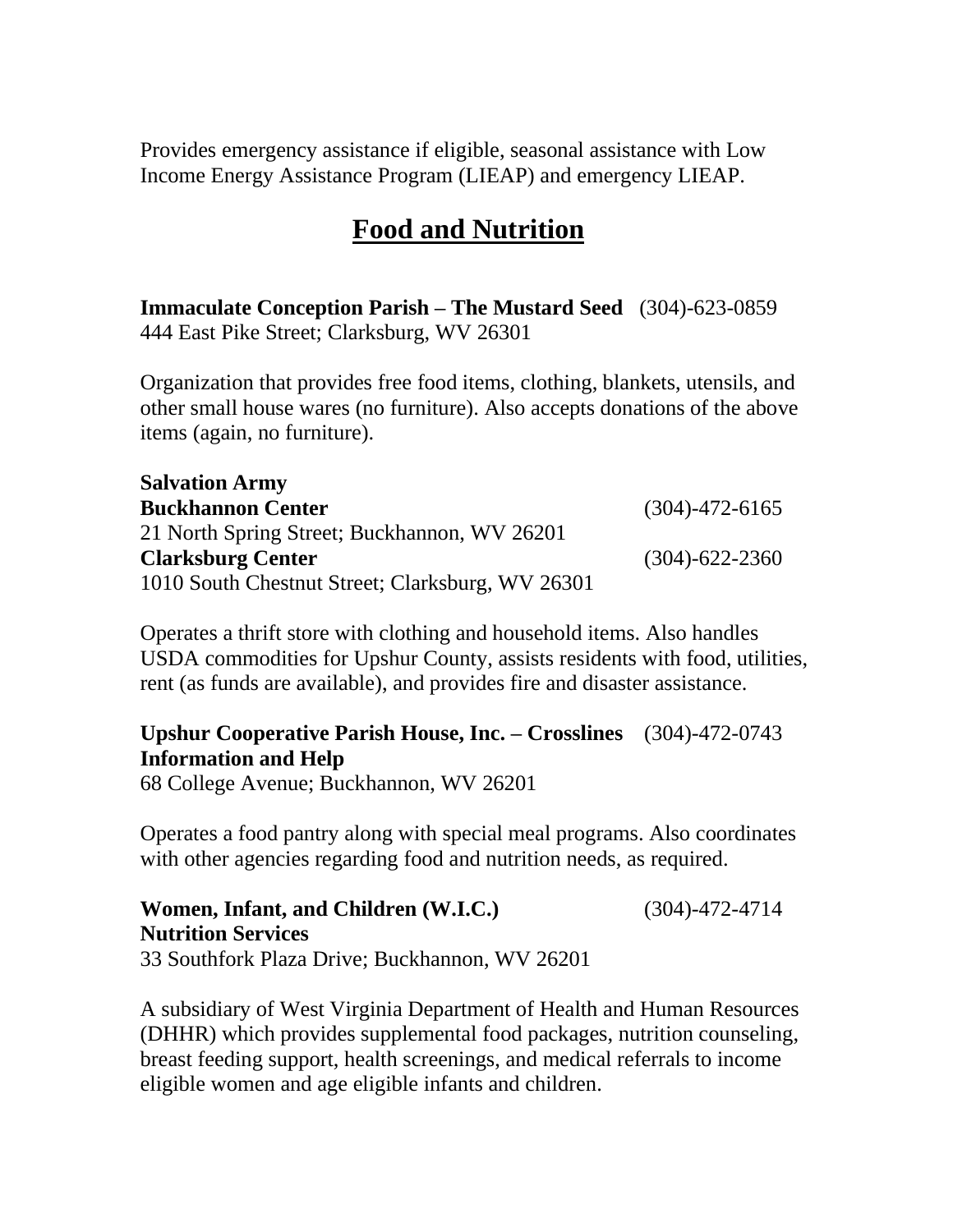### **Clothing Provisions**

#### **Goodwill Industries** (304)-472-0587

 $\overline{\mathbf{S}}$ 

15 South Spring Street; Buckhannon, WV 26201

Provides low cost clothing for men, women, and children as well as low cost house wares, furniture, and other life necessities. The site is also a donation center for clothing, house wares, furniture, etc.

| Salvation Army                                   |                      |
|--------------------------------------------------|----------------------|
| <b>Buckhannon Center</b>                         | $(304) - 472 - 6165$ |
| 21 North Spring Street; Buckhannon, WV 26201     |                      |
| <b>Clarksburg Center</b>                         | $(304) - 622 - 2360$ |
| 1010 South Chestnut Street; Clarksburg, WV 26301 |                      |

Operates a thrift store with clothing and household items. Also handles USDA commodities for Upshur County, assists residents with utilities and rent (as funds are available), and provides fire and disaster assistance.

**Upshur Cooperative Parish House – Clothes Closet** (304)-471-2290 47 Sedgewick Street; Buckhannon, WV 26201

Located next to the Parish House itself, the Clothes Closet is a thrift store providing low cost clothing, household items, books, and furniture. Donations of clothing and other items are also accepted at the site.

**Wayside Southern Baptist Church** (304)-472-7412 Brushy Fork Road, Buckhannon WV 26201

Holds a clothing giveaway the  $2<sup>nd</sup>$  and  $4<sup>th</sup>$  Saturdays of each month 9amnoon.

### **Employment Resources**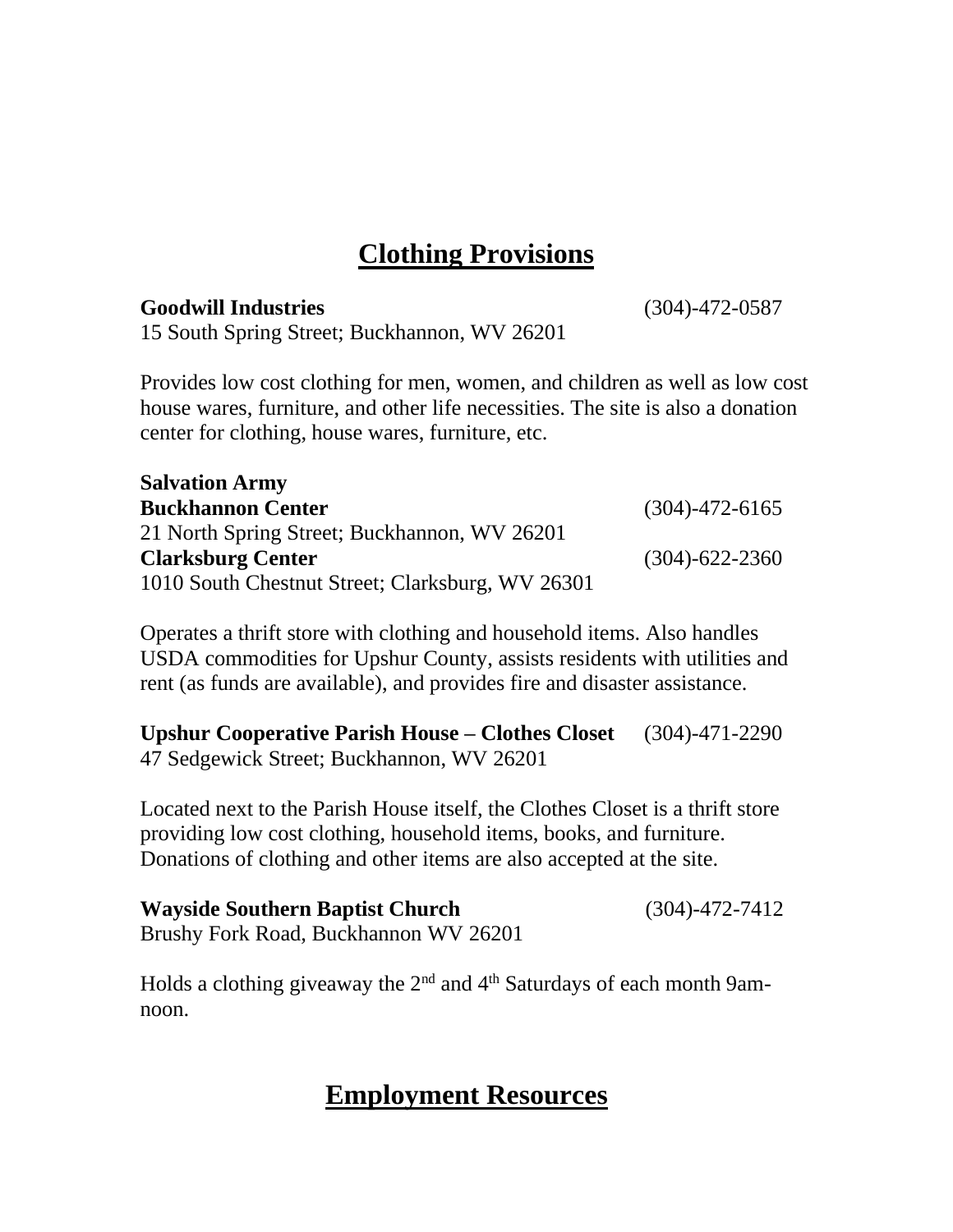| <b>Human Resource Development Foundation</b> | $(304) - 637 - 0718$ |
|----------------------------------------------|----------------------|
| and Youth Ready                              |                      |
| 1200 Harrison Avenue, Suite 103; Elkins, WV  | 26241                |

Large, multi-site agency around the state that provides numerous services including job search skills, technical and job training, job placement, and job retention programs. The program also assists youth aging out of the state's foster care system with independent living options and employment assistance.

**WorkForce West Virginia – Employment Services** (304)-627-2125 153 West Main Street, Suite B; Clarksburg, WV 26301 workforcewv.org

Free service which helps with job seeking. Work is done with dislocated adult or youth workers, along with ex-offenders and those with disabilities.

#### **WorkForce West Virginia – Unemployment** (304)-627-2125 **Compensation**

Provides compensation services to unemployed workers through temporary income, weekly benefits, and other federal programs

### **Resources for Crisis or Life Situations**

### **Crisis or Life Situation Centers**

**Central West Virginia Center for Pregnancy Care** (304)-473-1122 8 Meadow St.; Buckhannon, WV 26201 (877)-472-1122 www.cvwcpc.org [cwvcpc@frontier.com](mailto:cwvcpc@frontier.com)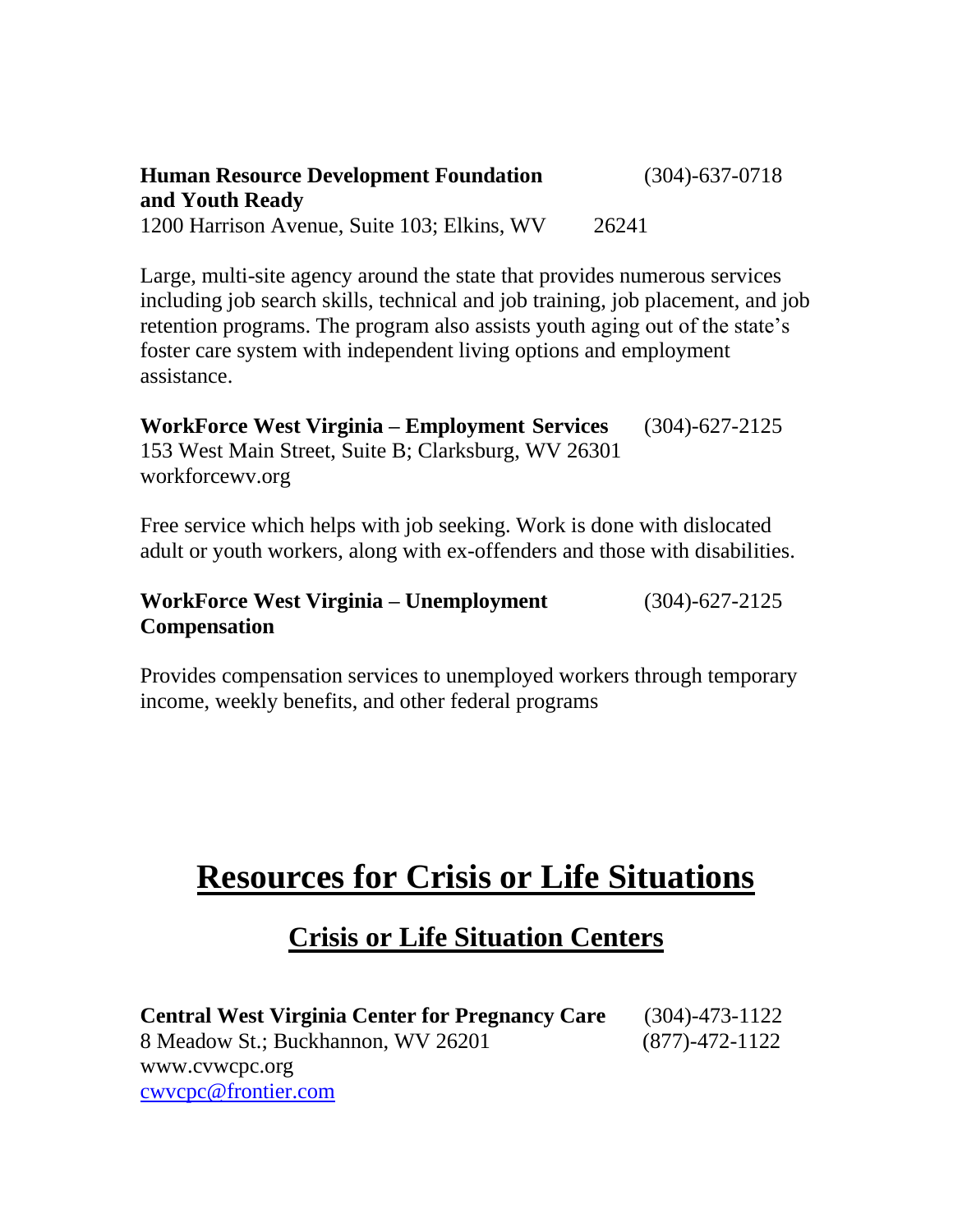Provides counseling on pregnancy options as well as maternity/baby clothing and other baby necessities. Pregnancy tests and ultrasound tests are available. Covers 9 counties with offices in Gassaway and two offices in Tucker County.

### **Clarksburg Rescue Mission** (304)-622-2451

312 North 4<sup>th</sup> Street; Clarksburg, WV 26301

Provides emergency shelter services and meals to residents along with direct substance abuse services plus a long term recovery and rehabilitation program. Meals also provided to non-residents (Mon-Fri 12-5PM, Sat & Sun at 2 PM). The mission also operates a thrift store.

### **Families Strong** (443)-525-1976

Families Strong is a free online support group for families and friends impacted by substance use disorder. For more information or to register: [https://mosaic.mrooms.net/mod/page/view.php?id=62.](https://mosaic.mrooms.net/mod/page/view.php?id=62) Contact Dawn Brown at above phone, or dbrown@groupmosaic.com.

### **Mountain CAP Child Advocacy Center** (304)-473-0020

Provides a child-friendly environment offering support and resources for children and their non-offending caregiver(s) in cases of child abuse or neglect. Also offering "Stewards of Children" training for adults and a personal safety curriculum for children. If you suspect child abuse or neglect, call 1-800-352-6513 to make a report. Call 911 if there is an emergency.

| <b>Salvation Army</b>                                                        |                      |
|------------------------------------------------------------------------------|----------------------|
| <b>Buckhannon Center</b>                                                     | $(304) - 472 - 6165$ |
| 21 North Spring Street; Buckhannon, WV 26201                                 |                      |
| <b>Clarksburg Center</b><br>1010 South Chestnut Street; Clarksburg, WV 26301 | $(304) - 622 - 2360$ |

Operates a thrift store with clothing and household items. Also handles USDA commodities for Upshur County, assists residents with utilities and rent (as funds are available), and provides fire and disaster assistance.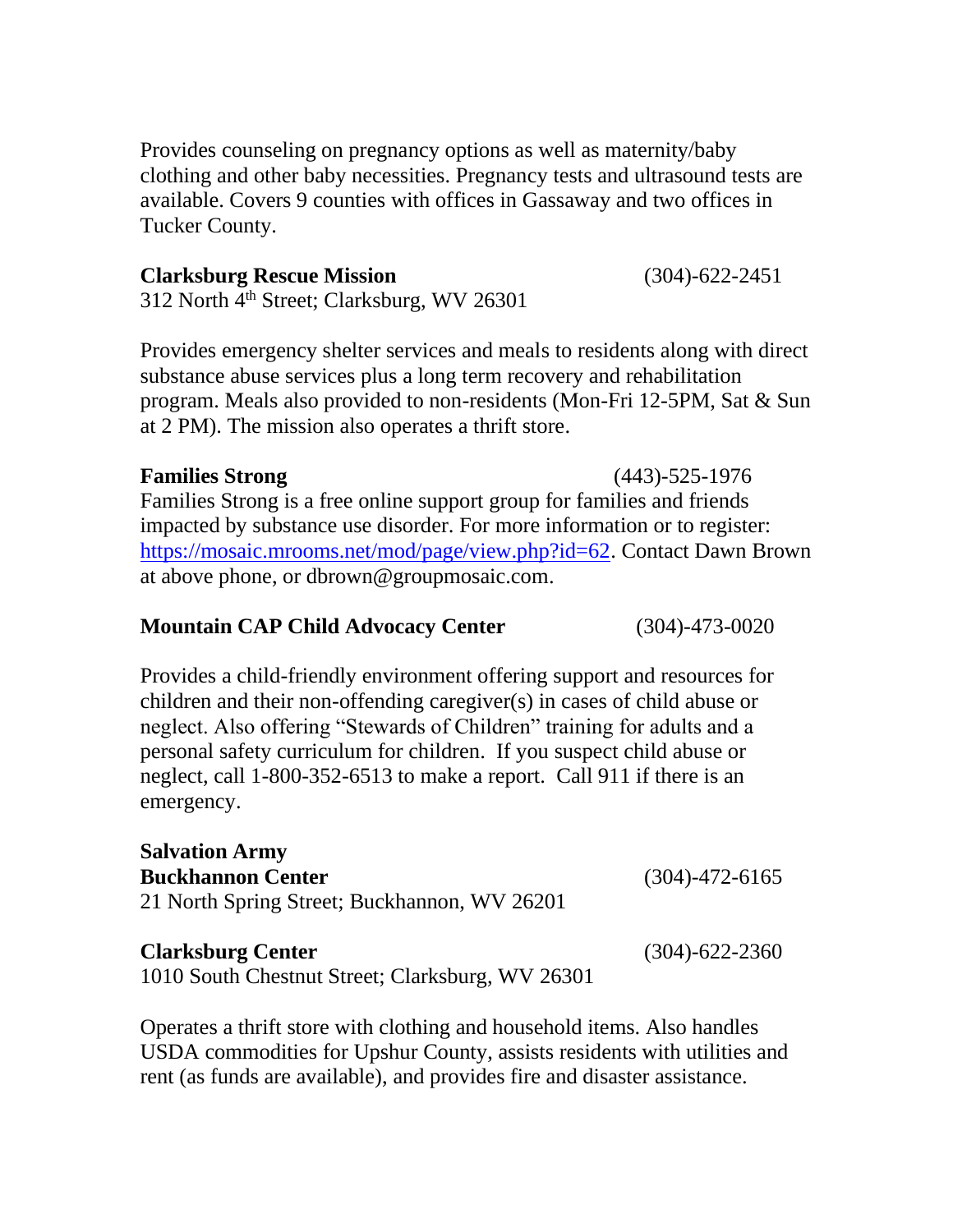Extension ministry of the United Methodist Church which services include the distribution of layettes (baby supplies), the housing of offices for Crosslines (information, referrals, and emergency assistance) and Habitat for Humanity, the operation of a summer home repair program, and the Clothes Closet (a thrift store of clothes and household items).

#### **Women's Aid in Crisis**

| 40 West Main Street; P.O. Box 2548 (extension office) (304)-473-0070 |                      |
|----------------------------------------------------------------------|----------------------|
| Buckhannon, WV 26201                                                 |                      |
| P.O. Box 2062; Elkins, WV 26241 (main office)                        | $(304) - 636 - 8433$ |

Provides free, comprehensive services to victims of domestic violence and sexual assault. Services include an emergency shelter, 24-hour hotline, individual and group counseling, referrals, and medical/legal advocacy for Upshur, Randolph, Barbour, Webster, Tucker and Braxton Counties. Services are confidential.

| <b>Randolph County Homeless Shelter</b>   | $(304) - 636 - 5193$ |
|-------------------------------------------|----------------------|
| 938 South Davis Avenue, Elkins, WV 26241  |                      |
| <b>The Opportunity House</b>              | $(304) - 613 - 1178$ |
| 93 East Main Street; Buckhannon, WV 26201 |                      |

Group home setting that provides substance abuse (alcohol and drugs) and peer treatment, post-rehab/detox counseling and services, drug testing, drug prevention, and substance abuse support programming, including alcoholics anonymous (AA).

### **Youth Shelters and Group Homes**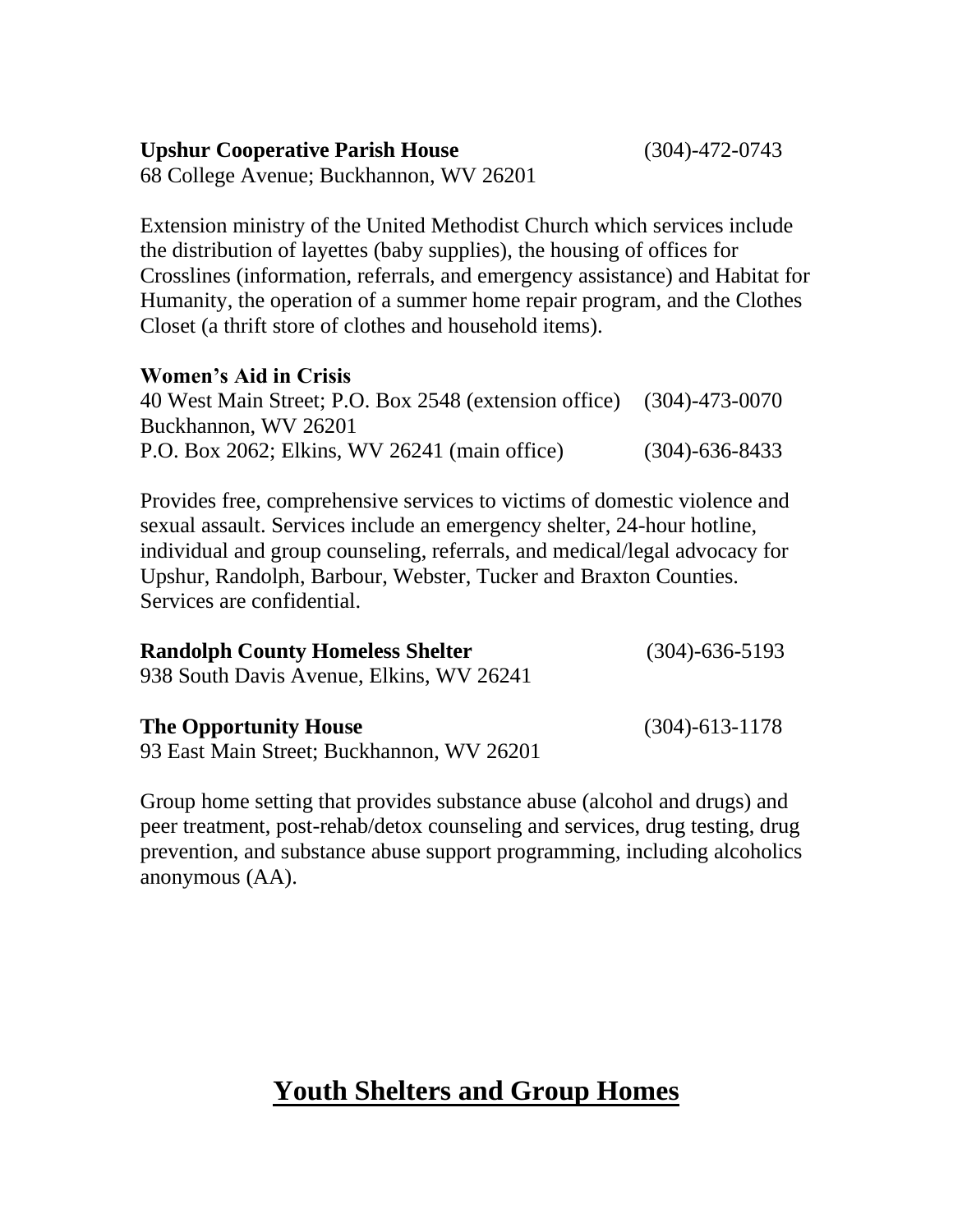#### **Arthur N. Gustke Child Shelter** (304)-424-5244

1640 St. Marys Avenue; P.O. Box 763 Parkersburg, WV 26102

Residential facility which provides both emergency youth shelter services and placement services through the West Virginia Department of Health and Human Services (WV DHHR). Part of the Children's Home Society of WV.

**Southern WV Exceptional Youth Emergency Shelter** (304)-255-0408 142 Cherry Street; P.O. Box 361; Daniels, WV 25832

Emergency residential facility that provides crisis respite care for special needs youth ages 7-17 around placement issues, sexual abuse, neglect, loss of support system, or other circumstances. Referrals accepted from law enforcement, caregivers, or parents. Part of the Children's Home Society of WV.

### **Burlington United Methodist Family Services:** (304)-289-6010 **Burlington Campus**

120 Hope Lane - P.O. Box 69; Burlington, WV 26710

Residential campus serving boys and girls (under separate roof) with cottages for both level II and III youth. The level II facility deals with youth 13-18 and the level III with youth 8-18. A new program serves ages 5-10. Services include education (on-grounds school), group and individual counseling/therapy, and case management. Referrals are through West Virginia Department of Health and Human Resources (WV DHHR). Offers foster care and adoptive services covering all 55 counties.

| <b>Cammack Children's Center</b>                     | $(304) - 523 - 3497$ |
|------------------------------------------------------|----------------------|
| 64 West 6 <sup>th</sup> Avenue; Huntington, WV 25701 |                      |

Provides a supervised living situation for thirty two emotionally disturbed, dependent/delinquent youth ages 12-18 who are in the custody of West Virginia Department of Health and Human Resources (WV DHHR).

| 1.) Davis Child Shelter and 2.) Office       | 1.) $(304)$ -345-3891 |
|----------------------------------------------|-----------------------|
| 1145 Greenbrier Street; Charleston, WV 25311 | $(304) - 345 - 3894$  |
| <b>Main Office</b>                           | $(304) - 346 - 0795$  |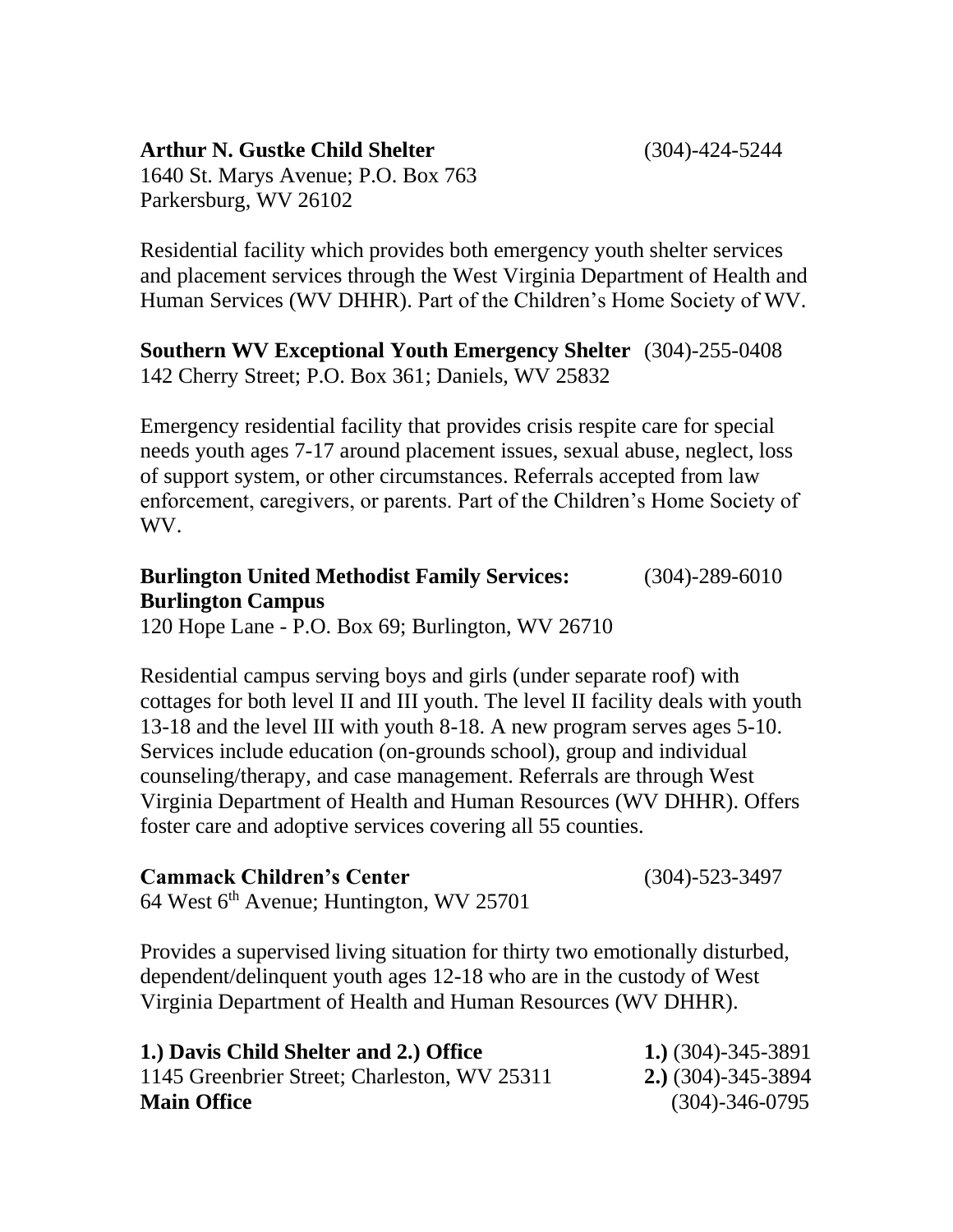#### 1422 Kanawha Blvd. East; Charleston, WV 25301

Residential facility providing both emergency youth shelter services and placement services through the West Virginia Department of Health and Human Services (WV DHHR). Charleston office provides foster and adoption services also. Part of the Children's Home Society of WV.

| Daymark, Inc. (and incorporated programming)      | $(304) - 340 - 3675$ |
|---------------------------------------------------|----------------------|
| 1592 Washington Street East; Charleston, WV 25311 |                      |
| <b>Patchwork Shelter</b>                          | $(304) - 340 - 3670$ |
| 1583 Lee Street East; Charleston, WV 25311        |                      |
| www.Daymark.org                                   |                      |

Umbrella agency that encompasses three separate programs for youth. *Patchwork* is a crisis shelter for runaway and homeless youth ages 11-18 which offers food, clothing, shelter, and a range of counseling services. *Turning Point* operates two group homes in the Charleston area for youth ages 15-19 who are in the custody of the state of WV. It focuses on teaching life skills to youth about to age out of the child welfare system. *New Connections* is a transitional/independent living program for youth ages 16- 21 who are in the custody of the state or homeless. The program emphasizes living skills and helps residents transfer to their own living conditions. Also offers a GED program.

| <b>Elkins Mountain Schools:</b>                        |                      |
|--------------------------------------------------------|----------------------|
| <b>Main Campus</b> - 100 Bell Street; Elkins, WV 26241 | $(304) - 637 - 8000$ |
| <b>Oak Ridge Campus</b>                                | $(304) - 637 - 7400$ |

Two campuses offer structured residential options for moderately to severely challenged males ages 13-17. The Oak Ridge Campus is located in Tygart Valley and provides Level II (moderate to severe crisis) services and the Main Campus in Elkins provides Level III (most severe crisis) services.

| <b>Family Connections, Inc.</b>                |                      |
|------------------------------------------------|----------------------|
| <b>Outpatient Offices</b>                      | $(304) - 723 - 3423$ |
| 651 Colliers Way, Suite 412; Weirton, WV 26062 |                      |
| <b>Brooke Place Residential Facility</b>       | $(304) - 527 - 3303$ |
| 3305 Tent Church Road; Colliers, WV 26035      |                      |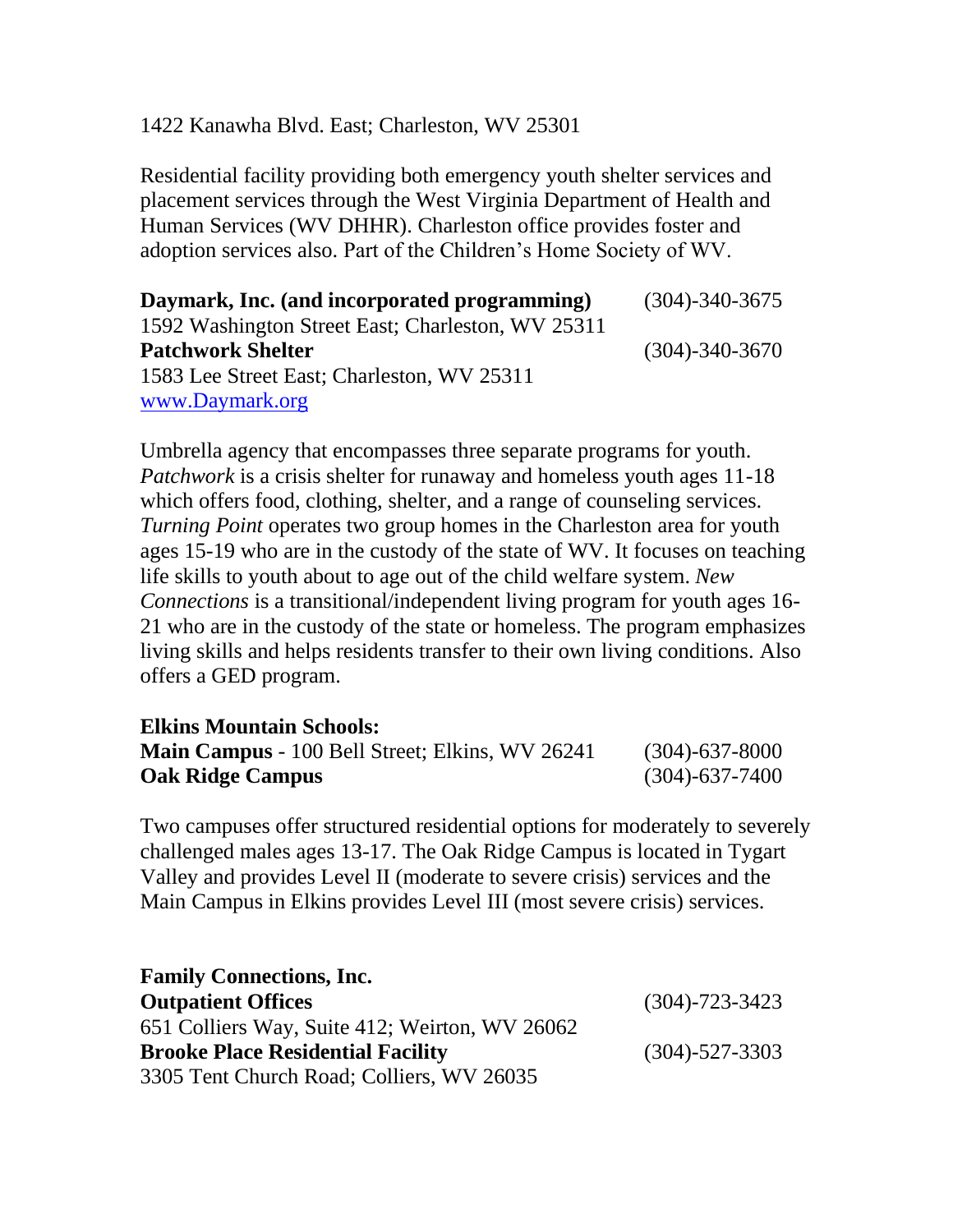Residential program for girls ages 12-18 at Brooke Place. Other services include intensive individual and group therapy and family counseling, skills development, behavioral management and home-based aftercare.

| <b>Florence Crittenton Services, Inc.</b> | $(304) - 242 - 7060$ |
|-------------------------------------------|----------------------|
| 2606 National Road; Wheeling, WV 26003    | $(800)$ -280-BABY    |

Provides residential services for adolescent women with special emphasis on women's issues. Also provides in-home or site-based behavioral counseling.

| <b>Genesis Youth Crisis Center, Inc.</b> | $(304) - 622 - 1907$ |
|------------------------------------------|----------------------|
| 192 Safe Haven Drive, P.O. Box 546       |                      |
| Clarksburg, WV 26302                     |                      |
| www.genesisyouthcenter.com               |                      |
| d.bowyer@genesisyouthcenter.com          |                      |

Genesis Youth Crisis Center, Inc. operates two programs dedicated to serving youth in crisis. Both short-term emergency residential shelters provide a therapeutic environment comprised of supportive counseling, group interaction, life skills, and behavior management. Genesis also provides foster care and foster-to-adopt care services.

#### **Alta Vista Children's Shelter** (304)-622-3339

261 Haymond Highway; P.O. Box 546 Clarksburg, WV 2630

Related short term facilities serving troubled youth aged 6-14 (Alta Vista) and 10-17 (Genesis). Both facilities stress group interaction, life skills, education, and behavior management while providing a therapeutic environment for all residents. Counseling is also provided.

| <b>Golden Girl Group Home</b>  | $(304) - 453 - 1401$ |
|--------------------------------|----------------------|
| P.O. Box 876; Ceredo, WV 25507 |                      |

Group home for girls ages 12-21 who struggle with delinquency/risk of delinquency/dependency and with adjustment to a foster or natural home environment.

### **Home Base, Inc.**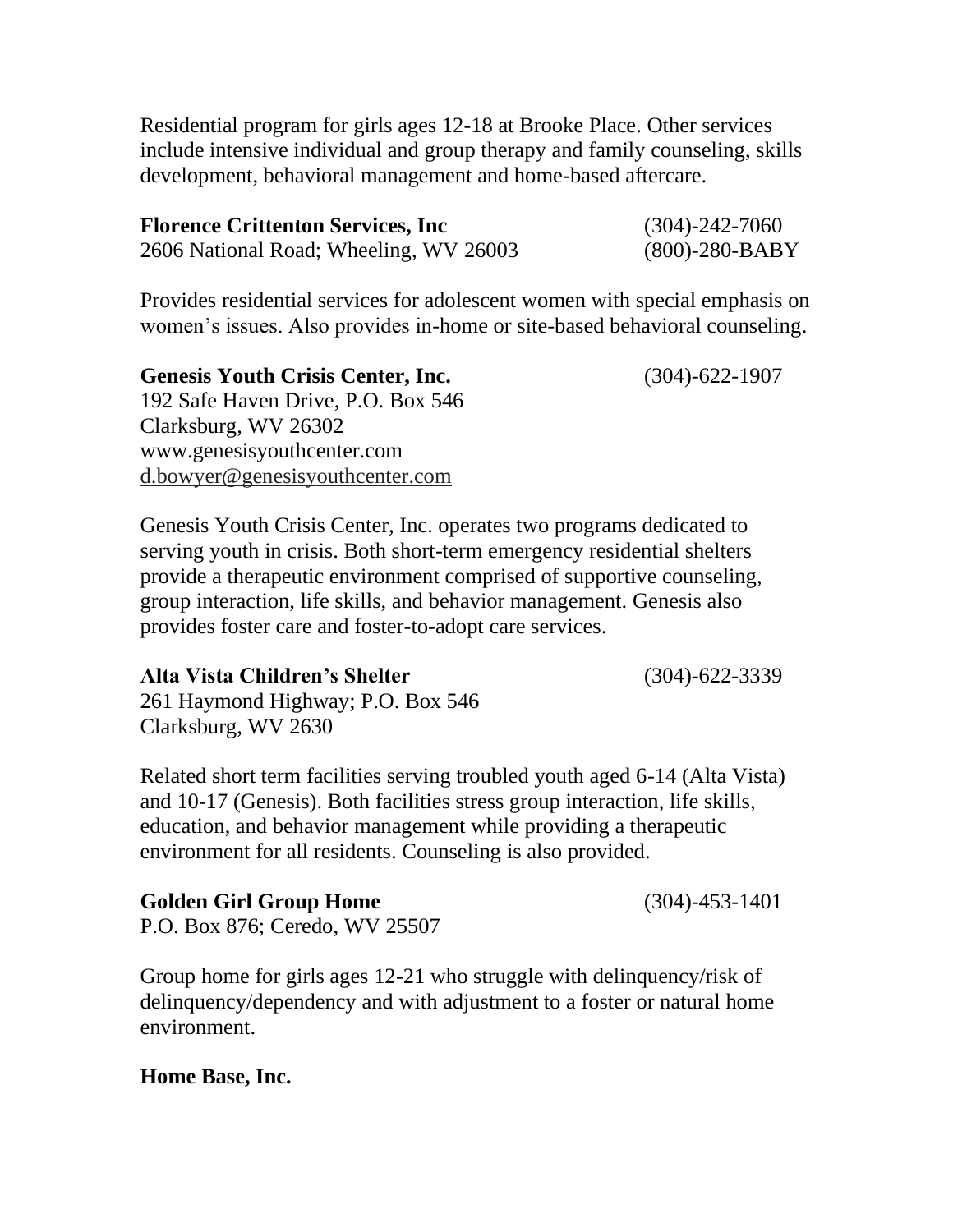[www.homebaseinc.org](http://www.homebaseinc.org/)

Residential treatment facility for boys ages 12-17 with mild to moderate behavioral or emotional impairment. Treatment focuses on stability and resilience, with methods including Reality and Rational Emotive Therapy. Located in 28 WV counties. Provider of socially necessary services.

**Huntington Child Shelter and Huntington Office** (304)-743-2345 2586 Grant Gardens Road; Huntington, WV 25545

Residential facility which provides both emergency youth shelter services and placement services through the West Virginia Department of Health and Human Services (WV DHHR). Also provides foster care and behavioral intervention programming for at-risk youth. Part of the Children's Home Society of WV.

| Kathleen and John Faltis Child Shelter     | $(304) - 872 - 8190$ |
|--------------------------------------------|----------------------|
| 477 Scenic Highway; Summersville, WV 26651 |                      |

Residential facility which provides both emergency youth shelter services and placement services through the West Virginia Department of Health and Human Services (WV DHHR). Part of the Children's Home Society of WV.

| Lewisburg 1.) Child Shelter and 2.) Office | 1.) $(304)$ -645-1302         |
|--------------------------------------------|-------------------------------|
| 1.) 112 Grove Avenue; Lewisburg, WV 24901  | <b>2.</b> ) $(304)$ -647-3430 |
| (P.O. Box 1023)                            |                               |

Residential facility which provides both emergency youth shelter services and placement services through the West Virginia Department of Health and Human Resources (WV DHHR). Part of the Children's Home Society of WV.

| Martinsburg 1.) Children's Shelter and 2.) Office | 1.) $(304)$ -263-5014         |
|---------------------------------------------------|-------------------------------|
| 1.) 301 Compassion Drive; Martinsburg, WV 25401   | <b>2.</b> ) $(304)$ -264-0225 |
| 2.) 623 Winchester Ave.; Martinsburg, WV25401     |                               |

Residential facility which provides both emergency youth shelter services and placement services through the West Virginia Department of Health and Human Resources (WV DHHR). Part of the Children's Home Society of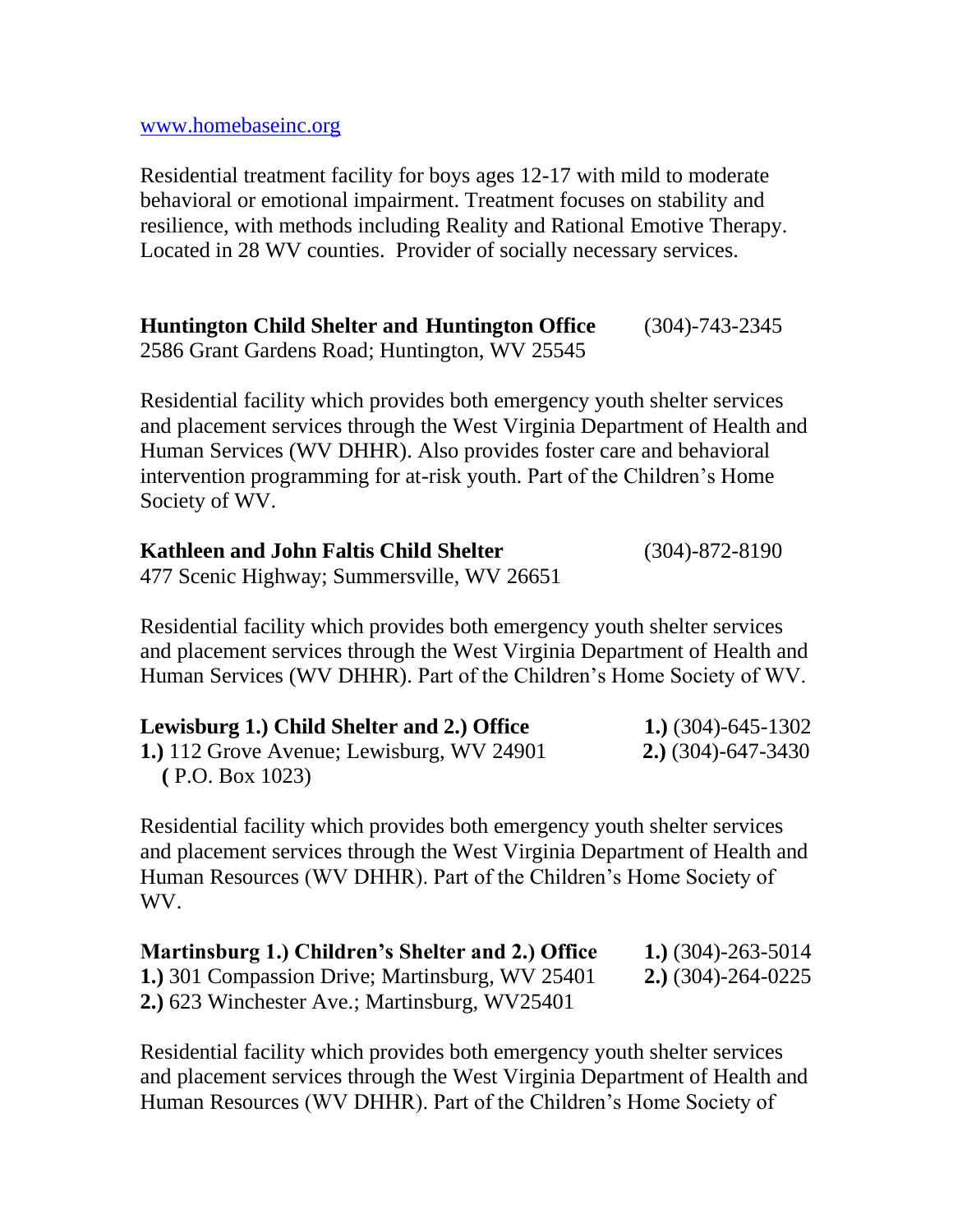WV. The office provides adoption, foster, and youth services, and houses the Child Advocacy Center.

| <b>Monongalia County Youth Services Center</b> | $(304) - 599 - 2293$ |
|------------------------------------------------|----------------------|
| 440 Elmer Prince Drive; Morgantown, WV 26505   |                      |

Emergency crisis shelter for youth ages 12-18. Serves as a transition shelter with a 90 day maximum residency for youth between foster homes, in transition to foster care, or in transition to a residential care facility.

**New River Ranch, Inc.** (304)-574-1058 P.O. Box 178; Fayetteville, WV 25840

Co-educational residential facility for youth ages 10-17. Provides Level 1 treatment services including counseling, independent living training for residents over age 16, and education services.

#### **Paul Miller Home**

211 Nicholas St. (P.O. Box 880) Northfork, WV 24868 (304)-862-4237

Residential facility which provides both emergency youth shelter services and placement services through the West Virginia Department of Health and Human Resources (WV DHHR). Part of the Children's Home Society of WV.

| <b>Pressley Ridge at Grant Garden</b> | $(304) - 743 - 3648$ |
|---------------------------------------|----------------------|
| 2580 Grant Garden Road; Ona, WV 25545 | $(800) - 377 - 9080$ |

Short term, co-educational, residential facility for 20 girls and 20 boys ages 13-17 who are in the custody of the state of West Virginia (referrals only). Level II and III facility provides treatment, care, and empowerment services.

| <b>Pressley Ridge at Laurel Park</b>         | $(304) - 624 - 9875$ |
|----------------------------------------------|----------------------|
| 591 Pressley Ridge Rd.; Clarksburg, WV 26301 |                      |

Short term, co-educational, residential facility for 20 girls and 20 boys ages 13-17 who are in the custody of the state of West Virginia (referrals only).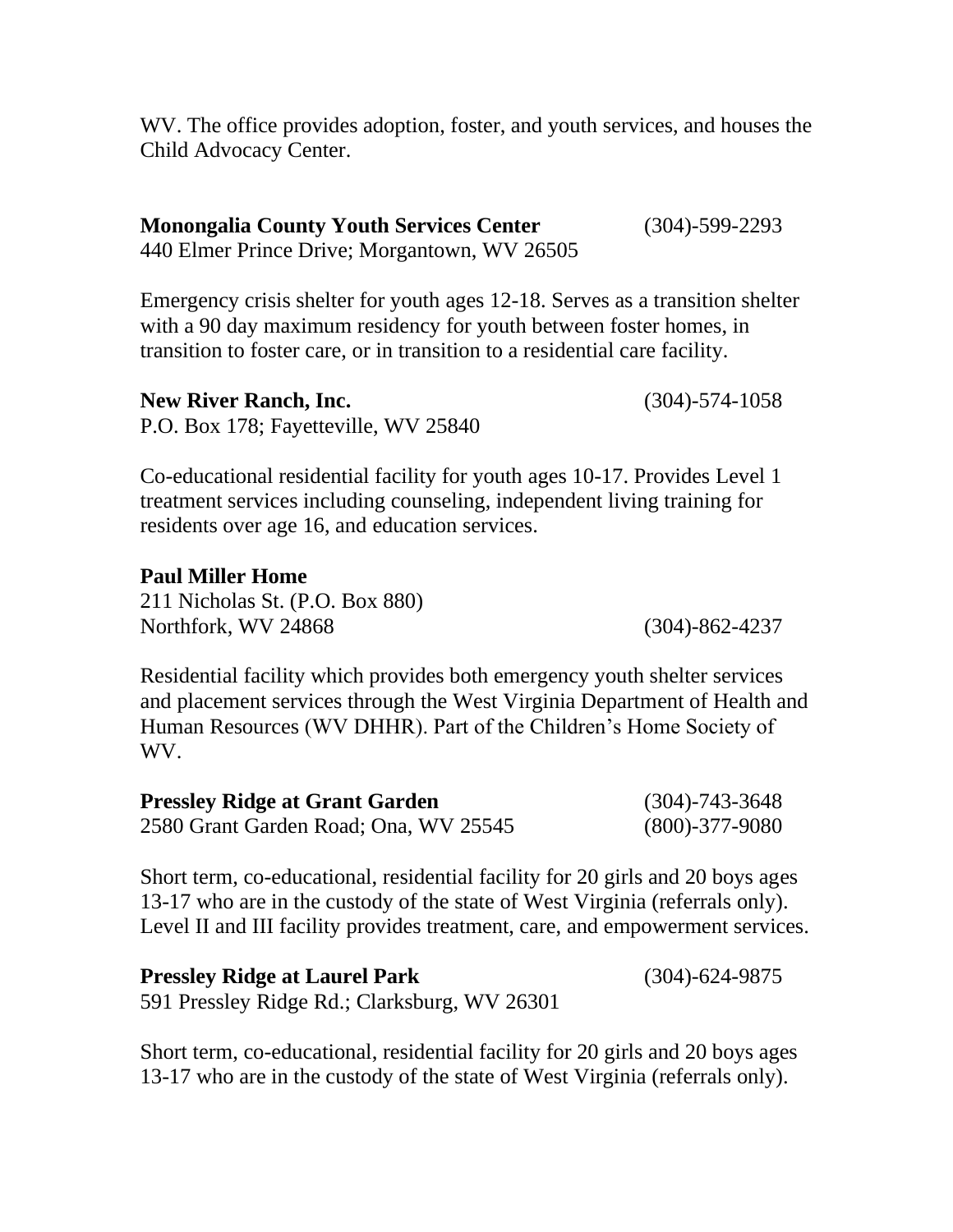Provides care service and empowers children to make good decisions themselves in their lives.

| <b>Pressley Ridge at Odyssey</b>                 | $(800) - 457 - 7933$ |
|--------------------------------------------------|----------------------|
| 11 Commerce Dr., Suite 200; Morgantown, WV 26505 |                      |

Residential facility for troubled girls ages 13-17 who are in the custody of the state of West Virginia (referrals only) and with IQs higher than 70. Prepares residents for transition to independent living or to return to their biological families through individualized service and treatment plans.

| <b>Pressley Ridge at White Oak</b>      | $(888) - 944 - 8300$ |
|-----------------------------------------|----------------------|
| 47 Charles Circle Rd.; Walker, WV 26180 |                      |

Residential facility for boys and girls ages 12-18 who are in the custody of the state of West Virginia. Levels II, III and Diagnostics.

| <b>Romney Child Shelter and Office</b> | $(304) - 822 - 4652$ |
|----------------------------------------|----------------------|
| 550 West Sioux Lane; Romney, WV 26757  |                      |

Residential facility which provides both emergency youth shelter services and placement services through the West Virginia Department of Health and Human Resources (WV DHHR). The office also provides child and family services including family strengthening, visitation, and placement. Part of the Children's Home Society of WV.

| The Children's Home of Wheeling    | $(304) - 233 - 2367$ |
|------------------------------------|----------------------|
| 1 Orchard Road, Wheeling, WV 26003 |                      |

Provides temporary residential services for troubled boys ages 6-18 as well as young children who have been diagnosed with Fetal Alcohol Spectrum Disorders. The home also provides a public preschool program, an after school program, and foster care services.

| West Virginia Children's Home      | $(304) - 637 - 0274$        |
|------------------------------------|-----------------------------|
| 230 Heavner Ave.; Elkins, WV 26241 | (school): $(304)$ -637-0278 |

The only state-run children's home in West Virginia, the Children's Home provides residential social and education services through the West Virginia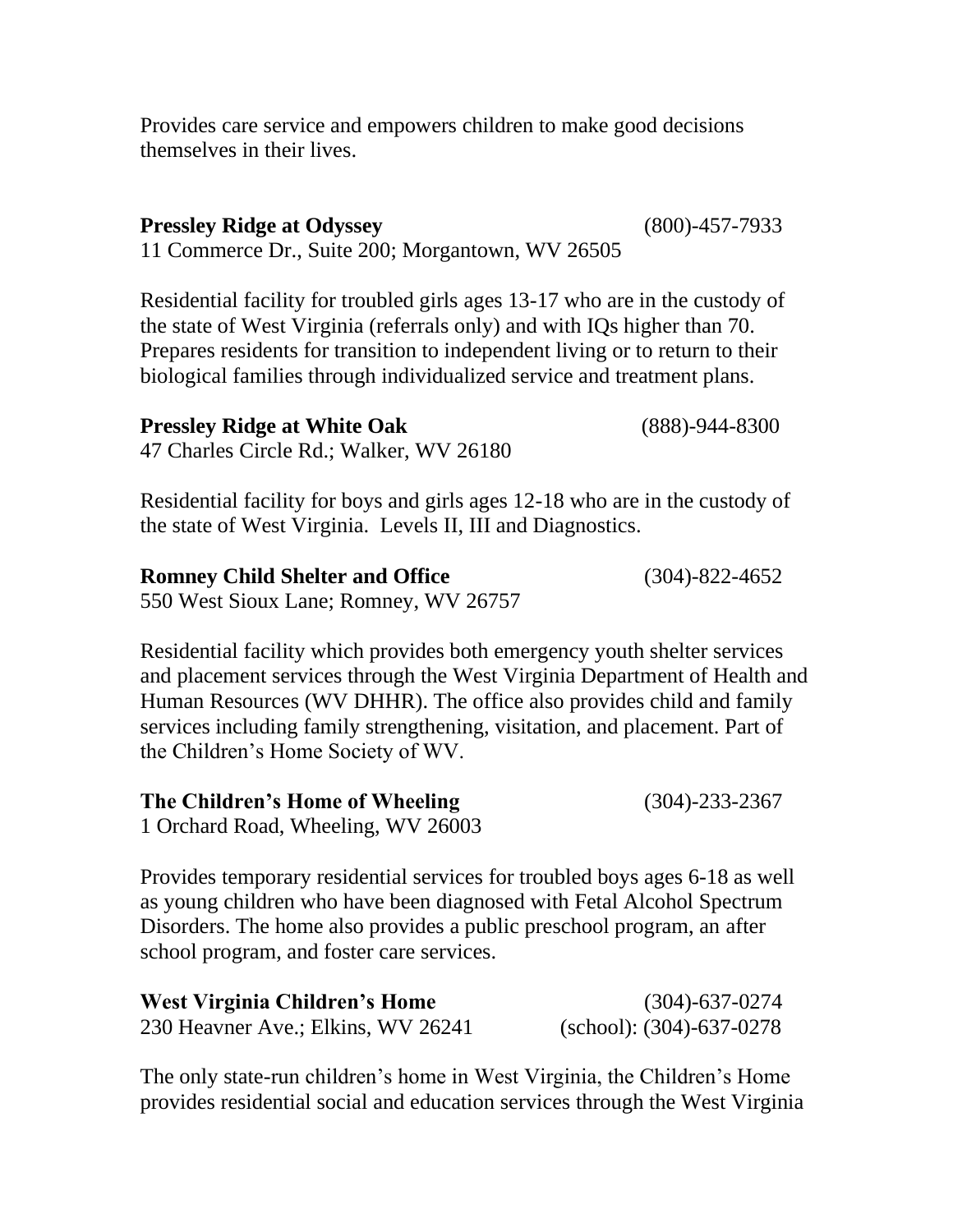Department of Health and Human Resources (WV DHHR) for youth ages 12-18 from all fifty-five counties in West Virginia.

### **Adult Group Homes**

**RESCare WV – Northeast Agency –** (304)-472-4227 **Barbour Street Group Home** 140 Barbour Street; Buckhannon, WV 26201

Home of intermediate care facilities for physically, psychologically, or developmentally disabled persons.

**RESCare WV – Northeast Agency –** (304)-472-4227 **Home at Tennerton Group** 86 East Main Street, Buckhannon, WV 26201

Home of intermediate care facilities for physically, psychologically, or developmentally disabled persons.

| <b>The Opportunity House</b>              | $(304) - 613 - 1178$ |
|-------------------------------------------|----------------------|
| 93 East Main Street; Buckhannon, WV 26201 | $(855) - 797 - 5377$ |

Group home setting that provides substance abuse (alcohol and drugs) and peer treatment, post-rehab/detox counseling and services, drug testing, drug prevention, and substance abuse support programming, including alcoholics anonymous (AA).

### **Family Services**

| <b>Appalachian Community Health Center</b>    |                      |
|-----------------------------------------------|----------------------|
| 725 Yokum Street; Elkins, WV 26241            | $(304) - 636 - 3232$ |
| 27 South Kanawha Street; Buckhannon, WV 26201 | $(888) - 357 - 3232$ |
|                                               | $(304) - 472 - 2022$ |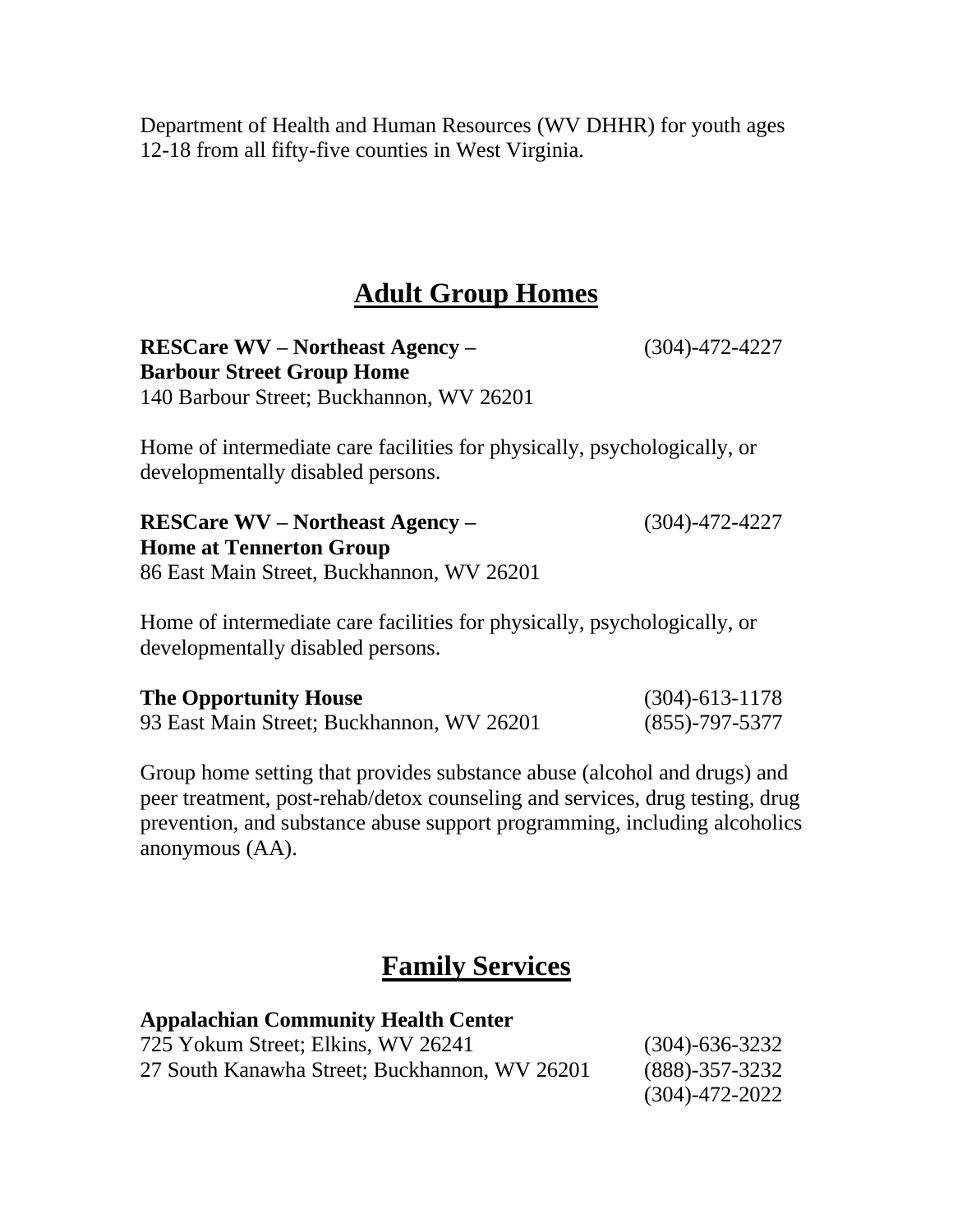ACHC is a comprehensive fully licensed behavioral health center which provides multiple child, teen, adult, individual, family, substance abuse, and pregnancy counseling opportunities along with substance abuse education, intellectual/developmental disabilities (I/DD) waiver program, vocation/skills training, consultation services, educational outreach, and emergency hospitalization services. Serves Barbour, Randolph, Tucker and Upshur Counties. Hours are M-F 8am-5pm.

### **Birth to Three Program – WV DHHR – Office of** (304)-637-2844 **Maternal, Child and Family Health**

1200 Harrison Avenue, Suite 220; Elkins, WV 26241 [www.wvdhhr.org/birth23](http://www.wvdhhr.org/birth23)

Counties covered: Barbour, Lewis, Preston, Randolph, Taylor, Tucker and Upshur. Statewide system of services and support for children from ages 0- 3 with either risk of or realized developmental delays. Provides education to families on developmental conditions as well as necessary in-home services and therapies for children with identified risks or developmental delays.

### **Burlington United Methodist Family Services** (304)-252-8508 **Beckley Office**

4700 Robert C Byrd Drive; Beckley, WV 25801

Extension office offering specialized foster family care and adoption services.

#### **Burlington United Methodist Family Services** (304)-368-0030 **Fairmont Office** 1511 Pleasant Valley Road; Fairmont, WV 26554

Extension offices that provide specialized foster family care options.

### **Burlington United Methodist Family Services** (304)-265-1338 **Grafton Office**

105 Beech Street; Grafton, WV 26354

Extension office serving the northern panhandle and north central West Virginia with both specialized foster family care and adoption services.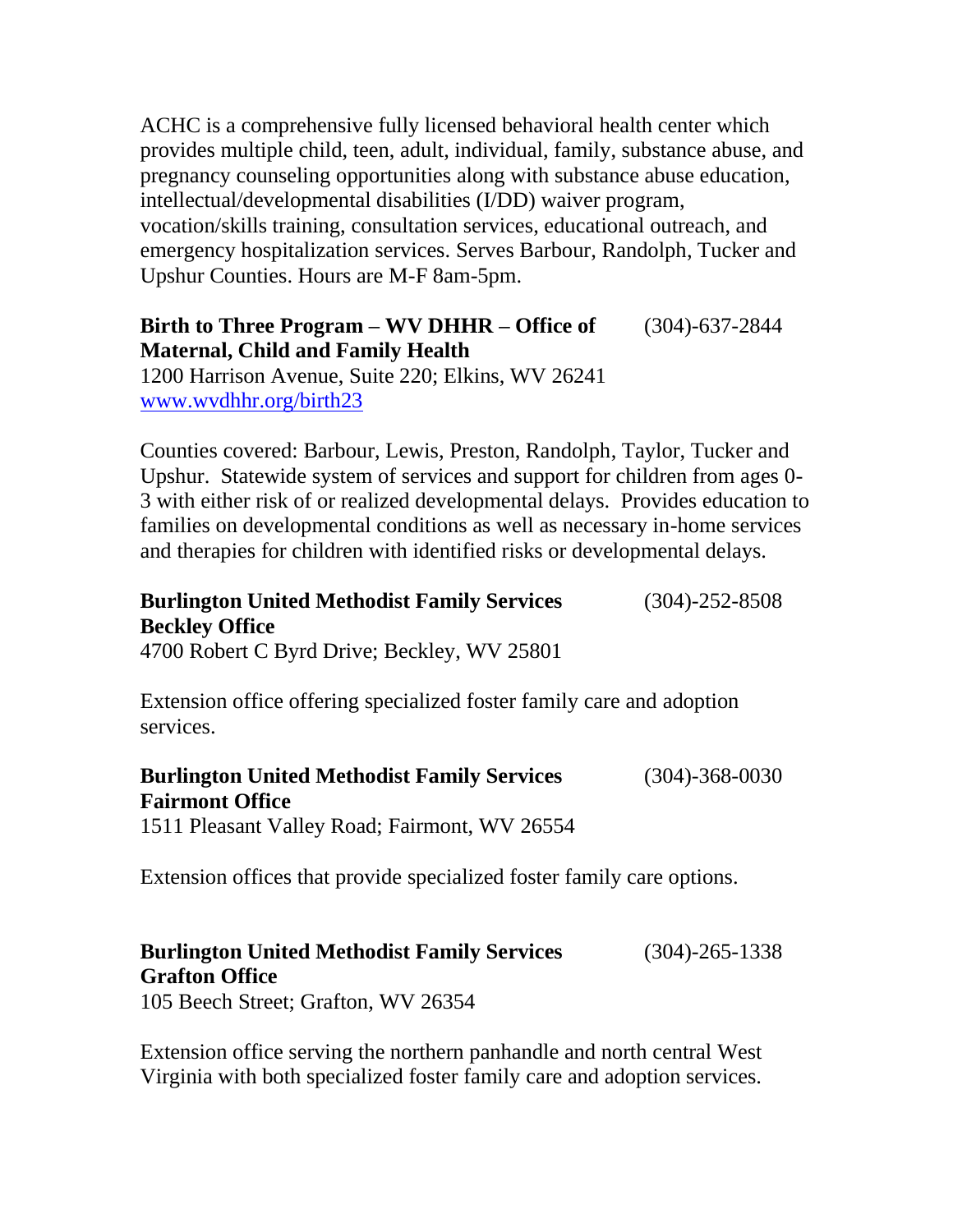| <b>Burlington United Methodist Family Services</b><br><b>Keyser Office</b>                                                                                                             | $(304) - 788 - 2342$ |
|----------------------------------------------------------------------------------------------------------------------------------------------------------------------------------------|----------------------|
| 539 New Creek Highway; Keyser, WV 26726                                                                                                                                                |                      |
| Extension office which provides Right from the Start program (at risk<br>pregnancy and infant), youth intervention services, specialized foster family<br>care, and adoption services. |                      |
| <b>Burlington United Methodist Family Services</b><br><b>Martinsburg Office</b>                                                                                                        | $(304) - 260 - 5884$ |
| 220 W. Martin Street; Martinsburg, WV 26401                                                                                                                                            |                      |

**Lane Family Consultants** (304)-677-9324 PO Box 2549; Buckhannon, WV 26201 [heatherhollen@hotmail.com](mailto:heatherhollen@hotmail.com)

A local social service agency that provides WV Right from the Start and HAPI programs. LFC also provides the services of a Certified Child Passenger Safety Technician that provides car seat safety education and installation. LFC is also a Socially Necessary Service Provider for WV DHHR and conducts home studies for potential kinship/relative foster parents as well as private adoption studies.

**National Youth Advocate Program – West** (304)-366-5832 **Virginia Advocate Program – Fairmont Region** (800)-836-9894 909 Morgantown Ave.; Fairmont, WV 26554

Provides foster care services to children ages birth to 18. Services include numerous options in living arrangements as well as in-home services, family services, case management, crisis intervention, and therapy/counseling.

**Tri-County Child Exchange & Visitation Program** (304)-269-8247 P.O. Box 724; Weston, WV 26452

Agency providing supervised visitation and monitored child exchange in a neutral, child-centered environment in Braxton, Lewis, and Upshur Counties. Though Tri-County Visitation frequently provides service through agency referrals, self referrals are also accepted.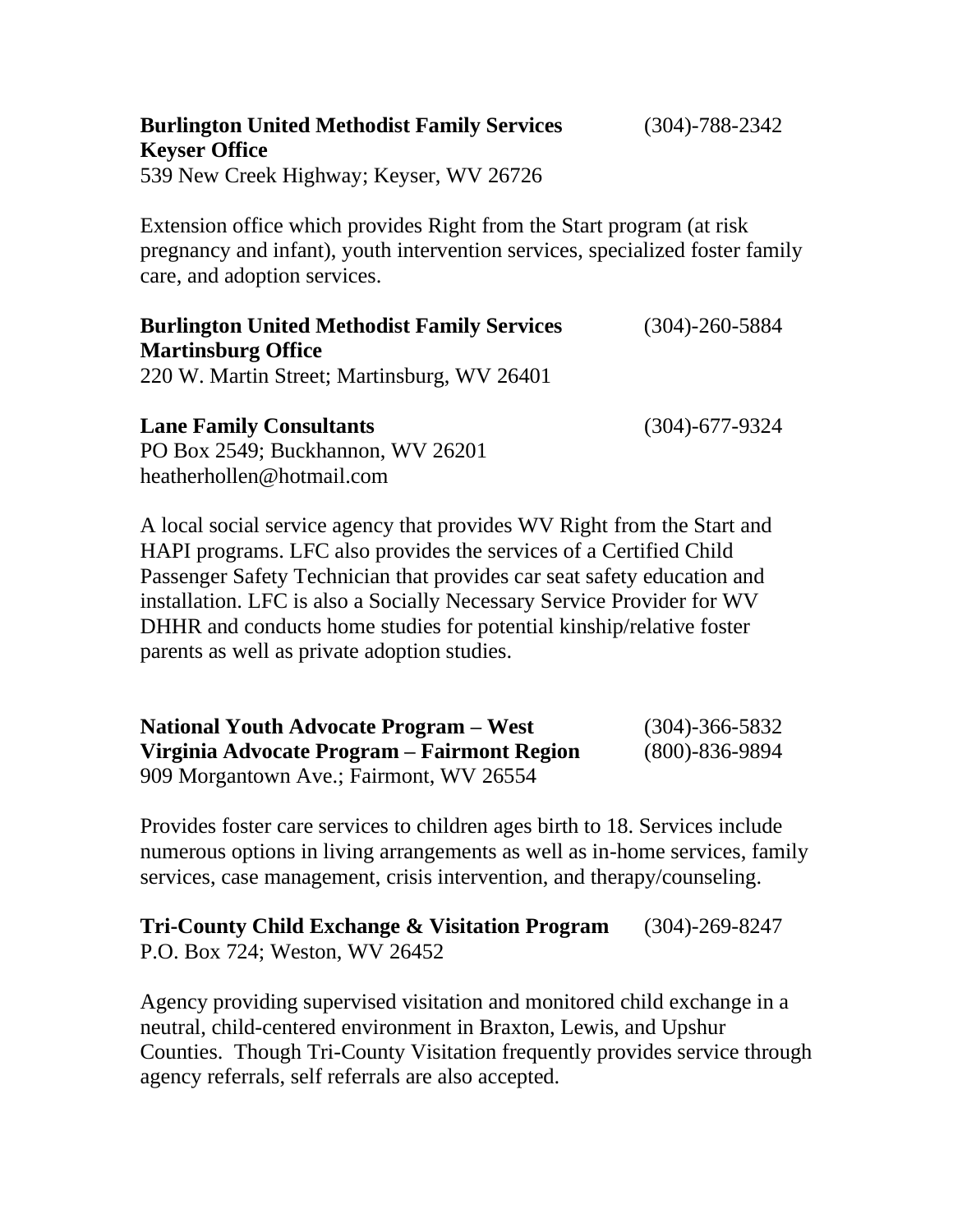26 N. Kanawha St., Buckhannon, WV 26201

Right from the Start is a comprehensive program providing services to pregnant women and newborns up to the age of 1. It allows access to education on prenatal, childbirth, and infant care, assistance with transportation, provision of baby supplies, and assistance with medical care and other related services, such as WIC and Birth to Three.

| <b>West Virginia Family Planning Program</b>                                                                   | $(304)$ 558-5388 or |
|----------------------------------------------------------------------------------------------------------------|---------------------|
|                                                                                                                | $(800)$ 642-8522    |
| . Durant dan untuk dinastian dan dalam menjadi sebuah di dalam dalam dan dalam dalam dalam dalam dalam dalam d |                     |

Provides reproductive health services, including free or low-cost birth control. **The Adolescent Pregnancy Prevention Initiative** provides community outreach and education to increase awareness and promote planning.

| <b>West Virginia Healthy Start/HAPI Project</b> | 1-866-738-HAPI or    |
|-------------------------------------------------|----------------------|
| PO Box 9186, Morgantown, WV 26506               | $(304) - 293 - 3840$ |

HAPI (Helping Appalachian Parents and Infants) is a service to pregnant and post-partum women in partnership with the Right from the Start Program. Designated Care Coordinators provide: health, safety and child development information, case management for needed items and services, and support to families from pregnancy up to the child's  $2<sup>nd</sup>$  birthday. Clients must have Medicaid, be WV residents and live in Barbour, Harrison, Marion, Monongalia, Preston, Taylor, Upshur or Randolph Counties.

| <b>Youth Health Services, Inc.</b>    | $(304) - 636 - 9450$   |
|---------------------------------------|------------------------|
| 971 Harrison Avenue; Elkins, WV 26241 | $(800)$ -427-2408      |
| www.youth-health.org                  | fax: $(304)$ -636-2282 |

Youth Health Service provides a wide variety of services for children, adolescents, parents and families year round in Randolph, Upshur, Barbour, Tucker and Pocahontas counties. These services include: out-patient behavioral health services, substance abuse screening/treatment, mental health therapy for individuals and families, supportive counseling, group therapy such as Dinosaur School (for younger children), psychiatric and psychological services for children and adolescents. In Randolph County,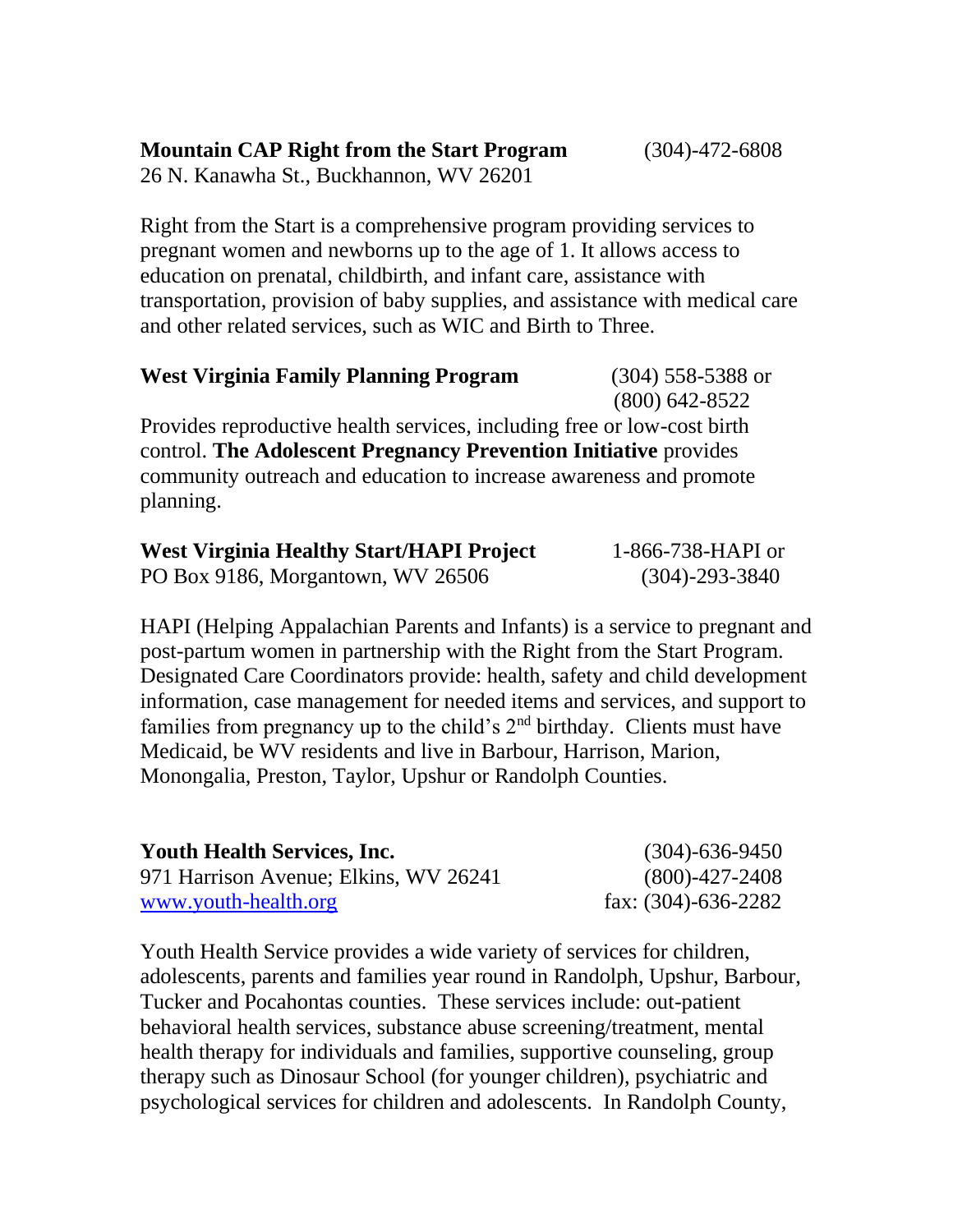YHS also provides nationally accredited child care services through the Home Ties Child Care Center in Elkins. The YHS Home Ties Strengthening Families Center is open to individuals, parents and families and provides parent and family support services including: WV court-mandated parenting class, free structured parenting classes, parent support groups, free family events, assistance in linking to community resources to aid parents and families in meeting their basic needs.

### **Resources for Youth**

### **Recreation and Youth Development**

| <b>Black Diamond Girl Scout Council</b> |                      |
|-----------------------------------------|----------------------|
| <b>Field Office</b>                     | $(304) - 269 - 7395$ |
| 357 Court Avenue; Weston, WV 26452      |                      |
| <b>Buckhannon Contact</b>               | $(866) - 782 - 3381$ |

Coordinates the local and regional activities of the Girl Scouts of America. Programming is for girls ages 5-17 and includes meetings, outings, organized local, regional, and national events, sports, games, crafts, trips, and other activities which attempt to build character and instill values.

| <b>Boy Scouts of America (Boy Scouts and Cub Scouts)</b> |                      |
|----------------------------------------------------------|----------------------|
| Pack/Troop 100                                           | $(304) - 472 - 6904$ |
| <b>Chapel Hill United Methodist Church</b>               |                      |
| 88 South Kanawha Street; Buckhannon, WV 26201            |                      |
| Pack/Troop 128                                           | $(304) - 472 - 9494$ |
| <b>First United Methodist Church</b>                     |                      |
| 52 South Florida Street; Buckhannon, WV 26201            |                      |

For boys ages 7-17, cub scouts (ages 7-10) and boy scouts (ages 11-17) offers effective character, citizenship, and personal fitness training through group service, travel, and educational opportunities. Scouting also emphasizes outdoor activities and natural conservation.

| <b>Stockert Youth &amp; Community Center</b> | $(304)$ -473-0145 |
|----------------------------------------------|-------------------|
| 79 East Main Street; Buckhannon, WV 26201    |                   |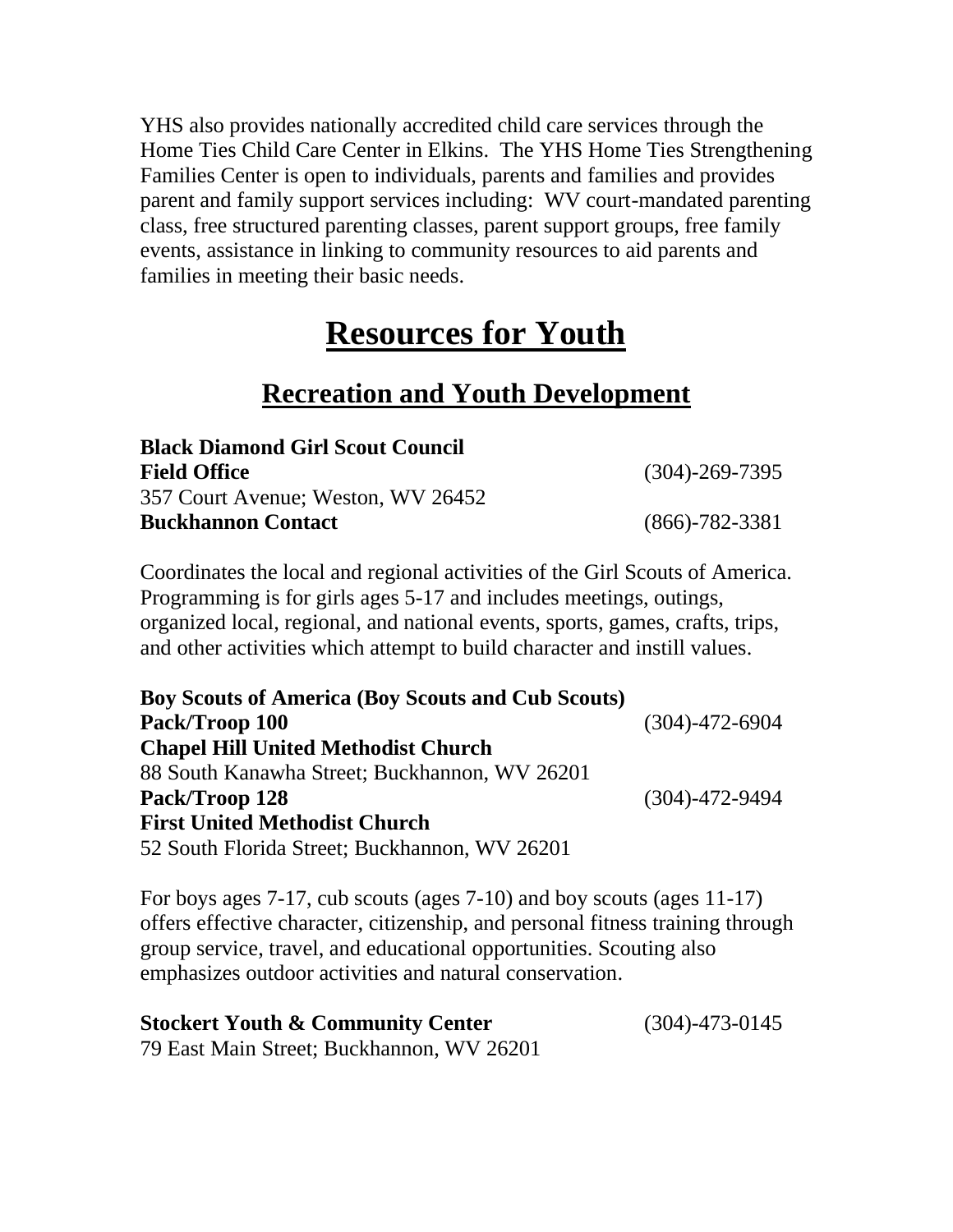Provides activities and programming for youth ages 5-18 including tutoring, outdoor playground and recreation courts, an after-school program, indoor gymnasium facilities, along with other sporadic enrichment programming.

### **West Virginia University – Upshur County** (304)-473-4208 **Extension Office**

91 West Main Street. Suite 102; Buckhannon, WV 26201 craig.presar@mail.wvu.edu

Coordinates local 4-H and agricultural programming. The extension office also provides education services, nutrition programming, and runs the CEOS programs.

#### **Young Life/Wyld Life** (304)-940-9090

Heath Sizick, Area Director P.O. Box 2464; Elkins, WV 26241

Young Life is a Christian outreach program geared toward middle school (Wyld Life) and high school (Young Life) teenagers with programs including weekly meetings and small group meetings, summer camps, retreats, and other activities.

### **Upshur County Youth Camp** (304)-924-5356

76 Youth Camp Rd., Selbyville, WV 26236 Mail: c/o Upshur County Commission Administrative Annex 91 West Main Street, Suite 101; Buckhannon, WV 26201 [www.upshurcounty.org](http://www.upshurcounty.org/)

Located in southern Upshur County in Selbyville, WV, this facility provides summer camping opportunities for 4-H, bands, and other youth and family groups.

### **Upshur County Recreation Park** (304)-472-0535

91 West Main Street, Suite 101, Buckhannon, WV 26201 [www.upshurcounty.org](http://www.upshurcounty.org/)

This recreation complex located off Rt. 20 South behind Buckhannon-Upshur High School contains an Olympic-size pool, covered pavilions to rent, playgrounds, and other outside recreation courts/areas.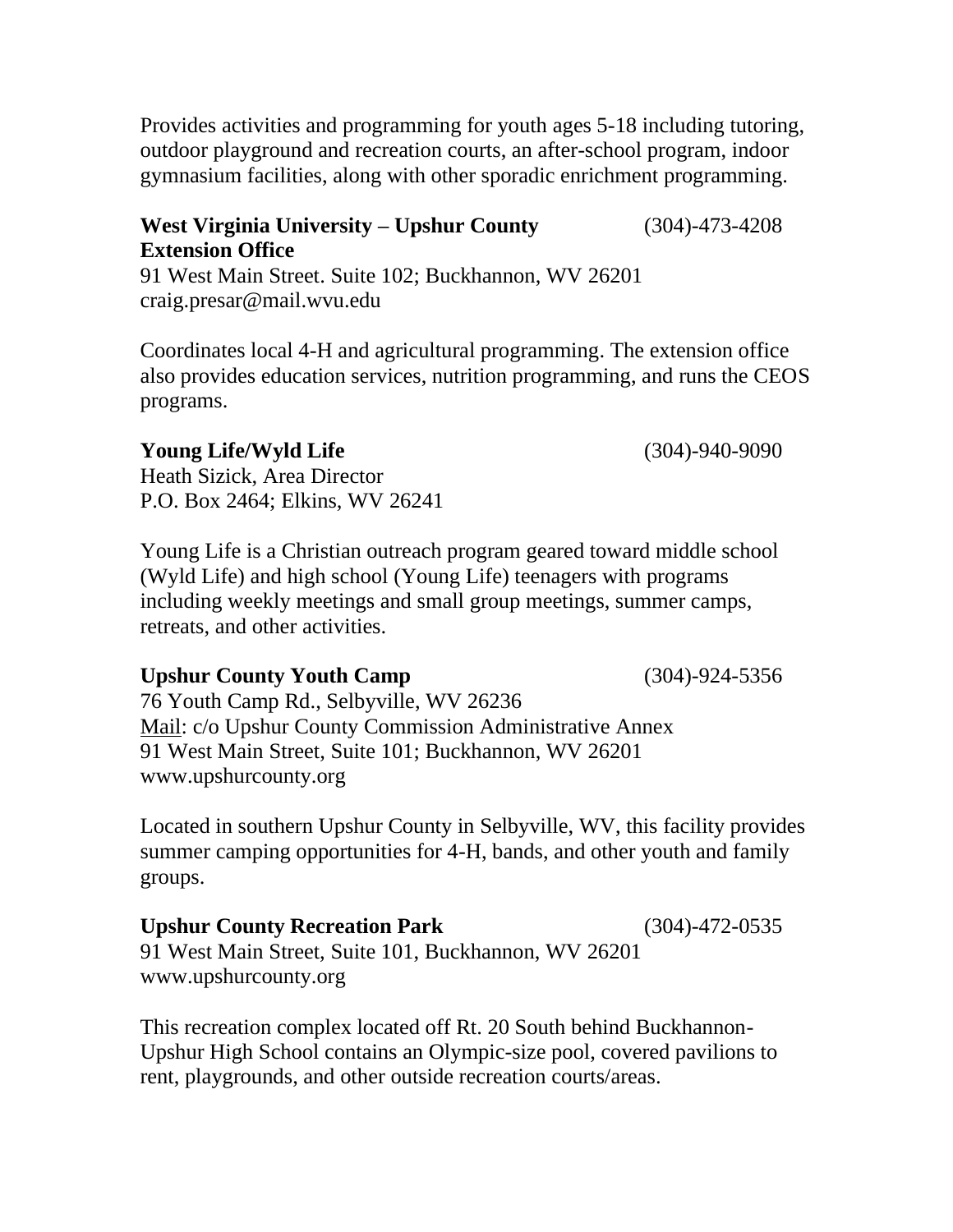**Buckhannon City Parks** (304)-472-1651 70 East Main Street, Buckhannon, WV 26201 [www.upshurcounty.org](http://www.upshurcounty.org/)

The city of Buckhannon provides and maintains several park areas within the city limits that include playgrounds and recreation courts. Various pavilions are available to rent for private events

### **Resources for Aging, Disability, and Senior Health Services**

**Central West Virginia Aging Services, Inc.** (304)-472-0395 8 North Spring Street; Buckhannon, WV 26201

Provides services for seniors including estate recovery, case management, home care (fee-based) and homemaker services, veterans and workers compensation in-home services.

#### **Holbrook on the Hill** (304)-472-3280

183 Holbrook Rd.; Buckhannon, WV 26201

24-hour assisted living and nursing care facility for elderly residents. Specialty services include physical, occupational, and speech therapy, respiratory therapy, respite care, Alzheimer's care, pain management, podiatry care, and dietary care.

#### **Paula's Home Care** (304)-472-2154

140 Camden Avenue; Buckhannon, WV 26201 Provides private home care (in-facility) for three or fewer elderly residents.

### **Serenity Care Home, LLC** (304)-472-6105

269 Little Sand Run Rd.; Buckhannon, WV 26201 (Morgan Addition)

Assisted living facility providing private and semi-private rooms.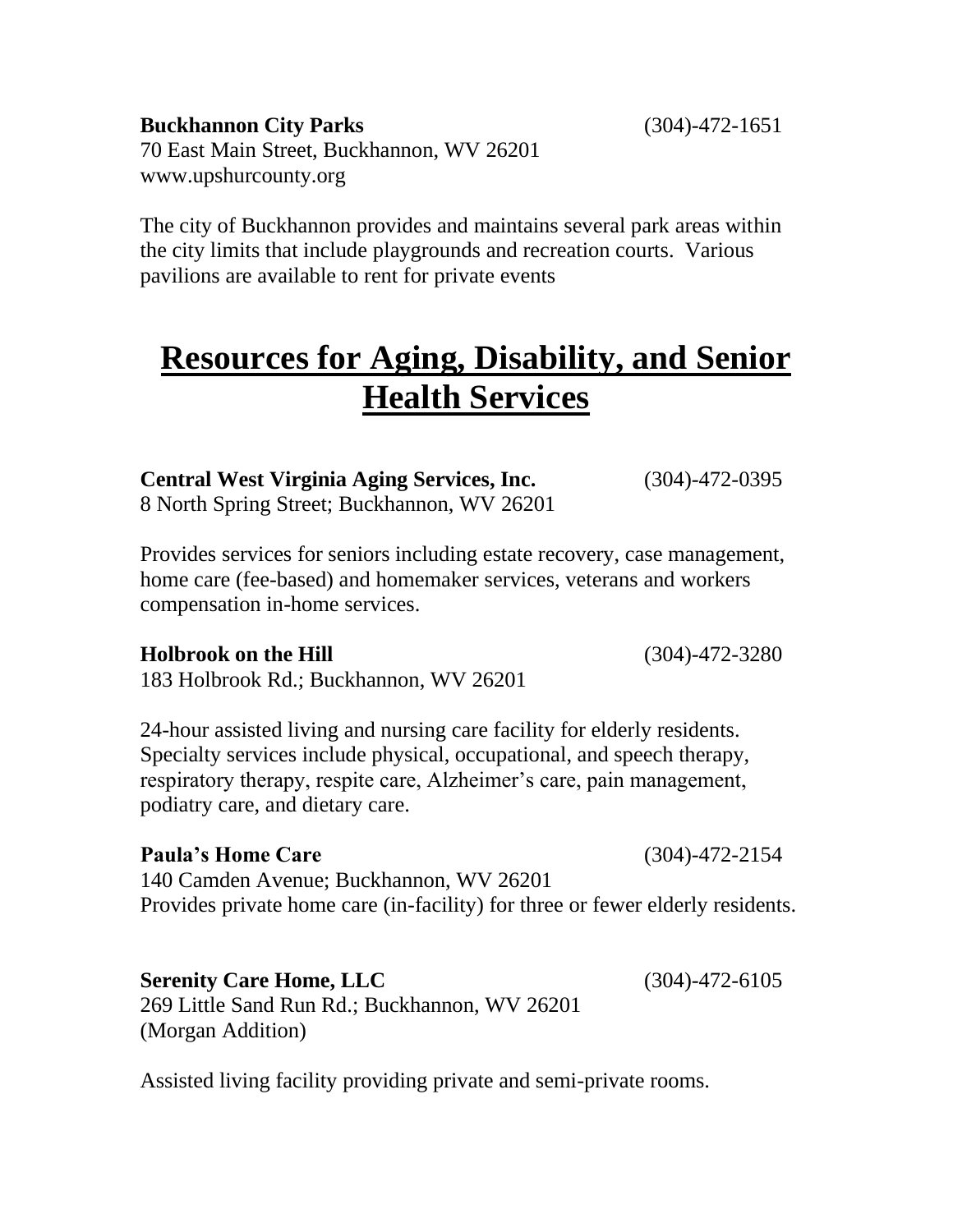| <b>Social Security Administration Offices</b> |                      |
|-----------------------------------------------|----------------------|
| <b>Elkins Office</b>                          | $(304) - 636 - 3916$ |
| 300 3rd Street, Room 325; Elkins, WV 26241    |                      |
| Jennings Randolph Federal Building            |                      |
| <b>Clarksburg Office</b>                      | $(304) - 623 - 5641$ |
| 320 West Pike Street; Clarksburg, WV 26301    |                      |

Federal offices where information can be received on Social Security benefits and programming. The offices also handle logistics related to the social security program including the reporting of a death, concerns related to social security finances, and forms for social security programming.

### **Upshur County Senior Citizens Opportunity** (304)-472-0528 **Center, Inc.**

28 North Kanawha Street; Buckhannon, WV 26201

Provides services for citizens ages 60 and over. Services include recreation options, lunch and meal delivery, various social services (chore services, shopping, etc.), medical equipment rental, and some in-home care (meal preparation, light housekeeping, etc.).

#### **Victoria Manor** (304)-473-0913

22 Elizabeth Street; Buckhannon, WV 26201

Provides assisted-living facilities and elderly care, including respite care/caregiver relief, emergency respite care, adult day care, depression intervention, post-hospital care, post-chemo and radiation care, and are VAapproved.

### **Mental Care Resources**

### **Individual/Family Counseling Services**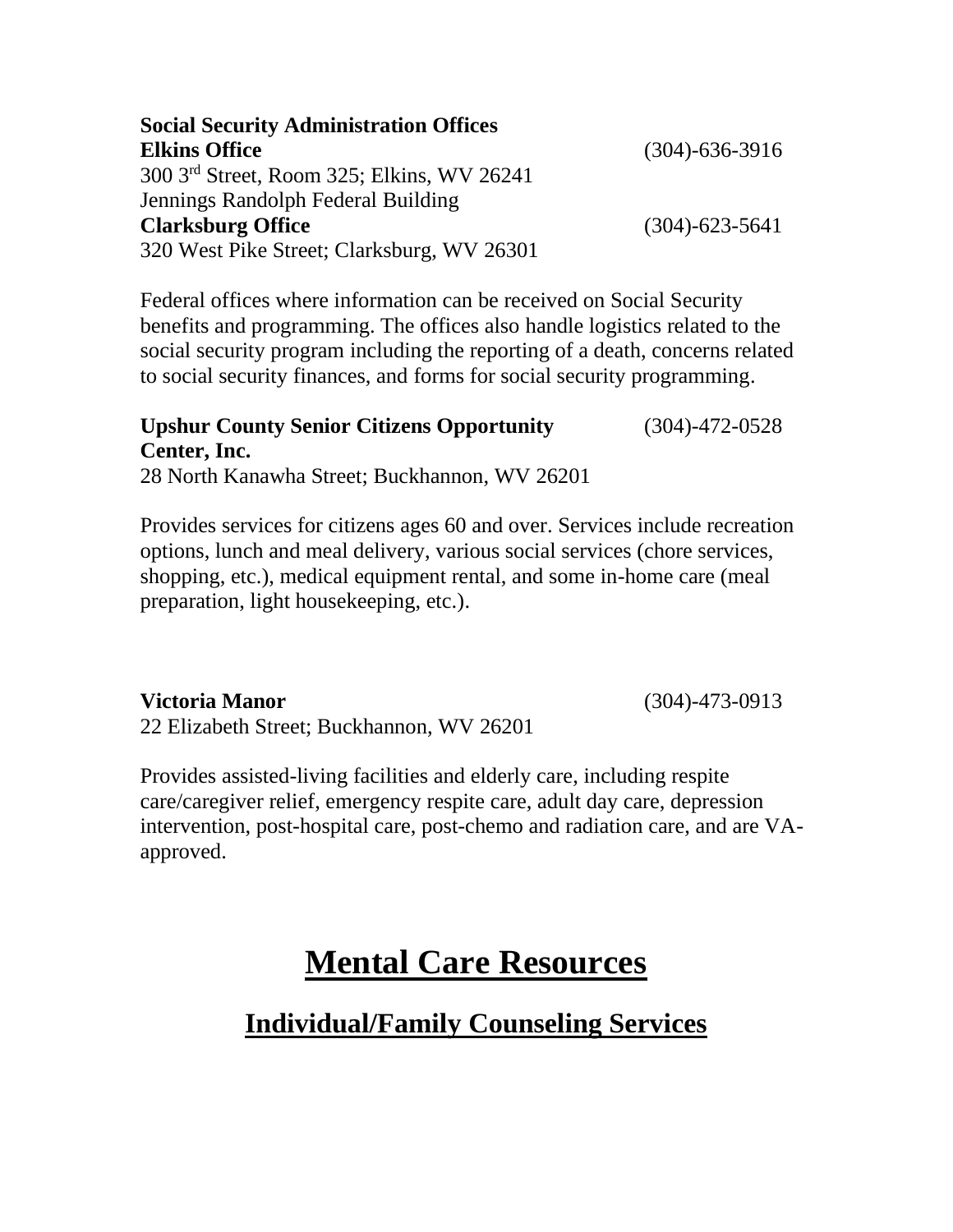**DBSA-WV (Depression & Bipolar Support Alliance)** (304)-609-2662 61 Marion St., Buckhannon, WV 26201

DBSA-WV is a non-profit organization for persons living with mood disorders and their support person. Support meetings, held twice a month, are free and confidential. "Brown Bag by the Bridge" occurs Monday-Friday from 11-2.

**Partners in Psychotherapy** (304)-613-1925

99 Edmiston Way, Suite 204 Buckhannon, WV 26201

Provides therapy for teens and adults, addressing many varied issues, along with overcoming depression and anxiety. Trauma and abuse are also areas that are addressed. Christian and other belief counseling is available.

**The Opportunity House** (304)-613-1178

93 East Main Street; Buckhannon, WV 26201

Group home setting that provides substance abuse (alcohol and drugs) and peer treatment, post-rehab/detoxification counseling and services, drug testing, drug prevention, and substance abuse support programming, including alcoholics anonymous (AA).

**Upshur County Community Corrections &** (304)-472-9548 **Day Report Center** 43 WBUC Rd., Buckhannon, WV 26201 [21judicialcccc@gmail.com](mailto:21judicialcccc@gmail.com)

Network of people who are receiving, have received, or are seeking addiction-related services. Services include peer-to-peer support, individual and community education opportunities, and networking and outreach. Individuals must be court-ordered to their service.

### **Mental Health Services**

### **Appalachian Community Health Center**

| 725 Yokum Street; Elkins, WV 26241            | $(304) - 636 - 3232$ |
|-----------------------------------------------|----------------------|
| 27 South Kanawha Street; Buckhannon, WV 26201 | $(304)$ -472-2022    |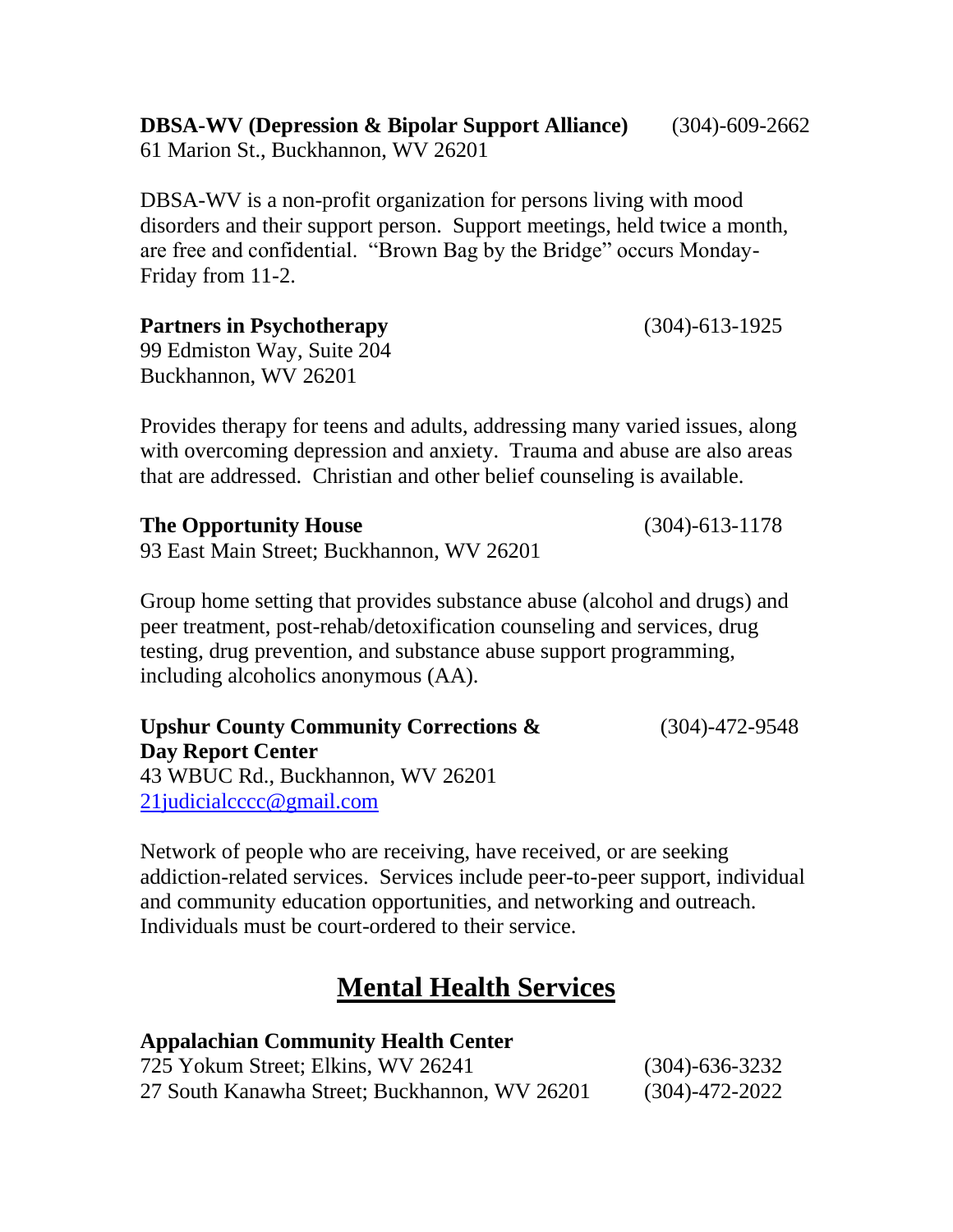Provides multiple child, teen, adult, individual, family, substance abuse, and pregnancy counseling opportunities along with substance abuse education, intellectual/developmental disabilities waiver program (I/DD), vocation/skills training, consultation services, educational outreach, and emergency hospitalization services.

**Chestnut Ridge Hospital** (304)-598-6400 930 Chestnut Ridge Road; Morgantown, WV 26505

Chestnut Ridge is an extension of the West Virginia University School of Medicine and provides specialized care in areas of adolescent, adult, and geriatric psychiatric diagnosis and care, dual disorder and addiction care, and residential care for adolescents with dual disorder, addiction concerns, or who are sexual offenders. It accepts referrals from around the state.

**Highland-Clarksburg Hospital** (304)-969-3100

3 Hospital Plaza; Clarksburg, WV 26301

Highland-Clarksburg Hospital is your local behavioral health hospital serving children, youth and adults. Highland-Clarksburg Hospital has been open since August 2013 and assists more than 400+ patients a year. Serving patients from WV, MD, PA and Ohio. Can be found on Facebook and at [www.highlandhospital.com.](http://www.highlandhospital.com/)

| <b>United Summit Center Main Office</b>          | $(304) - 786 - 6476$ |
|--------------------------------------------------|----------------------|
| 6 Hospital Plaza; Clarksburg, WV 26301           | $(304) - 623 - 5661$ |
| <b>United Summit Center Lewis County Office</b>  | $(304) - 269 - 5220$ |
| 37 Elizabeth Drive; Weston, WV 26452             |                      |
| <b>United Summit Center Upshur County Office</b> | $(304) - 472 - 0220$ |

All sites provide a full complement of services including therapy, case management, medication management, substance abuse counseling, and day programs for psychiatrically and developmentally disabled persons.

| William R. Sharpe Jr. Hospital             | $(304) - 269 - 1210$ |
|--------------------------------------------|----------------------|
| 936 Sharpe Hospital Road; Weston, WV 26452 | $(888) - 269 - 1210$ |

150-bed facility which provides a wide range of mental health care services including individual and group counseling, medical testing and treatment,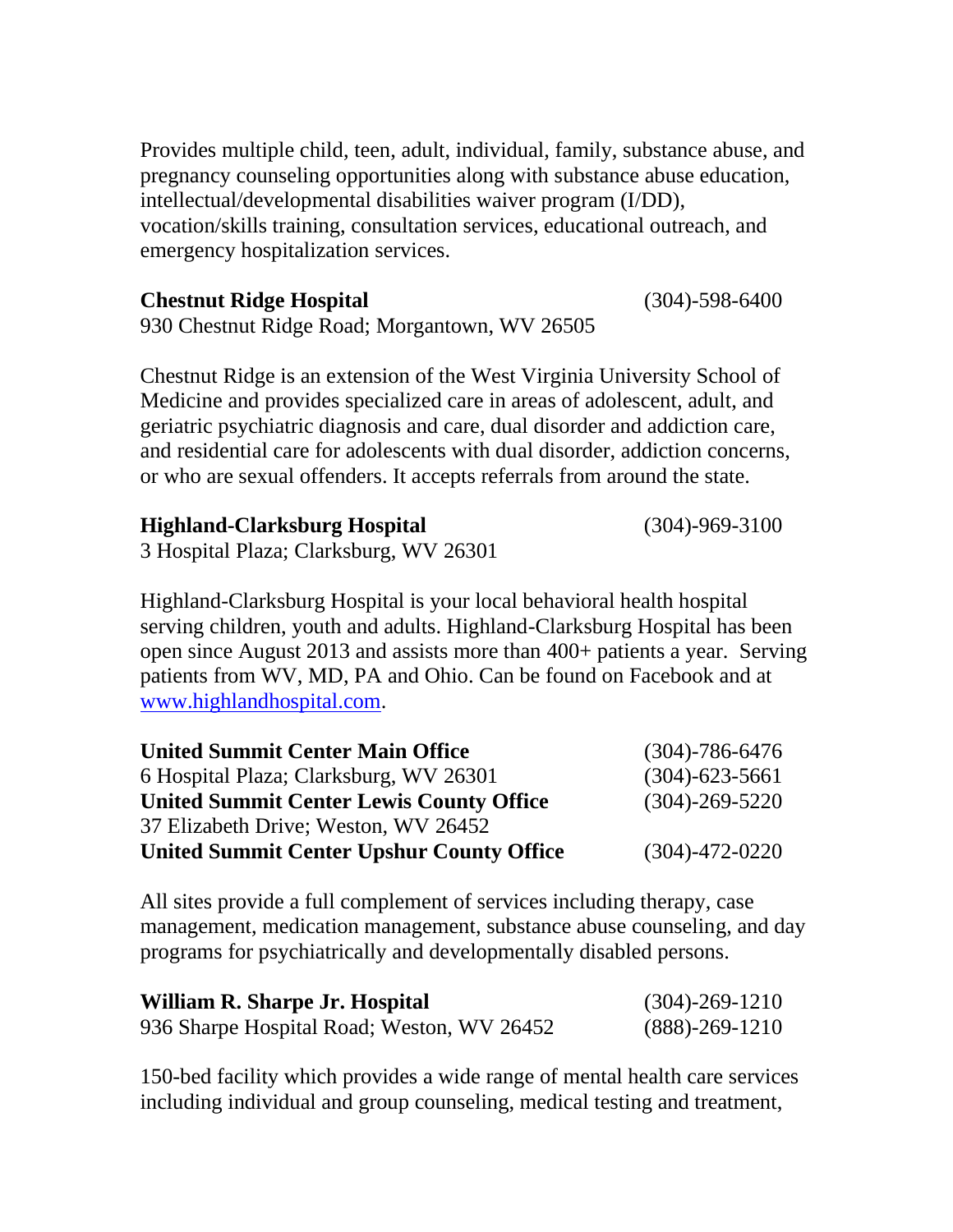emotional, physical, mental, and cognitive rehabilitation and therapy, behavioral health challenges advocacy, dual diagnosis treatment (substance abuse and emotional/psychiatric problem), family education programming, and forensic services for individuals diagnosed with a mental disorder and who have offender status in the state of West Virginia.

### **Health Care Facilities**

### **Hospitals**

**Louis A. Johnson Veteran's** (304)-623-3461 **Administration (VA) Hospital** 1 Medical Drive; Clarksburg, WV 26301

107-bed facility providing a host of inpatient and outpatient services to veterans in north central West Virginia.

#### **St. Joseph's Hospital** (304)-473-2000

1 Amalia Drive; Buckhannon, WV 26201

A 51-bed Critical Access Hospital providing emergency care, walk-in urgent care, in-patient care, laboratory, imaging, long-term care, skilled nursing facility, and physicians specializing in Cardiology, Family Medicine, General Surgery, Gynecology and Obstetrics, Internal Medicine, Orthopedics and Urology.

**St. Joseph's Hospital – Prompt Care Walk-In Clinic** (304)-473-2020 Walk-in medical care located next to St. Joseph's Emergency Department.

**United Hospital Center** (304)-624-2121 3 Hospital Plaza; Clarksburg, WV 26301

318-bed facility providing nearly comprehensive medical service and specialty medical care for conditions including, but not limited to, wound care, family health, sleep disorders, etc.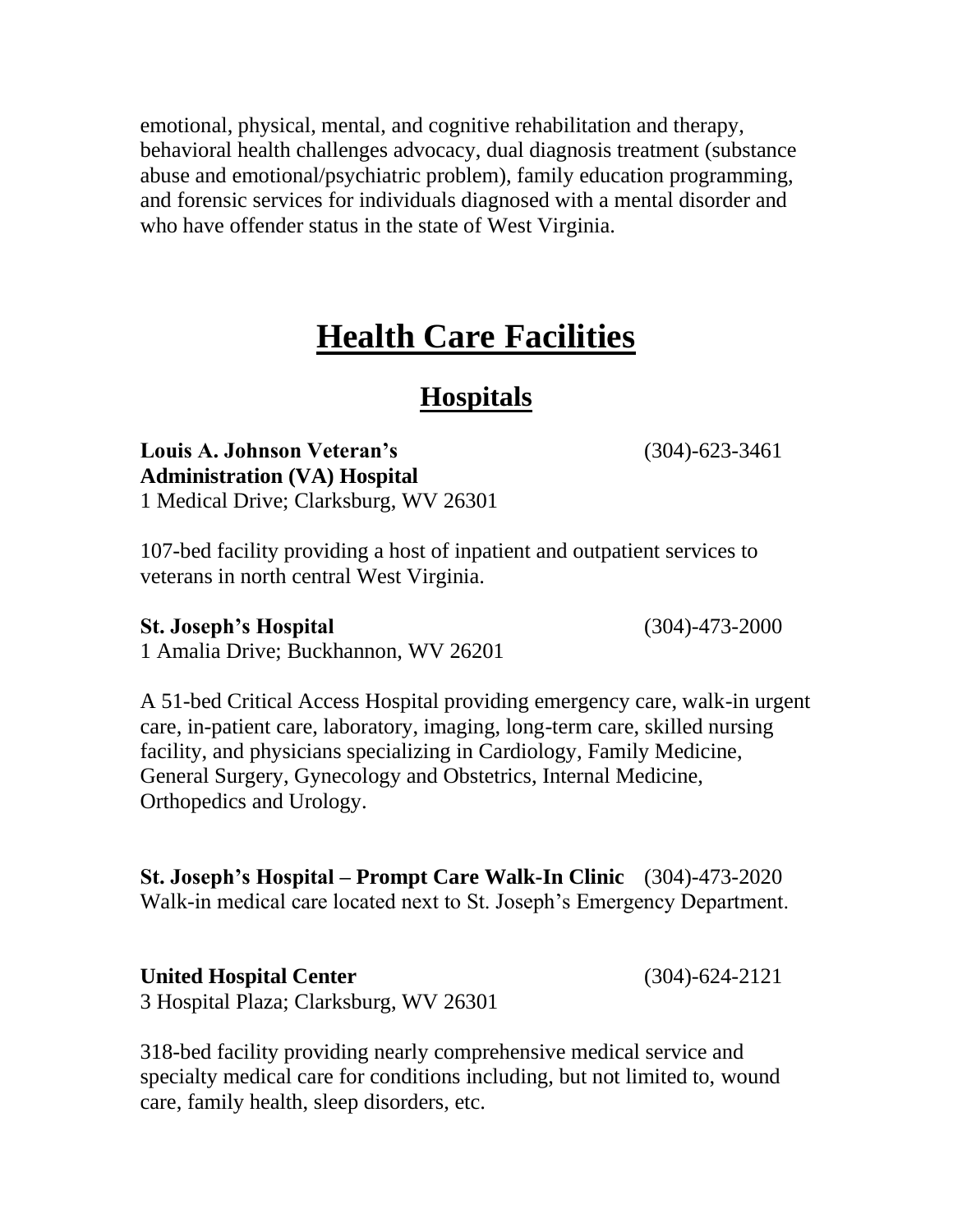### **Related Services/Health Facilities**

**Buckhannon Medical Care/Care Express** (304)-472-1600

11 North Locust Street; Buckhannon, WV 26201

Davis Health System affiliate office providing family practice and internal medicine services along with specialty clinics and diagnostic and therapeutic care.

| <b>Coventry Cares of West Virginia</b><br>500 Virginia Street, East, Charleston, WV 25301<br>www.coventrycareswy.com<br>(Formerly known as Carelink.) | $(304) - 348 - 2012$<br>$(888) - 388 - 1744,$<br>ext. 2012 |
|-------------------------------------------------------------------------------------------------------------------------------------------------------|------------------------------------------------------------|
| <b>Little Meadow Health Center</b><br>Pickens Road; Helvetia, WV 26224                                                                                | $(304) - 924 - 5453$                                       |
| <b>Community Care-Tri-County Health Clinic</b><br><b>Tri-County Pharmacy</b><br>78 Queen Alley Rd., Rock Cave WV 26234                                | $(304) - 924 - 6262$<br>$(304) - 924 - 6784$               |

Providing basic medical care as well as pediatric services and women's health services. Community need dictates the services provided by the multiple health care providers and staff at the site. Services are provided regardless of a client's ability to pay. Pharmacy and child development services are also provided at the site.

| <b>North East Chapter of the American Red Cross</b>  | $(304) - 725 - 5015$ |
|------------------------------------------------------|----------------------|
| 1948 Wiltshire Rd., Suite 2, Kearneysville, WV 25430 |                      |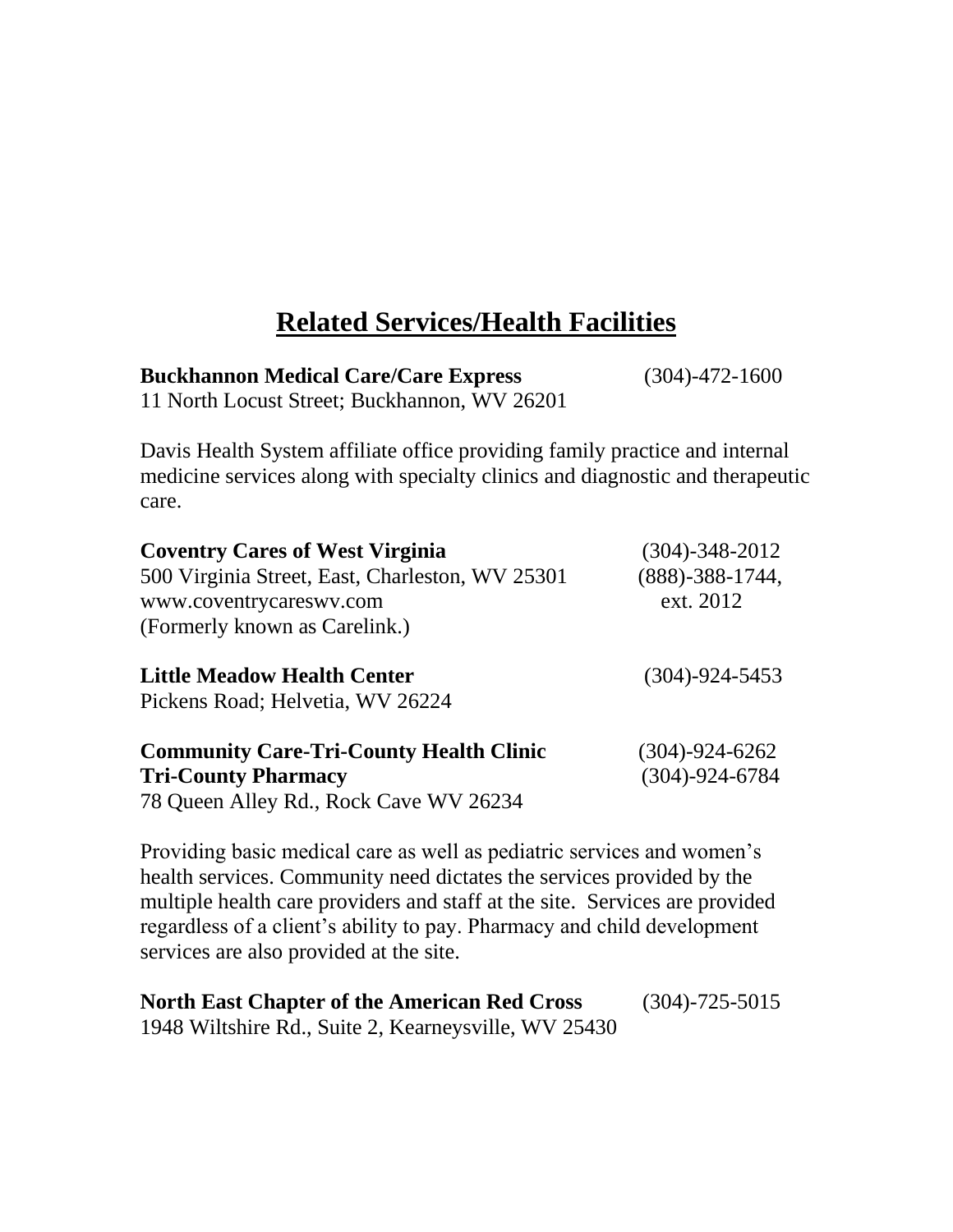Provides health and safety courses, disaster relief, armed forces emergency services, blood collection/blood bank services, CPR/First Aid, and other training special training courses.

**The Physicians of St. Joseph's** (304)-473-2200 Physicians group specializing in Cardiology, Family Medicine, General Surgery, Gynecology and Obstetrics, Internal Medicine, Orthopedics and Urology.

### **St. Joseph's Skilled Nursing Facility**

Provides skilled nursing care for patients on a short-term basis. Services include rehabilitation after surgery, stroke, serious medical illness or orthopedic surgery; IV medication, wound care, physical therapy, speech therapy, occupational therapy, registered dietician and discharge planning.

| <b>Stonewall Jackson Home Care</b> | $(304) - 269 - 4556$ |
|------------------------------------|----------------------|
| 1 Garton Plaza; Weston, WV 26452   |                      |

Provides post-hospitalization, post-childbirth, or post-nursing home care with capabilities for providing complex skilled services such as injections, wound care, disease management, intravenous therapy, and pediatric care.

| Upshur-Buckhannon Health Department          | $(304) - 472 - 2810$ |
|----------------------------------------------|----------------------|
| 15 North Locust Street; Buckhannon, WV 26201 |                      |

Under the West Virginia Division of Local Health, the Upshur-Buckhannon Health Department provides lab testing services as well as testing for STDs, tuberculosis, HIV/AIDS, and blood pressure checks. Services also include environmental testing, immunization, community health services and community and health provider education. Can bill insurance for services.

| <b>Upshur County Emergency Squad</b>        | $(304) - 472 - 1224$ |
|---------------------------------------------|----------------------|
| 164 Pocahontas Street; Buckhannon, WV 26201 |                      |

Provides emergency medical transportation services to residents of Upshur and the surrounding area.

| <b>Community Care of West Virginia</b> | $(304) - 473 - 1440$ |
|----------------------------------------|----------------------|
|----------------------------------------|----------------------|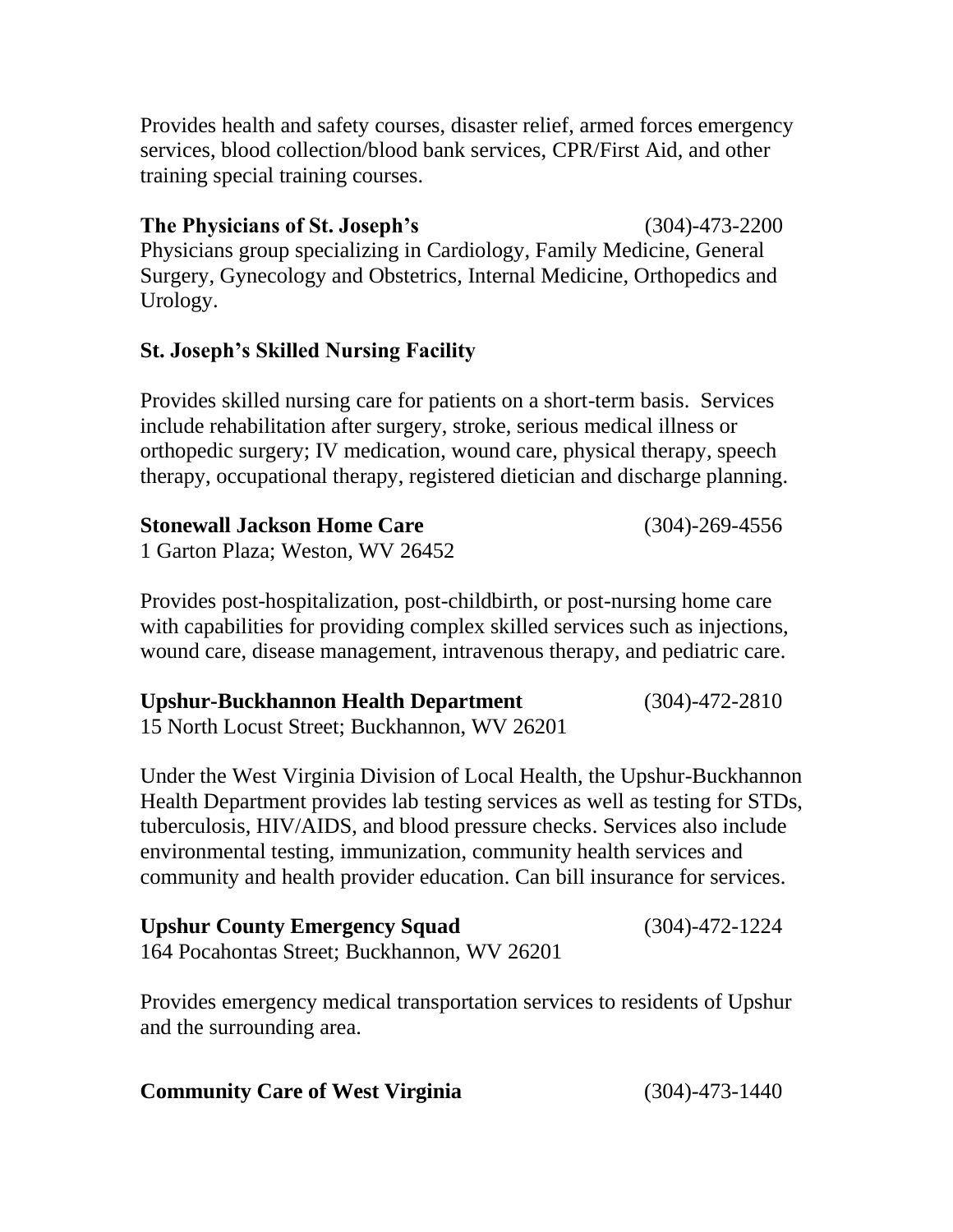#### **(formerly Associates for Women's Health)**

11 N. Locust Street, Buckhannon WV 26201

A birth and midwifery clinic along with gynecological appointments and clinic times.

### **Community and Business Resources**

### **Community Resources**

**Buckhannon River Watershed Association** (304)-472-3317 P.O. Box 1; Buckhannon, WV 26201 [www.buckhannonriver.org](http://www.buckhannonriver.org/)

Organization that monitors the Buckhannon River watershed, liaisons between citizens and appropriate government agencies regarding watershed concerns, and educates the public on issues of water quality. The association does **not** provide individual water testing or well/spring services. It **does** respond to reports from citizens regarding river, tributary, or watershed concerns.

| <b>Central West Virginia Community Action, Inc.</b> |                      |
|-----------------------------------------------------|----------------------|
| <b>Lewis County Office</b>                          | $(304) - 269 - 3347$ |
| 468 N. Main Avenue; Weston, WV 26452                |                      |
| <b>Harrison County Office</b>                       | $(304) - 622 - 8495$ |
| 106 Fredrick Street; Clarksburg, WV 26301           |                      |

Non-profit organization whose services include rural transportation, job services, volunteer income tax assistance program (VITA), the dollar energy fund, and new applicants can sign up for LIEAP (low income energy assistance program).

**Center for Community Engagement & Leadership Development at West Virginia Wesleyan College** (304)-473-8165 Box 1721, 59 College Avenue; Buckhannon, WV 26201 loudin\_k@wvwc.edu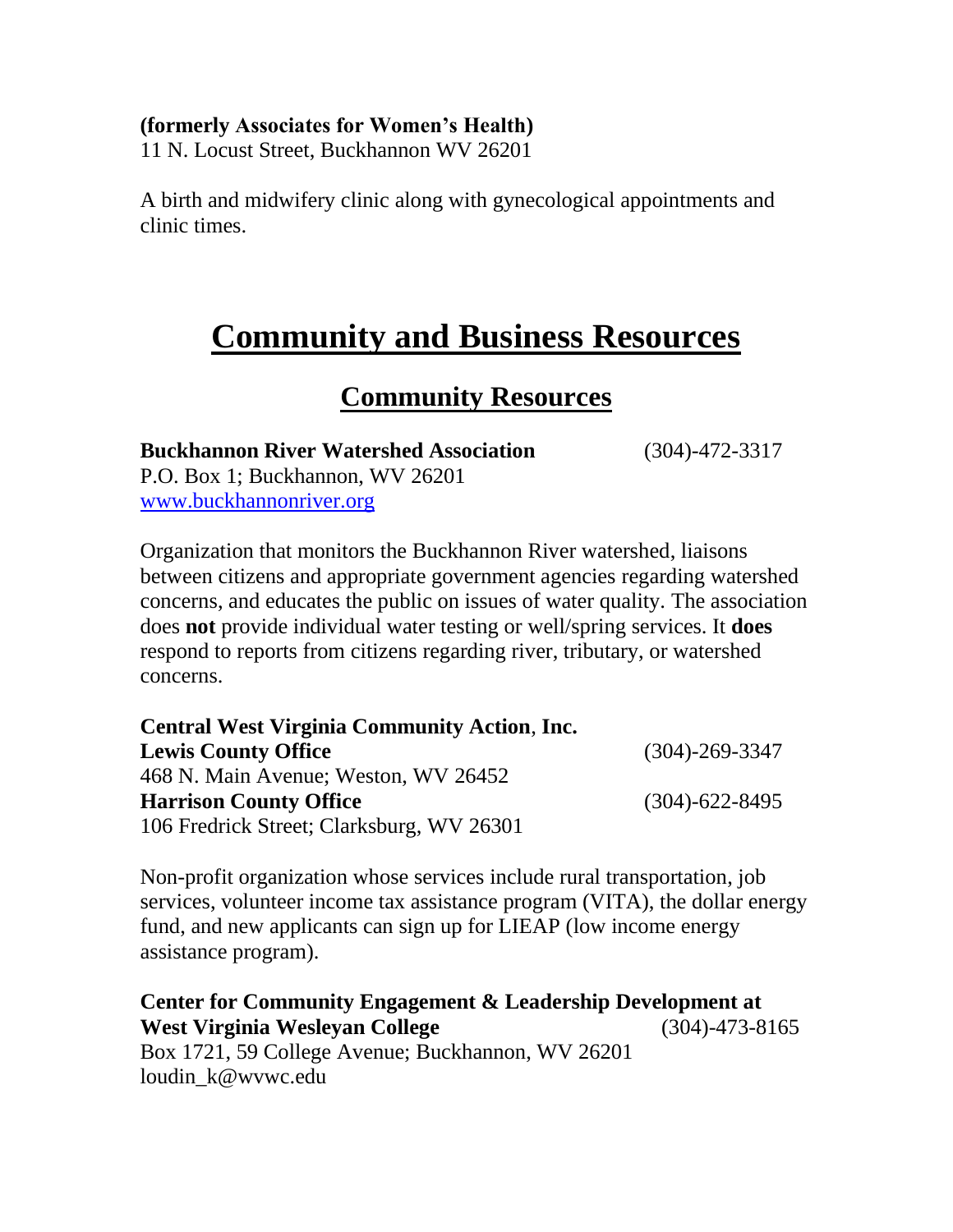Coordinates college student volunteers and service, and connects those students with community agencies.

| <b>Country Roads Transit – Buckhannon Shuttle</b>  | $(304) - 636 - 6472$ |
|----------------------------------------------------|----------------------|
| Railroad Avenue and Fifth Street; Elkins, WV 26241 | (877)-636-6472       |

Provides public transportation in selected areas of Upshur County on a deviated fixed routes and demand response service Monday through Friday between 8 am and 4 pm for a minimal fee to any citizen. All transit vehicles are wheelchair lift equipped and meet ADA guidelines. Children 12 and under must be accompanied by an adult. Call 24 hours in advance if requiring deviation from established routes.

| Legal Aid of West Virginia, Inc. | $(304) - 635 - 7600$ |
|----------------------------------|----------------------|
|                                  |                      |

224 Third Street; Elkins, WV 26241

Provides free or pro bono civil legal services as well as legal selfrepresentation trainings. Case types handled include family law, domestic violence cases, landlord/tenant and housing law, and government benefit cases. Also provides legal resources and information.

| Mountain CAP of WV, Inc. a CDC                |                      |
|-----------------------------------------------|----------------------|
| <b>Upshur County Offices</b>                  | $(304) - 472 - 1500$ |
| 26 North Kanawha Street; Buckhannon, WV 26201 |                      |
| <b>Braxton County Office</b>                  | $(304) - 364 - 2330$ |
| Gassaway, WV 26624                            |                      |
| <b>Greenbrier County Office</b>               | $(304) - 438 - 7879$ |
| 255 Poplar Street; Rainelle, WV 25962         |                      |

Mountain CAP Community Action manages numerous service programs in a multi-county area. Services include: affordable housing rental units; Weatherization; Creative Beginnings Child Development Center; Right From The Start; Summer Food; Supportive Services for Veteran Families; The Child Advocacy Center; Budgeting & Financial Literacy; Volunteer Income Tax Assistance (VITA); Business Lending; Housing Development.

| <b>Salvation Army</b>                        |                      |
|----------------------------------------------|----------------------|
| <b>Buckhannon Center</b>                     | $(304)$ -472-6165    |
| 21 North Spring Street; Buckhannon, WV 26201 |                      |
| <b>Clarksburg Center</b>                     | $(304) - 622 - 2360$ |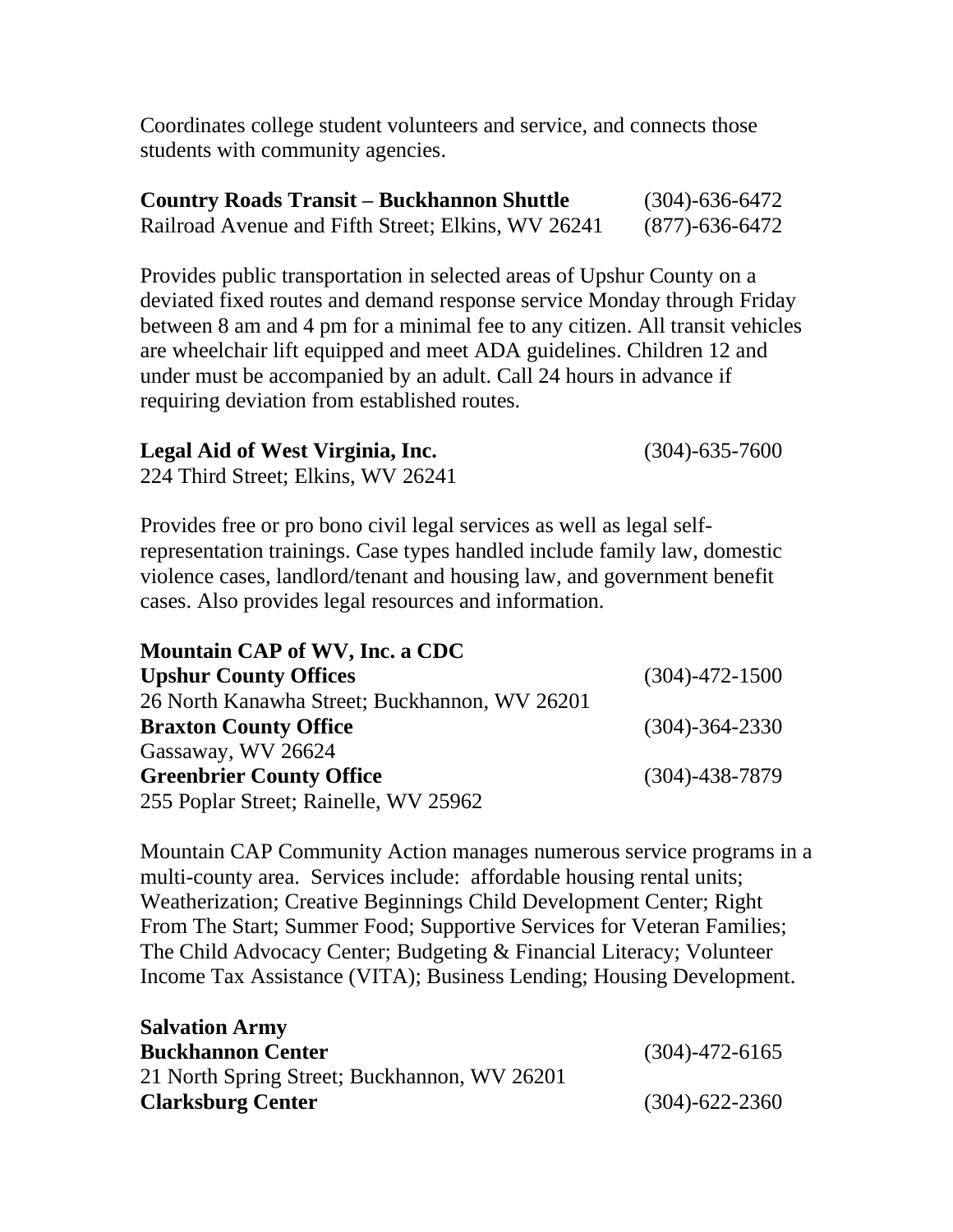1010 South Chestnut Street; Clarksburg, WV 26301

Operates a thrift store with clothing and household items. Also handles USDA commodities for Upshur County, assists residents with utilities and rent (as funds are available), and provides fire and disaster assistance.

**United States Department of Agriculture –** (304)-269-8431 **Natural Resource Conservation - Weston Extension Office** 24 Gateway Drive; Weston, WV 26452

Works for the preservation and conservation of natural resources through environmental improvement, stewardship, and easement programs. The office also provides a wealth of information, educational programming, and other related programming related to environmental concerns.

**United Way of Gilmer, Lewis and Upshur Counties** (304)-269-5480 P.O. Box 44; Weston, WV 26452

Provides fundraising services to 20 non-profit agencies in Gilmer, Lewis, and Upshur counties.

**Upshur County Family Resource Network** (304)-473-1051 79 East Main Street; P.O. Box 2115 Buckhannon, WV 26201 upshurfrn@yahoo.com

Under the Department of Health and Human Resources, the Upshur County FRN coordinates community services, promotes agency collaboration, secures grant funding on behalf of other agencies and groups, and helps otherwise coordinate community service and action efforts.

**Upshur County Solid Waste Authority** (304)-472-7916 **Recycling Center** Mud Lick Road; P.O. Box 2244; Buckhannon, WV 26201

Enables citizens of Upshur County to dispose of their solid waste as prescribed by state code which mandates that waste be disposed of either through a waste collection service or be deposited at a landfill. The Solid Waste Authority also writes grants and facilitates waste-related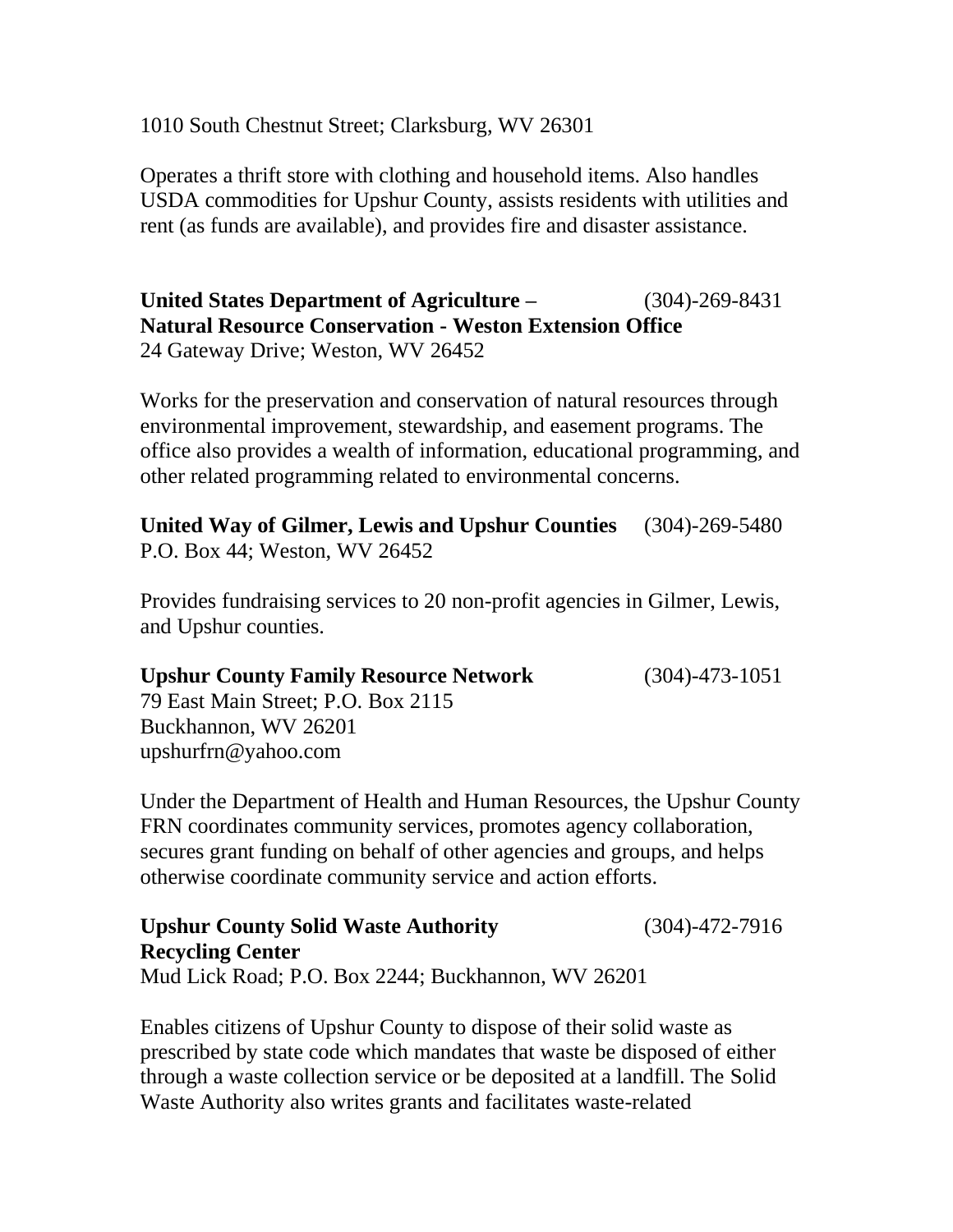programming such as recycling, litter control, adopt-a-highway, and education around services provided.

**Upshur County Special Olympics** (304)-472-2941 802 Shawnee Drive; Buckhannon, WV 26201

Serves persons with intellectual disabilities through athletic events as well as referrals to other agencies that the athletes might need.

**West Virginia Department of Health and Human** (304)-473-4230 **Resources – Bureau of Children and Families – Region III (Lewis, Upshur & Braxton Districts)** 34 Auction Lane; Buckhannon, WV 26201

The DHHR is a large umbrella agency run by the state of West Virginia that provides numerous services related to children and families, public health, medical needs, and child support. Some specific programs include Children's Health Insurance Program (CHIP), Electronic Benefits Transfer (EBT) for SNAP and cash assistance, Temporary Assistance for Needy Families program (TANF), Child Protective Services, and Adult Protective Services.

### **Business Resources**

**Buckhannon-Upshur Chamber of Commerce** (304)-472-1722

14 E. Main Street; Buckhannon, WV 26201 info@buchamber.com [www.buchamber.com](http://www.buchamber.com/)

Agency which serves to improve business to business, community member to business, and community agency to business connections. The Chamber also disseminates city and county information and provides maps of the region as well as information to new residents about the area.

#### **Mountain CAP Business Programs** (304)-472-1500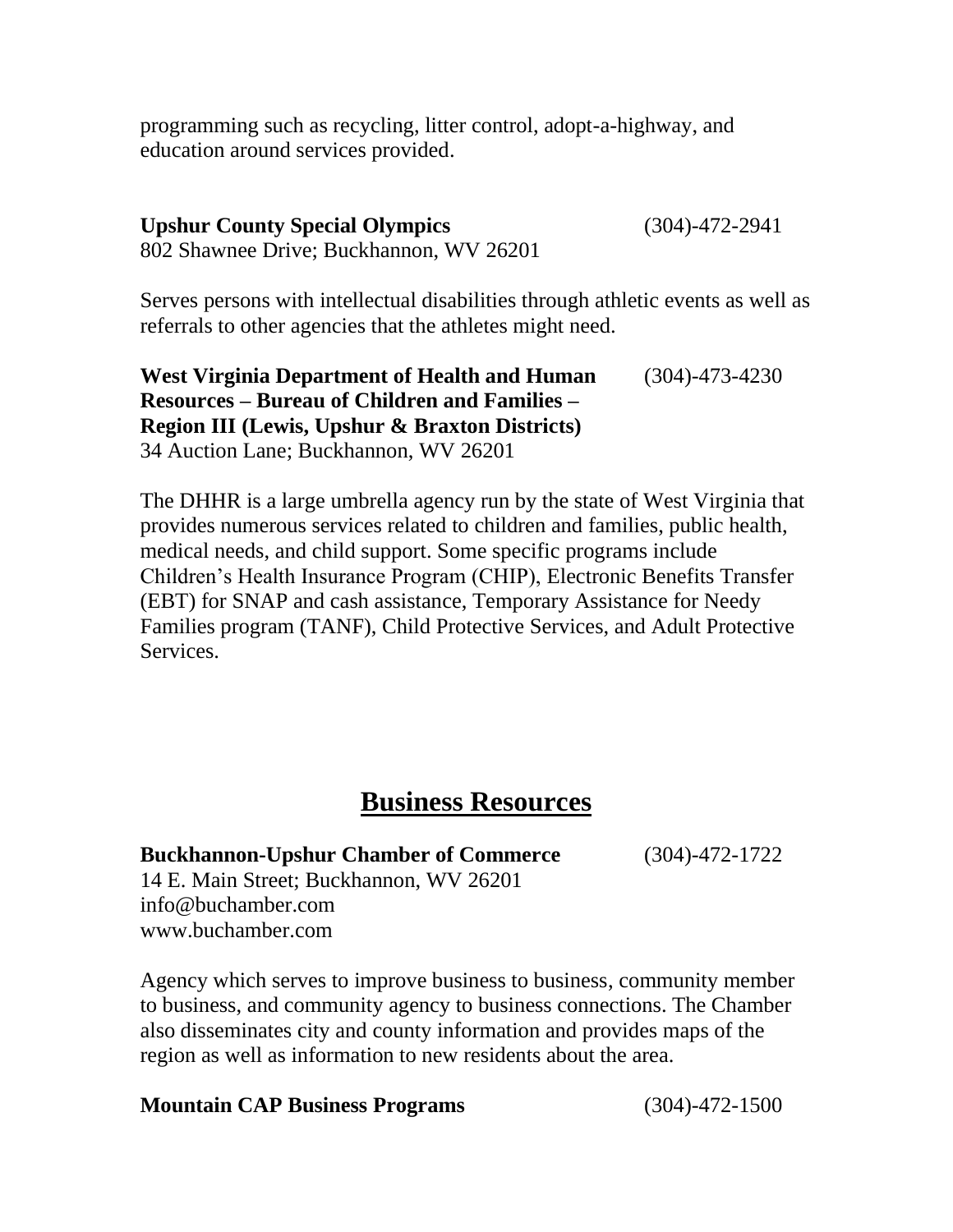26 N. Kanawha St., Suite 201 Buckhannon, WV 26201

Mountain CAP provides microloans to individuals interested in starting a small business or expanding an existing business who struggle to obtain traditional credit.

**Region VII Planning and Development Council** (304)-472-6564 99 Edmiston Way, Suite 225, Buckhannon, WV 26201

Government agency with representation by elected officials and private sector individuals. The council oversees the growth and development of the seven county region represented in the council through economic and strategic planning in all community aspects.

| <b>Southern Upshur Business Association (SUBA)</b> | $(304) - 924 - 5296$ |
|----------------------------------------------------|----------------------|
| Rock Cave, WV 26215                                | $(304) - 924 - 6446$ |

Organization that promotes business and commerce in the region around and south of French Creek, WV. The organization meets regularly, holds educational and public interest events and presentations, takes part in community maintenance, and is involved in general restoration and promotion work of southern Upshur County business and sites. Ask for Glen Hawkins.

**United States Department of Agriculture –** (304)-269-8431 **Farm Services - Weston Extension Office** 24 Gateway Drive; Weston, WV 26452

Provides resources and programs for farmers including beginning farmer loans, farm operation loans, land conservation and preservation programs, emergency farm loans, and agricultural mediation program.

**Upshur County Development Authority** (304)-472-1757 30 E. Main Street, PO Box 2377; Buckhannon, WV 26201 info@upshurda.com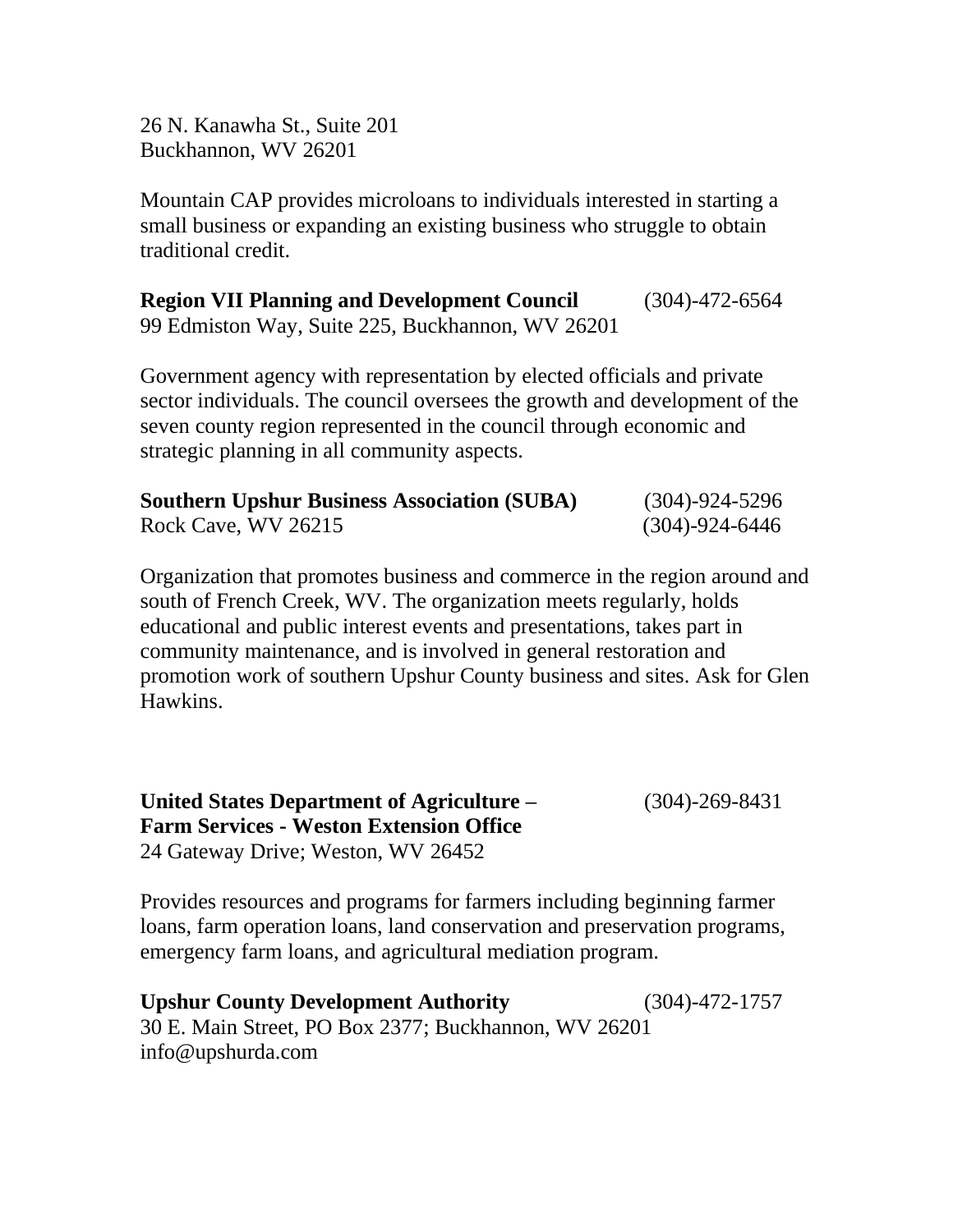Provides business, entrepreneurial, and community support for the local financial infrastructure. The authority works to develop new business in the area, and works with licensing concerns, space availability, and local business concerns.

| West Virginia Farm Bureau                                            | $(304) - 472 - 2080$       |
|----------------------------------------------------------------------|----------------------------|
| 62 Farm Bureau Rd.; Buckhannon, WV 26201                             |                            |
| $\mathbf{L}$ . In the set of $\mathbf{L}$ is the set of $\mathbf{L}$ | $(20.4)$ $(77.1)$ $(17.7)$ |

**Upshur County Farm Bureau** (304)-472-1455 P.O. Box 425; Buckhannon, WV 26201

State and local agencies, respectively, that provides new farm support, local, state, and national farm issues advocacy, tax breaks, and price assistance.

## **General Education Resources**

### **Youth and Children Education Resources**

#### **Local Area Libraries**

| <b>Upshur County Public Library</b>                                  | (304)-473-4219       |
|----------------------------------------------------------------------|----------------------|
| 1150 Route 20 South Rd.; Buckhannon, WV 26201                        |                      |
| <b>Charles Gibson Library</b>                                        | $(304) - 472 - 2339$ |
| 105 East Main Street; Buckhannon, WV 26201                           |                      |
| <b>James W. Curry Public Library</b>                                 | $(304) - 924 - 6724$ |
| 1721 Brooks Hill Rd.; French Creek, WV 26218                         |                      |
| (An independent community public library, with free wi-fi and public |                      |
| access computers.)                                                   |                      |
| <b>Helvetia Public Library</b>                                       | $(304) - 924 - 5063$ |
| Main Street, P.O. Box 15; Helvetia, WV 26224                         |                      |
| <b>Historical Square</b>                                             |                      |
| <b>Louis Bennett Library</b>                                         | $(304) - 269 - 5151$ |
| 148 Court Avenue; Weston, WV 26452                                   |                      |
| <b>Clarksburg Harrison Public Library</b>                            | $(304) - 627 - 2236$ |
| 404 West Pike Street; Clarksburg, WV 26301                           |                      |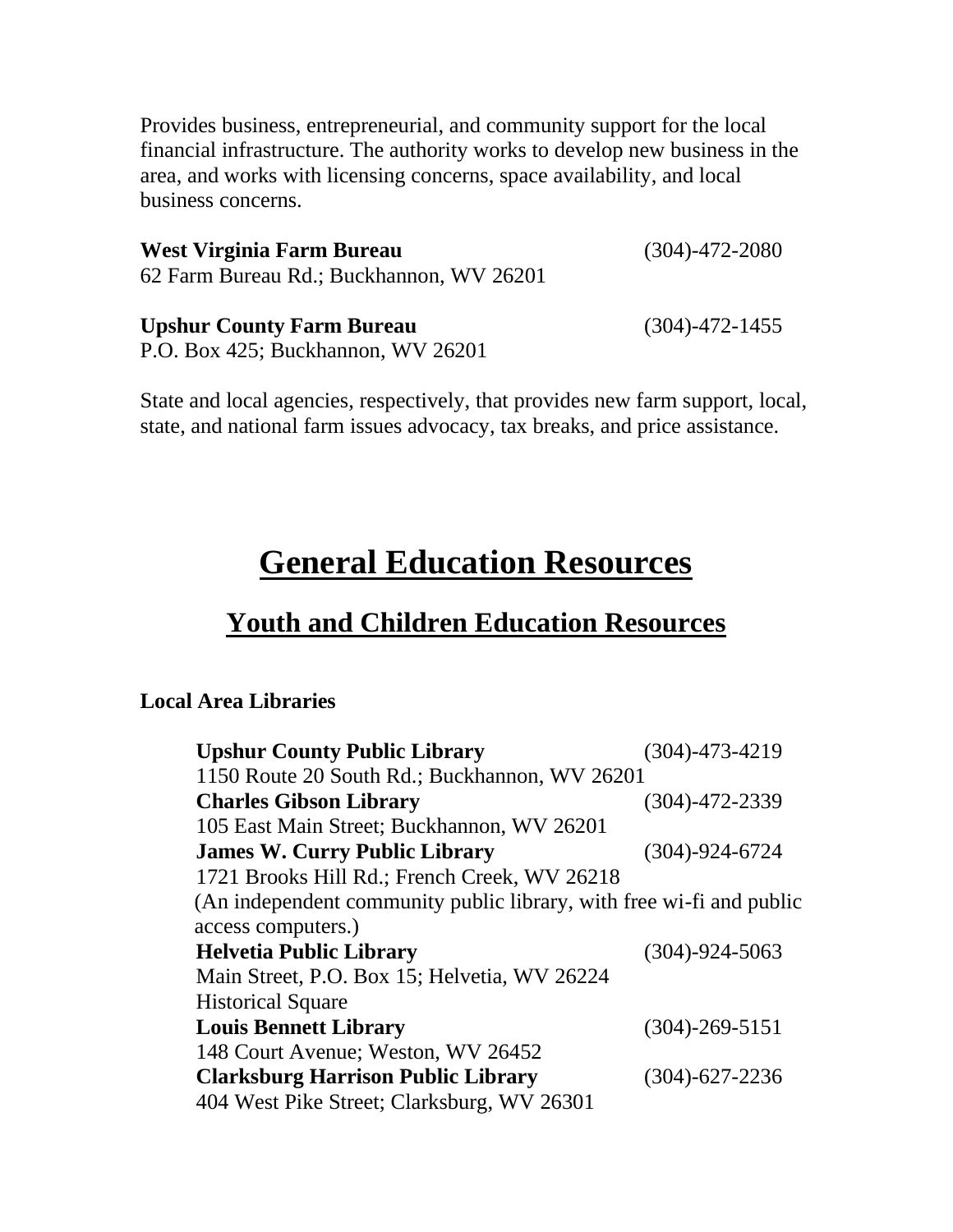#### **Stockert Youth & Community Center** (304)-473-0145 79 East Main Street; Buckhannon, WV 26201

Provides activities and programming for youth ages 5-18 including tutoring,

outdoor playground and recreation courts, an after-school program, indoor gymnasium facilities, along with other sporadic enrichment programming.

**Upshur County Board of Education/School System** (304)-472-5480 102 Smithfield Street; Buckhannon, WV 26201 [upshurcountyschools.com](http://www.upshurcountyschools.com/)

Houses the administrative staff offices for the school system and coordinates K-12 education, social services, counseling, high-risk intervention, drug counseling, nursing services, and special education.

#### **Elementary Schools**

| <b>Buckhannon Academy Elementary School</b><br>16 College Avenue; Buckhannon, WV 26021        | $(304) - 472 - 3310$ |
|-----------------------------------------------------------------------------------------------|----------------------|
| <b>French Creek Elementary School</b><br>7619 Route 20 South Rd.; French Creek, WV 26218      | $(304) - 924 - 6381$ |
| <b>Hodgesville Elementary School</b><br>918 Teter Creek Rd.; Buckhannon, WV 26201             | $(304) - 472 - 3212$ |
| <b>Rock Cave Elementary School</b><br>12292 Route 20 South Rd; Rock Cave, WV 26215            | $(304) - 924 - 6969$ |
| <b>Tennerton Elementary School</b><br>167 Gawthorp Rd.; Buckhannon, WV 26201                  | $(304) - 472 - 1278$ |
| <b>Union District Elementary School</b><br>481 Heavner Grove Road; Buckhannon, WV 26201       | $(304) - 472 - 1394$ |
| <b>Washington District Elementary School</b><br>5078 Tallmansville Road; Buckhannon, WV 26201 | $(304) - 472 - 6599$ |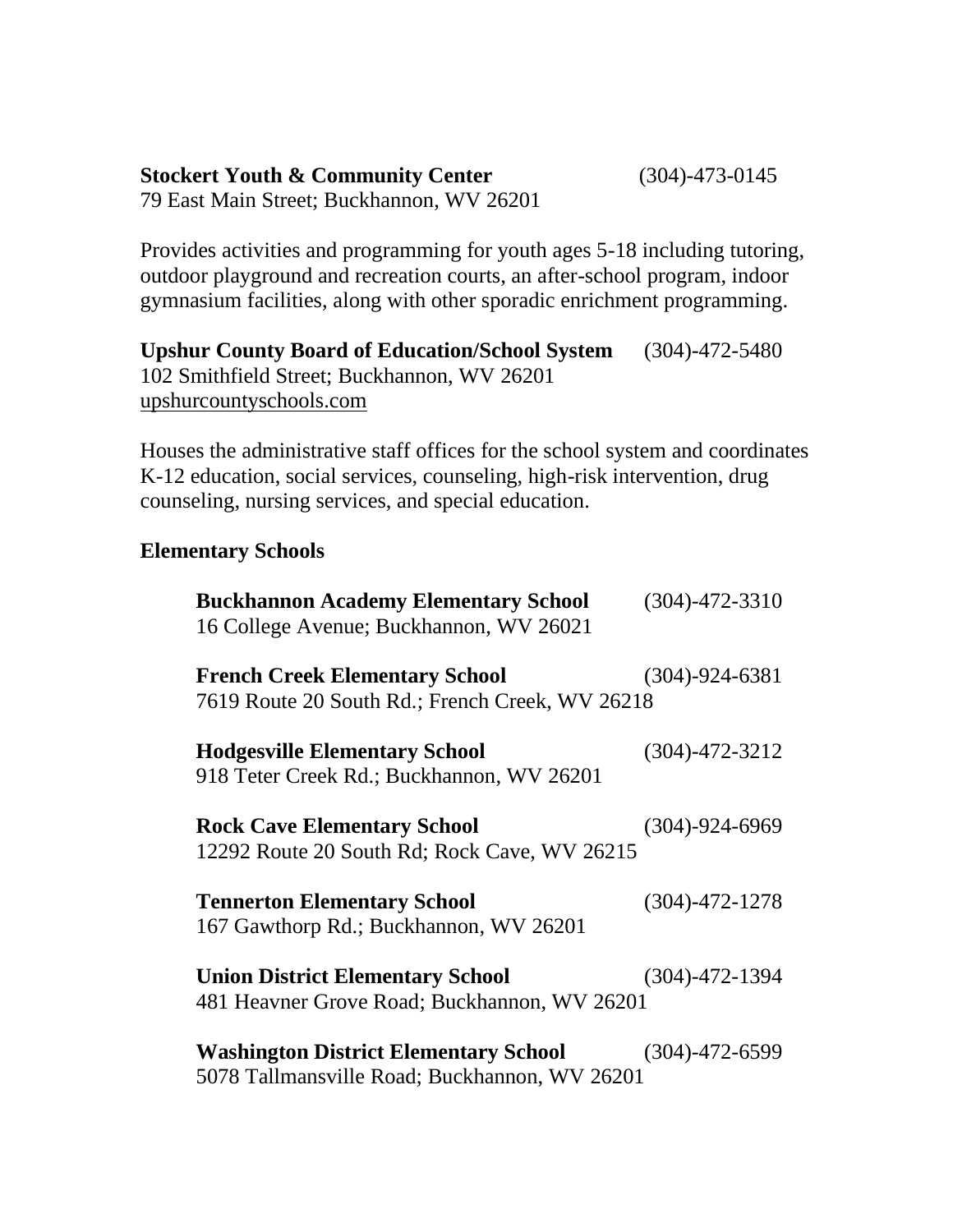| <b>Buckhannon-Upshur Middle School</b><br>553 Route 20 South Rd.; Buckhannon, WV 26201 | $(304) - 472 - 1520$ |
|----------------------------------------------------------------------------------------|----------------------|
| <b>Buckhannon-Upshur High School</b><br>270 BU Drive; Buckhannon, WV 26201             | $(304) - 472 - 3720$ |
| <b>Fred W. Eberle Technical Center</b><br>Route 5, Box 2, Buckhannon, WV 26201         | $(304) - 472 - 1259$ |
| <b>Alternative Education Program</b><br>102 Smithfield Street, Buckhannon, WV 26201    | $(304) - 472 - 5892$ |

Under the Board of Education, the program provides alternate educational opportunities for disruptive students removed from or at risk of not succeeding in the public school system. Housed adjacent to the Fred W. Eberle Technical Center, the program works to encourage positive educational and social growth and development.

| <b>Upshur County Youth Camp</b>                     | $(304) - 924 - 5356$ |
|-----------------------------------------------------|----------------------|
| 76 Youth Camp Rd., Selbyville, WV 26236             |                      |
| c/o Upshur County Commission                        | $(304) - 472 - 0535$ |
| 91 West Main Street, Ste. 101, Buckhannon, WV 26201 |                      |

Quasi-public facilities available for various functions. The camp has cabins, group camping areas, a dining facility, swimming pool, hiking trails, athletic playing fields, and an assortment of recreation facilities available. Call for details and availability.

#### **West Virginia University – Upshur County** (304)-473-4208 **Extension Office**

91 West Main Street. Suite 102; Buckhannon, WV 26201

Coordinates local 4-H and agricultural programming. The extension office also provides education services, nutrition programming, and runs the CEOS programs.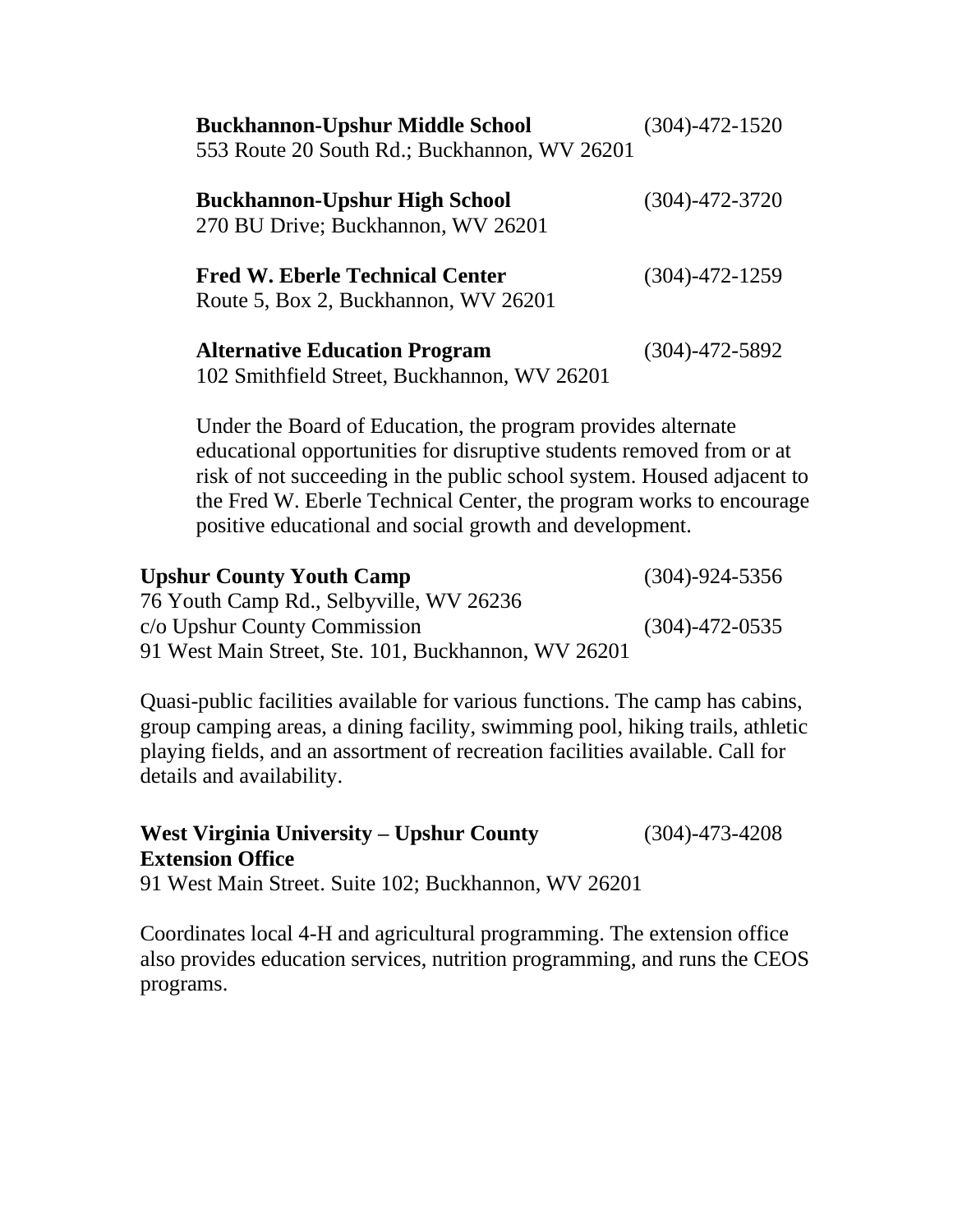### **Adult Education Resources**

**Buckhannon-Upshur Work Adjustment Center** (304)-472-4678

211 Little Sand Run Rd.; Buckhannon, WV 26201 [upshurwac@suddenlinkmail.com](mailto:upshurwac@suddenlinkmail.com)

Facility and programming that provides vocational rehabilitation and vocational training for individuals with disabilities. The workshop also provides on-site work for persons in the program or off-site placement in the Upshur County area.

#### **Division of Adult and Technical Education: Adult Learning Center** (304)-472-3330 46 Raspberry Way; Buckhannon, WV 26201

Center to equip adults with foundational skills for employment, citizenship, and life management. Services include GED and LPN test preparation, writing/math review, basic computer literacy and keyboarding, civil service application review, resume writing, goal setting, and career exploration.

**Division of Adult and Technical Education:** (304)-472-1682 **SPOKES (Strategic Planning in Occupational Knowledge for Employment and Success) Program** 46 Raspberry Way; Buckhannon, WV 26201

**Literacy Volunteers of Upshur County** (304)-472-2343 88 W. Main Street; Buckhannon, WV 26201 literacyvolunteers.upshur.co@gmail.com

.

Offers free classes to adults over age 16 (not currently in school) in reading, math, pre-GED preparation, basic computer skills, life skills, and commercial drivers license (CDL) preparation and workplace skills.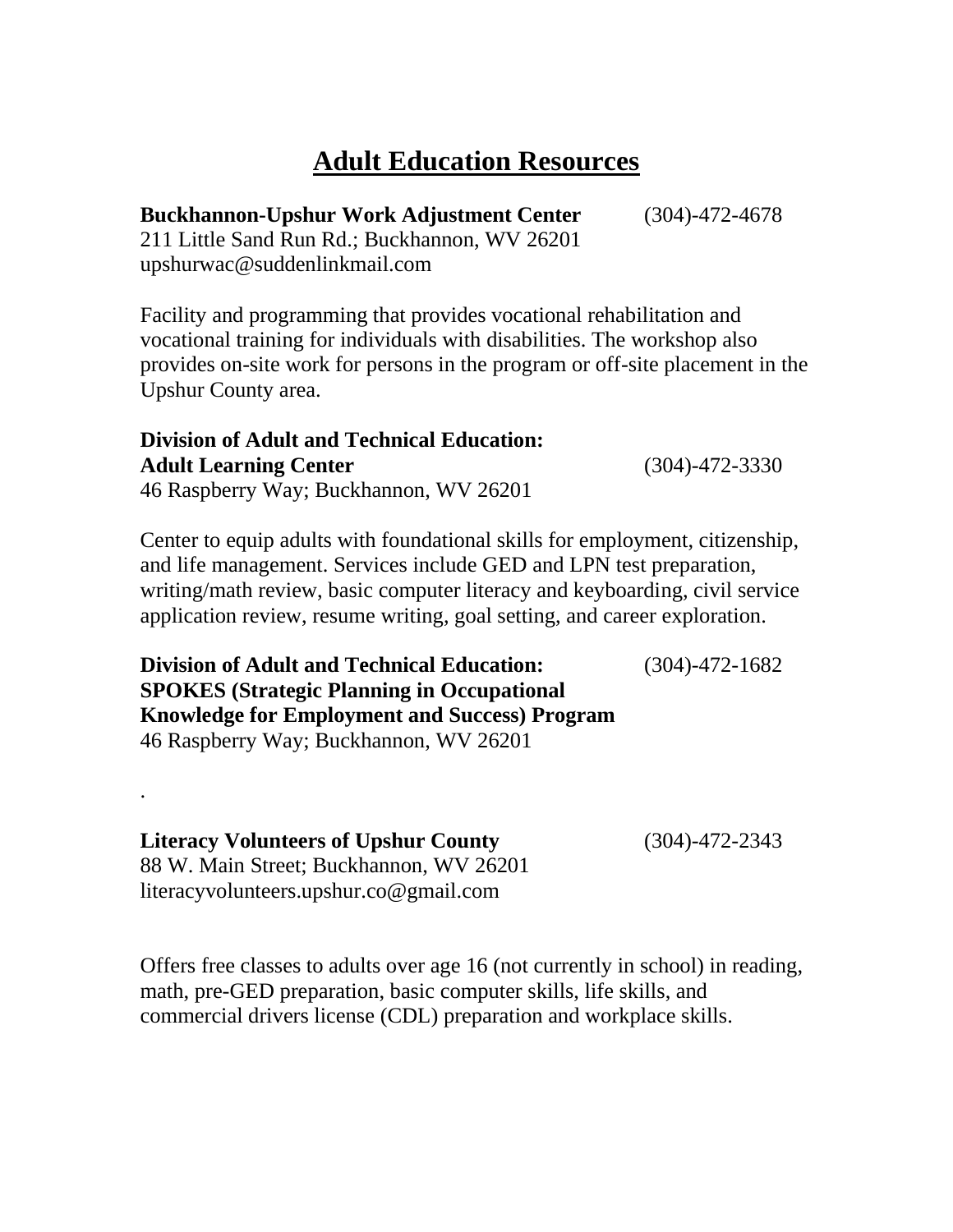**West Virginia Wesleyan College** (304)-473-8000

59 College Avenue; Buckhannon, WV 26201

Undergraduate institution of approximately 1,200 students offering 36 majors in various fields. Accepts both college-age and non-traditional students either full or part time. The college is also a hub for cultural, artistic, musical, athletic, educational, and academic events for the community as well as for students.

#### **West Virginia University – Upshur County** (304)-473-4208 **Extension Office**

91 West Main Street. Suite 102; Buckhannon, WV 26201

Coordinates local 4-H and agricultural programming. The extension office also provides education services, nutrition programming, and runs the CEOS programs.

| <b>Pierpont Community &amp; Technical College</b> | $(304) - 367 - 4920$ |
|---------------------------------------------------|----------------------|
| 1201 Locust Avenue; Fairmont, WV 26554            | $(800)$ -641-5678    |
| students ervices @ pierpont.edu                   |                      |

Pierpont offers more than 50 associate degree programs, skill sets, one-year certificates, and customized workplace training throughout its 13-county service region.

### **Parks and Recreation Facilities**

**Audra State Park** (304)-457-1162 8397 Audra Park Rd.; Buckhannon, WV 26201

Set on the Middle Fork River, this heavily wooded park boasts a 67-site campground (tent and trailer) with bath and laundry facilities. The park has a number of caves and hiking trails in the area. Kayaking is permitted, along with swimming in the river at your own risk.

Park Street; Buckhannon, WV 26201

**Buckhannon City Park** (304)-472-1651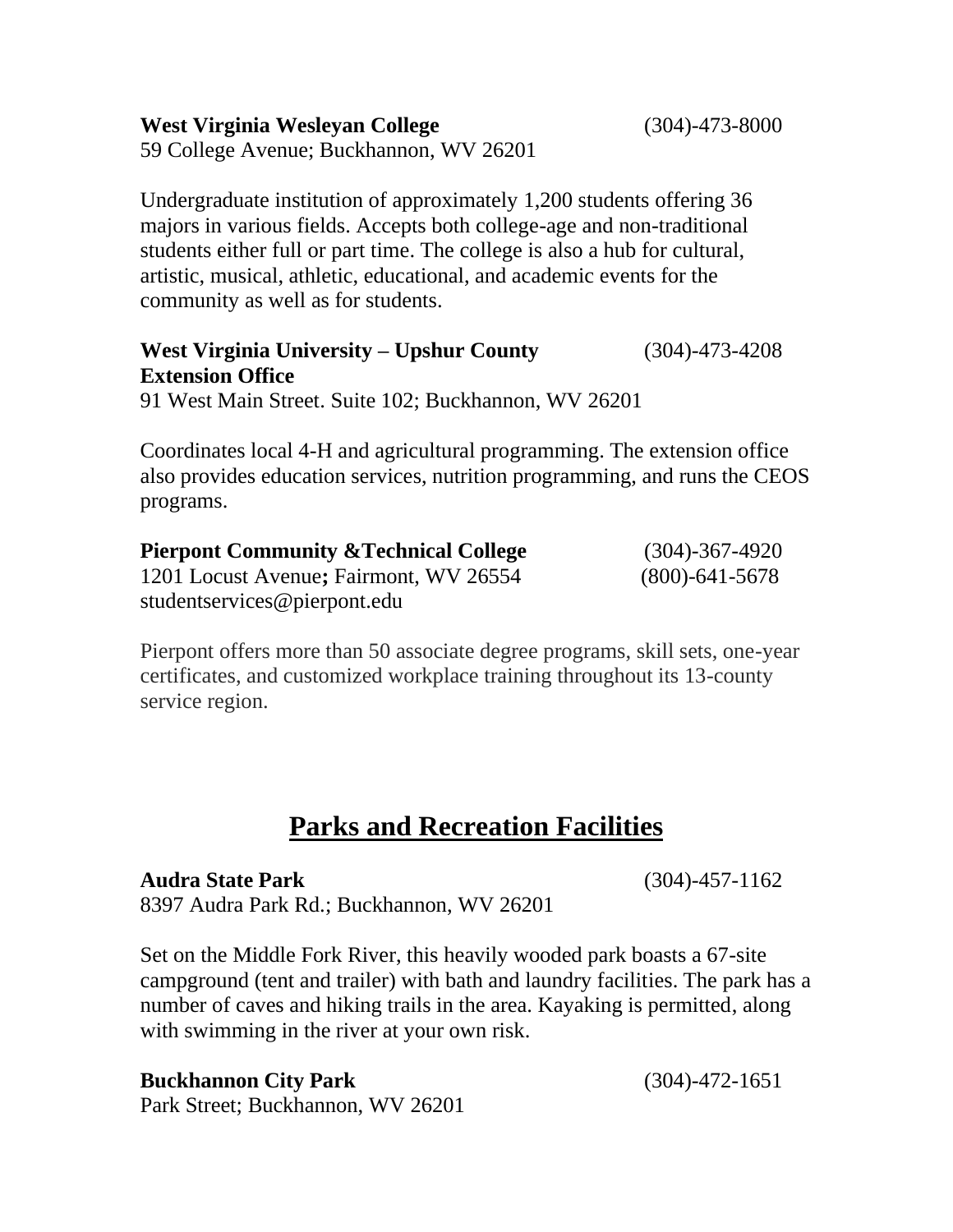Contains playground equipment, restrooms, three picnic pavilions with grills, and recreational/sports facilities. Reservations for picnic pavilions must be made in person at Buckhannon City Hall, or can call.

**Elizabeth J. 'Binky' Poundstone River Trail** (304)-472-1651 Camden and Wood Streets; Buckhannon, WV 26201

Asphalt walking trail that mostly parallels the Buckhannon River. There are numerous wooden benches and picnic tables along the path as well as a public access boat launch off of Wood Street.

#### **Holly River State Park** (304)-493-6353

680 State Park Rd.; Hacker Valley, WV 26222

Densely forested state park which has an 88-site campground (tent and trailer) with bath and laundry facilities as well as 10 fully-furnished cabins. Recreation activities include swimming, tennis, other sporting events, and hiking. There is also a restaurant and camp store, along with picnic shelters.

#### **James W. Curry Park** (304)-924-6724

1721 Brooks Hill Rd.; French Creek, WV 26218

Small park with a picnic pavilion near the James W. Curry Public Library. Call the library with questions.

#### **Jawbone Park** (304)-472-1651

Corner of Madison and Florida Streets; Buckhannon, WV 26201

Park facilities include multiple benches among flower-laden paths. One picnic pavilion is available. Information on rental of the facility can be obtained in person from the Buckhannon City Hall.

**North Buckhannon Riverfront Park** (304)-472-1651 Cleveland Avenue; Buckhannon, WV 26201

Park facilities include playground and recreation equipment and three picnic pavilions. Restrooms are also present on the site. Reservations for picnic pavilions must be made in person at Buckhannon City Hall.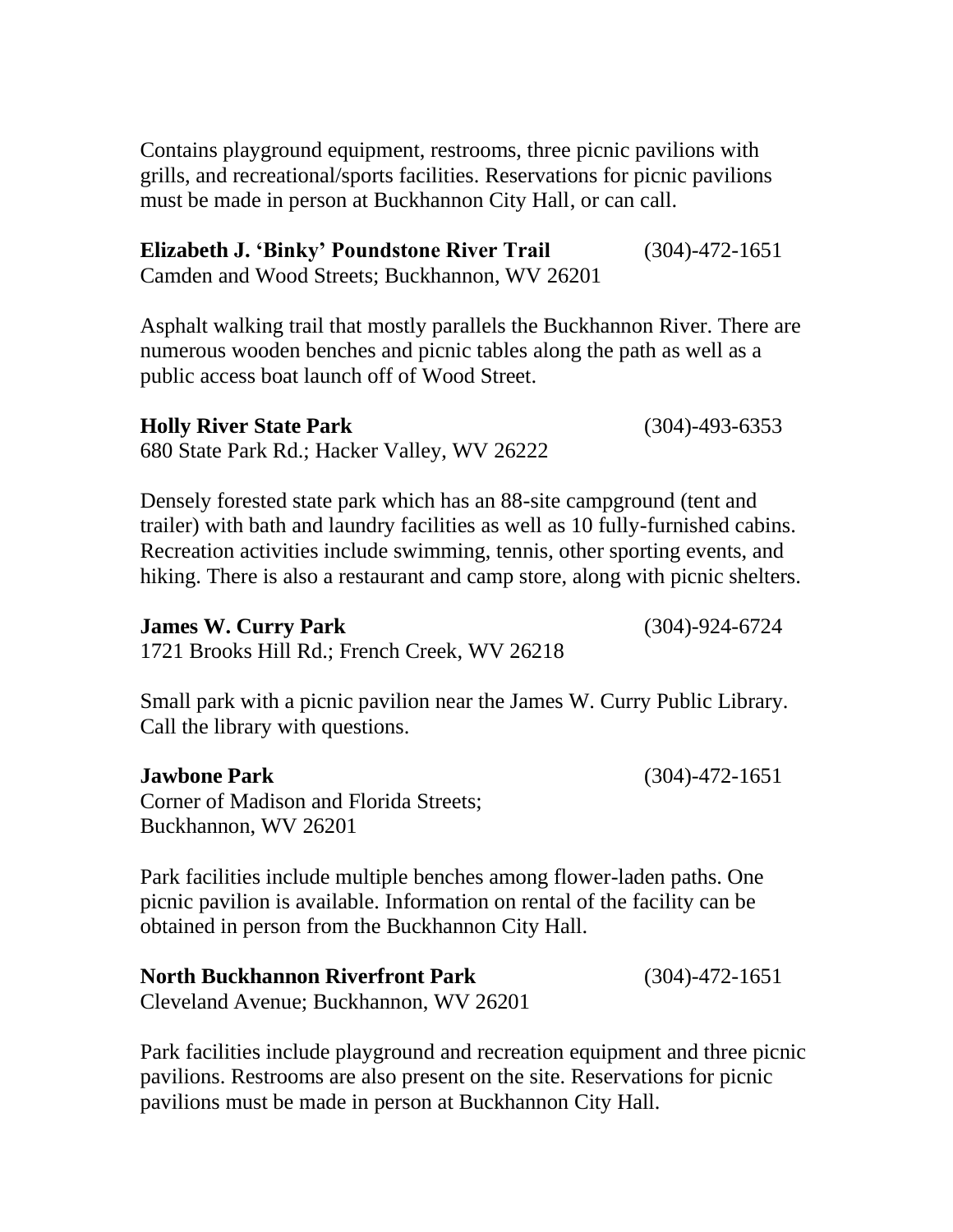### **Pringle Tree Park** (304)-472-0535

Pringle Tree Road; Buckhannon, WV

Facilities include a picnic pavilion, restrooms, playground facilities, and a number of outdoor picnic tables. There is also public river access and the historic third generation Pringle Tree.

#### **Stonecoal Lake Wildlife Management Area** (304)-924-6211 Brushy Fork Road; Buckhannon, WV 26201 c/o West Virginia Department of Natural Resources 163 Wildlife Rd.; French Creek, WV 26218

3,000+ acres of hardwood and brushy fields include the 550 acre public lake under the protection of the WV Department of Natural Resources. There are public boat launches (10 horsepower limit on boat motors) and opportunities for biking, hiking, and hunting.

**Stonewall Jackson Lake Wildlife Management Area** (304)-924-6211 Route 3, Box 370; Weston, WV 26452 c/o West Virginia Department of Natural Resources 163 Wildlife Rd.; French Creek, WV 26218

18,000+ acres of farmland reverting to rolling hills and forested area where deer, small game, turkey, and waterfowl hunting are allowed along with fishing. There is also a 300-yard rifle range. The site includes Stonewall Jackson Lake.

**Stonewall Jackson Lake State Park/Stonewall Resort** (304)-269-8801 940 Resort Drive; Roanoke, WV 26447

Centered around the 2,650 acre Stonewall Jackson Lake, this state park features a full marina, boat launch, fishing pier, boat rentals (including four new houseboats), 34-site campground with full hookups, playground equipment, and picnic facilities. The resort features luxury accommodations including a spa, 18-hole golf course, and swimming pool along with other outdoor activities.

### **Triangle Park**

Corner of Marion and Barbour Streets; Buckhannon, WV 26201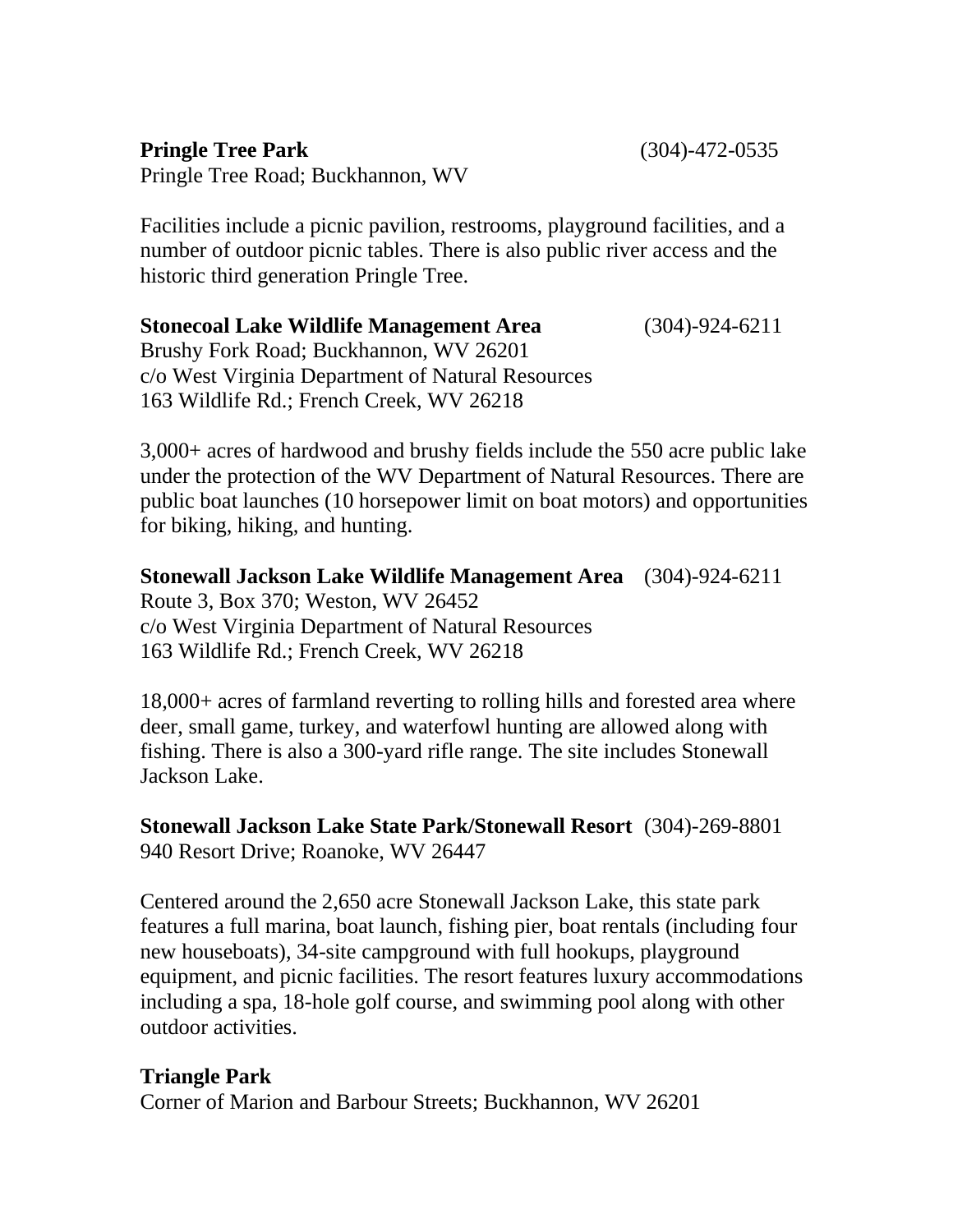Small wooded park with picnic facilities.

| <b>Upshur County Recreation Park</b>      | $(304) - 472 - 5310$ |
|-------------------------------------------|----------------------|
| Upshur County Courthouse Annex, Room 302  | $(304) - 472 - 0535$ |
| 38 West Main Street; Buckhannon, WV 26201 |                      |

County park with a double L Olympic-sized swimming pool, basketball courts, softball fields, a livestock facility, hiking and biking trails, and picnic pavilions.

### **West Virginia Department of Natural Resources** (304)-924-6211 **State Wildlife Center**

163 Wildlife Rd.; French Creek, WV 26218

State zoological facility featuring native and introduced species of wildlife in their natural surroundings. Facilities include a 1.25 mile walking trail, picnic shelters, a pond, gift shop, and numerous wildlife, floral, and faunal exhibits.

### **Toll Free Telephone Numbers**

| Abledata – Rehab./Assistive Device Information 800-227-0216  |              |
|--------------------------------------------------------------|--------------|
|                                                              |              |
|                                                              |              |
|                                                              |              |
|                                                              |              |
|                                                              |              |
|                                                              | 800-448-0440 |
| AIDS/HIV Prevention Clearinghouse (CDC/NPIN)                 | 800-458-5231 |
|                                                              | 800-642-8244 |
|                                                              |              |
|                                                              |              |
| Albert Gallatin (Visiting Nurses Association in WV)          | 800-245-4144 |
| Alcohol Abuse Information and Referral                       | 800-252-6465 |
|                                                              |              |
| Allergy Information and Doctor Referral Hotline 800-822-2762 |              |
|                                                              |              |
| Alzheimer's Association (West Virginia Chapter)              | 800-491-2717 |
|                                                              |              |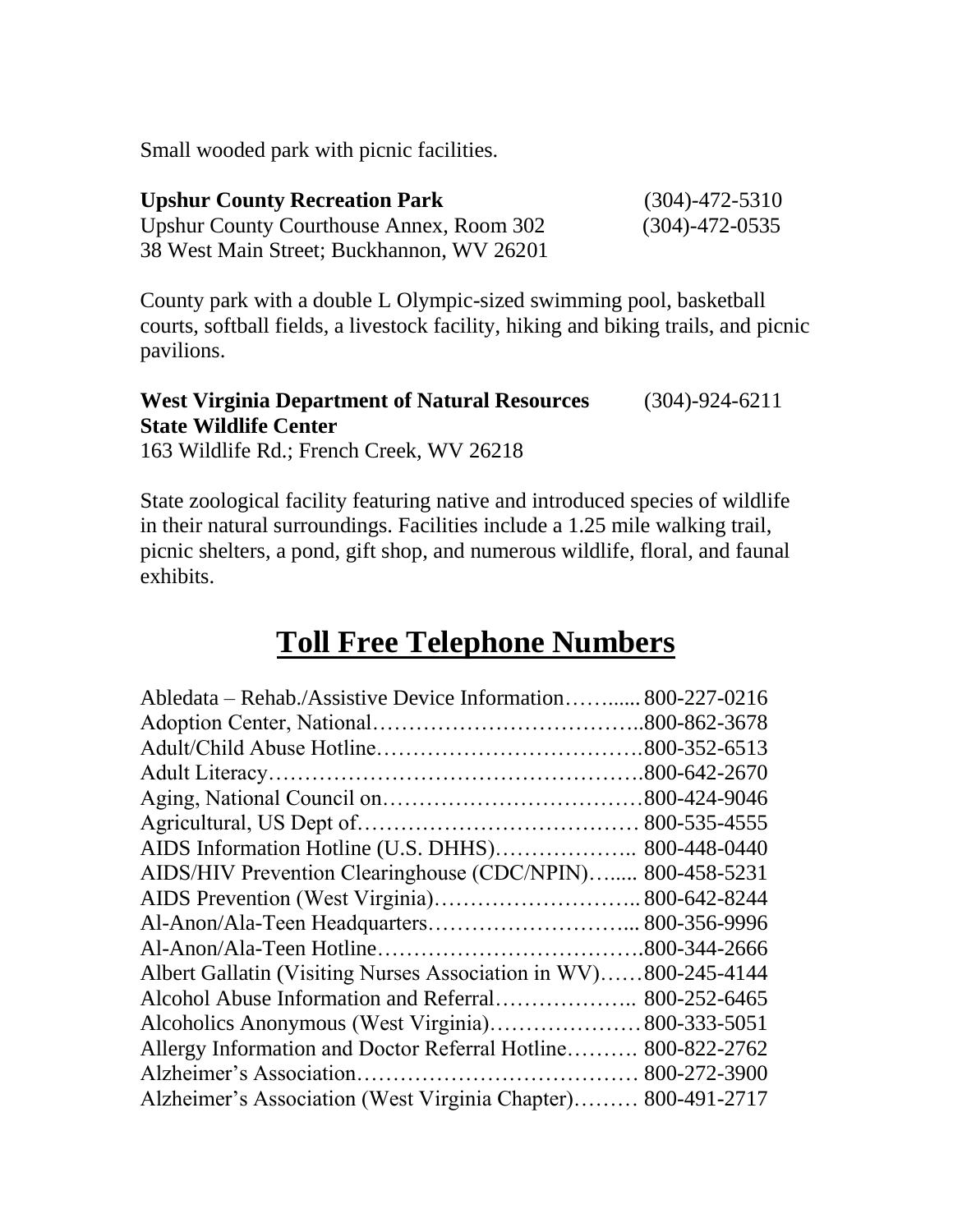| Alzheimer's Education and Referral Center800-438-4380          |  |
|----------------------------------------------------------------|--|
|                                                                |  |
|                                                                |  |
|                                                                |  |
|                                                                |  |
|                                                                |  |
| American Foundation for the Urologic Disease800-242-2383       |  |
| American Heart Association (Appalachian Central)800-926-4278   |  |
| American Heart Association (Stroke Connection)800-553-6321     |  |
|                                                                |  |
|                                                                |  |
| American Paralysis Association Spinal Cord Injury 800-526-3456 |  |
| American Red Cross, Central WV Chapter Helpline877-385-4803    |  |
| American Sudden Infant Death Syndrome800-232-7437              |  |
| American Speech-Language-Hearing Assoc800-638-8255             |  |
|                                                                |  |
| Appalachian Independent Living Center 800-642-3003             |  |
|                                                                |  |
| Asthma Information and Doctor Referral Hotline 800-822-2762    |  |
| AT&T Telephone Company (TTY Information) 800-233-1222          |  |
| AT&T Toll Free Number Information 800-555-1212                 |  |
|                                                                |  |
| Autism Training Center (Marshall University) 800-344-5115      |  |
|                                                                |  |
|                                                                |  |
| Bethany Lifeline Pregnancy Hotline 800-238-4269                |  |
|                                                                |  |
|                                                                |  |
|                                                                |  |
| Blind, Information (WV Dept. of Rehab. Services)800-642-3021   |  |
|                                                                |  |
|                                                                |  |
| Child Care Aware Resource and Referral Hotline 800-424-2246    |  |
| Child Help USA Child Abuse Hotline 800-422-4453                |  |
|                                                                |  |
|                                                                |  |
| Children Support, Covenant House Nineline 800-999-9999         |  |
| Compulsive Gambling, National Council 800-522-4700             |  |
|                                                                |  |
| Crisis Pregnancy Center (Central WV) 877-472-1122              |  |
|                                                                |  |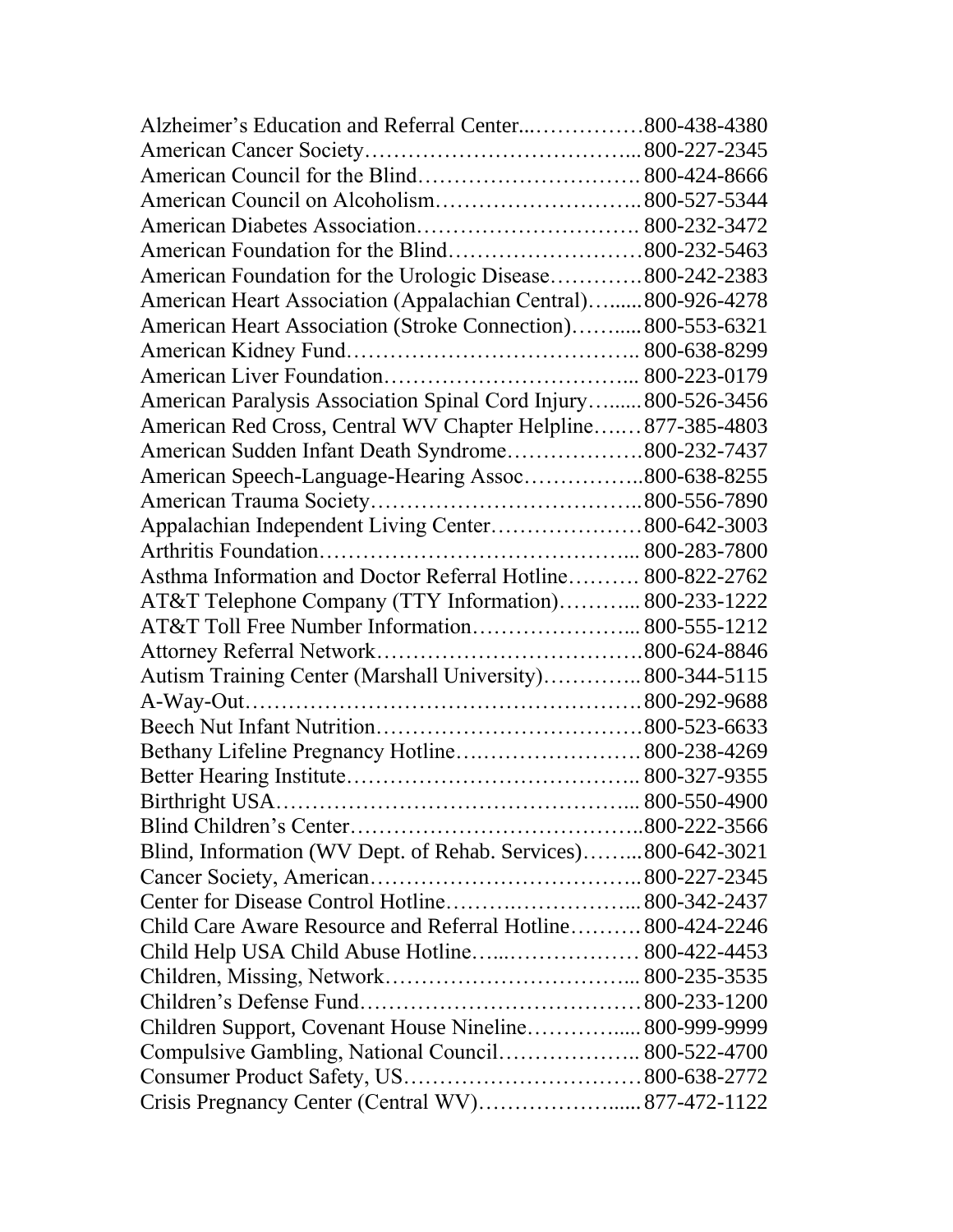| Down Syndrome Society, National 800-221-4602                    |          |
|-----------------------------------------------------------------|----------|
|                                                                 |          |
|                                                                 |          |
|                                                                 |          |
|                                                                 |          |
|                                                                 |          |
|                                                                 |          |
|                                                                 |          |
| FEMA (Federal Emergency Management Agency)800-525-0321          |          |
| Family Planning, Maternal and Child Health800-642-8522          |          |
| Gay, Lesbian, Bisexual, Transgender National Youth800-347-8336  |          |
|                                                                 |          |
|                                                                 |          |
| Hearing and Speech, National Association 800-638-8255           |          |
|                                                                 |          |
|                                                                 |          |
|                                                                 |          |
|                                                                 |          |
|                                                                 |          |
| Insurance Complaints (WV Commission)800-642-9004                |          |
|                                                                 |          |
|                                                                 |          |
|                                                                 |          |
| Juvenile Diabetes Foundation International 800-223-1138         |          |
|                                                                 |          |
| Lawyer Information Service Hotline (WV) 800-642-3617            |          |
|                                                                 |          |
| Legislative Public Information (WV Attorney General)<br>8650    | 800-642- |
| Library Services for the Blind and Handicapped 800-657-7323     |          |
| Library Services for the Blind and Handicapped (WV)800-642-8674 |          |
|                                                                 |          |
| Lung-Line Info Service (National Lung Center)800-222-5864       |          |
| Lupus Foundation of America Info Line800-558-0121               |          |
|                                                                 |          |
|                                                                 |          |
|                                                                 |          |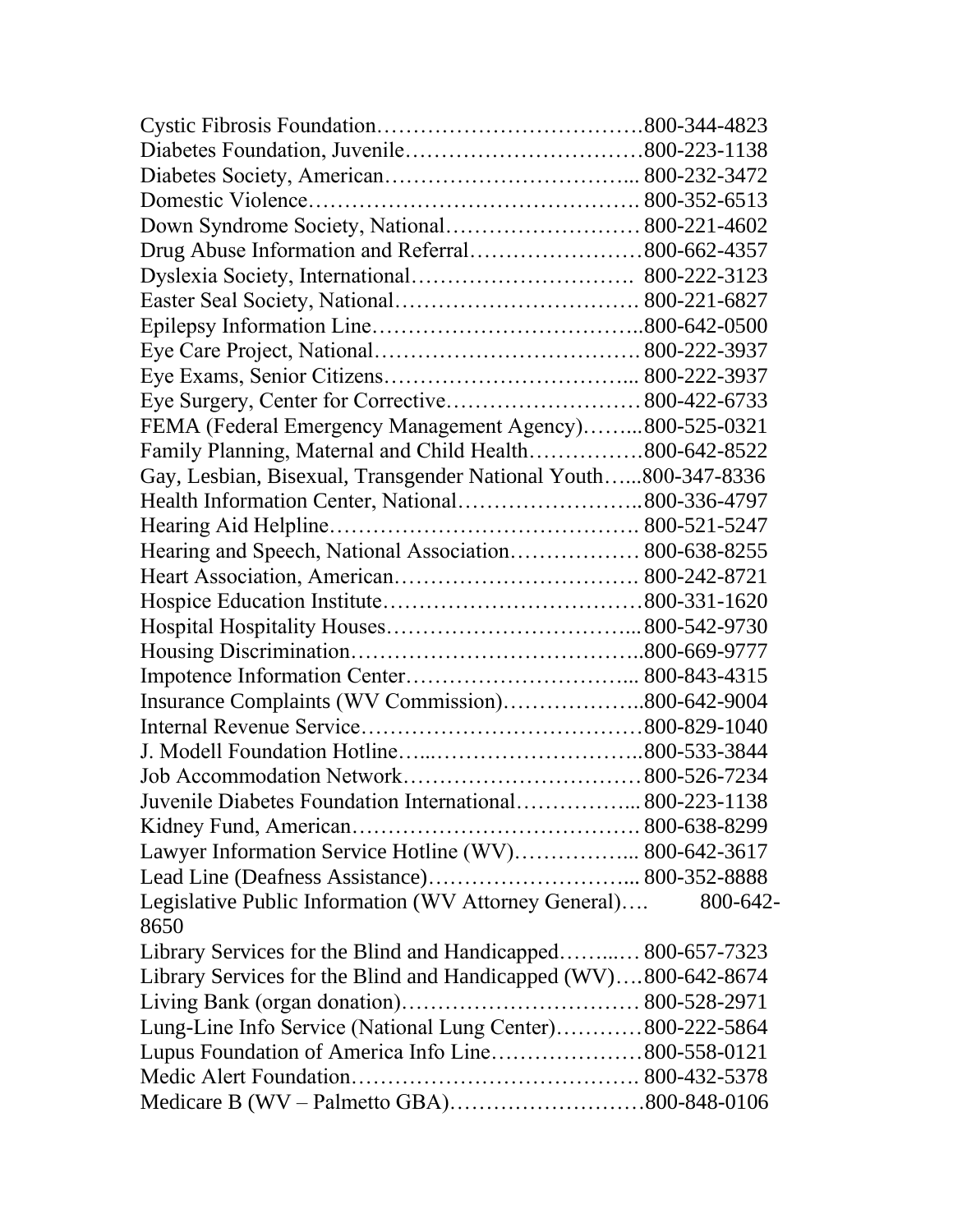|                                                                | 800-292-9000 |
|----------------------------------------------------------------|--------------|
| Mountaineer Challenge Academy 800-529-7700                     |              |
|                                                                |              |
|                                                                |              |
| Multiple Sclerosis Society, National 800-344-4867              |              |
|                                                                |              |
|                                                                |              |
| National AIDS Hotline Equity Services 800-344-7437             |              |
| National AIDS Hotline TDD Version 800-243-7889                 |              |
| National Association of Social Workers 800-638-8799            |              |
| National Center for Missing and Exploited Children800-843-5678 |              |
| National Center for Nutrition and Dietetics 800-366-1655       |              |
| National Center for Youth with Disabilities800-695-0285        |              |
|                                                                |              |
|                                                                |              |
|                                                                |              |
| National Clearinghouse on Family Support                       |              |
|                                                                |              |
| National Council on Alcohol and Drugs                          |              |
|                                                                |              |
| National Council on Child Abuse and                            |              |
|                                                                |              |
| National Brain Injury Information Center800-444-6443           |              |
|                                                                |              |
|                                                                |              |
| National Eye Care Project Helpline 800-222-3937                |              |
| National Foundation for Depressive Illness 800-248-4344        |              |
|                                                                |              |
|                                                                |              |
|                                                                |              |
| Neurofibromatosis Foundation, National 800-323-7938            |              |
|                                                                |              |
|                                                                |              |
|                                                                |              |
|                                                                |              |
|                                                                |              |
|                                                                |              |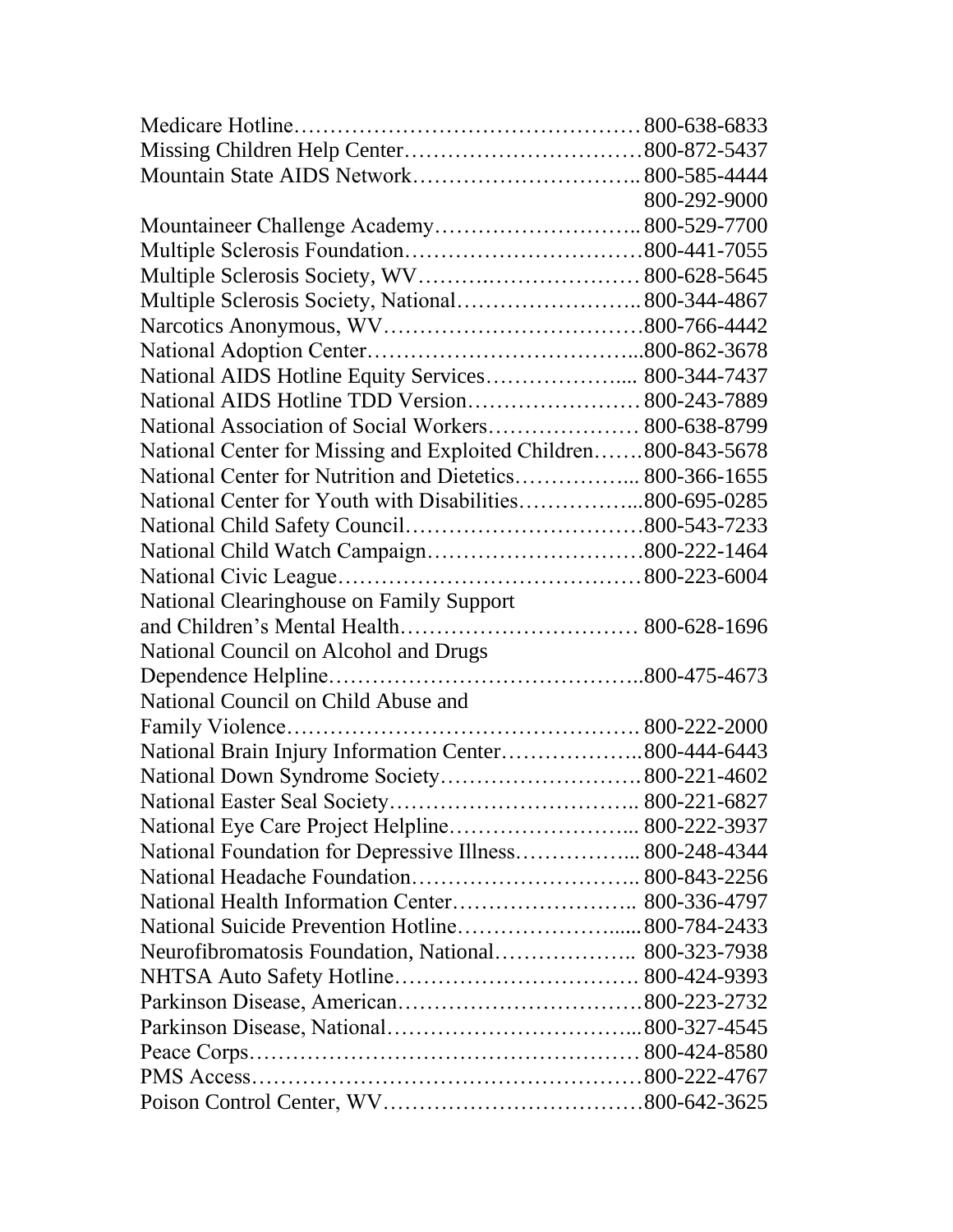| Protection and Advocacy Developmental Disability WV800-950-5250 |  |
|-----------------------------------------------------------------|--|
| Protection and Advocacy (Mental Illness - WV)800-950-5250       |  |
| Protection and Advocacy (Individual Rights - WV)800-950-5250    |  |
| Reyes Syndrome Foundation, National 800-233-7393                |  |
|                                                                 |  |
|                                                                 |  |
| Shriner's Hospital for Children Referral Line800-237-5055       |  |
| Sickle Cell Disease Association, National 800-421-8453          |  |
|                                                                 |  |
|                                                                 |  |
|                                                                 |  |
|                                                                 |  |
| Summit Center for Human Development800-287-8648                 |  |
| Teens Teaching Teens AIDS Prevention Hotline 800-234-8336       |  |
| Toughlove International (Problem Teens) 800-333-1069            |  |
|                                                                 |  |
|                                                                 |  |
|                                                                 |  |
|                                                                 |  |
| U.S. Dept. of Ed. Student Loan Collection 800-621-3115          |  |
| Valley Community Mental Health Crisis Line (WV) 800-232-0020    |  |
|                                                                 |  |
| Vision USA (American Optometric Association 800-766-4466        |  |
| WV Adult Distance Education Program 800-642-2670                |  |
| WV Alcohol Beverage Control Commission 800-642-8208             |  |
|                                                                 |  |
| WV Brain Injury Association, WV 800-356-6443                    |  |
| WV Consumer Protection (Attorney General) 800-368-8808          |  |
| WV Department of Commerce, Parks, and Recreation800-225-5982    |  |
| WV Department of Health and Human Resources                     |  |
|                                                                 |  |
| WV Department of Health and Human Resources                     |  |
|                                                                 |  |
| WV Department of Health and Human Resources                     |  |
|                                                                 |  |
| WV Department of Health and Human Resources                     |  |
|                                                                 |  |
| WV DOH Highway and Road Complaints 800-642-9292                 |  |
|                                                                 |  |
| WV Department of Motor Vehicles 800-642-9066                    |  |
|                                                                 |  |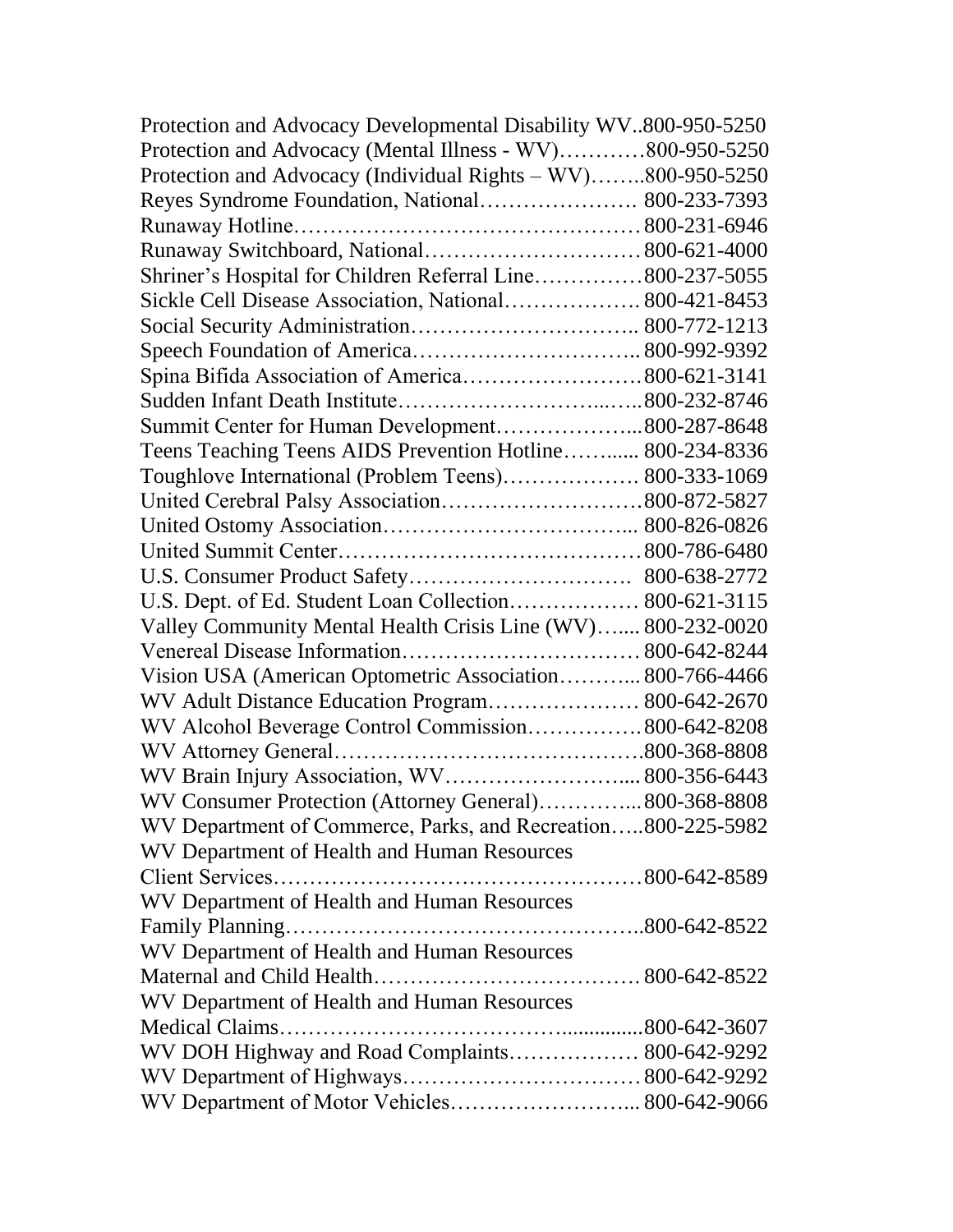| WV Easter Seals Information and Referral 800-677-1390          |  |
|----------------------------------------------------------------|--|
|                                                                |  |
| WV Housing Development Fund 800-933-9843                       |  |
|                                                                |  |
| WV Low Income Legal Services 800-642-8279                      |  |
|                                                                |  |
|                                                                |  |
|                                                                |  |
|                                                                |  |
| WV Parent Training and Information Project 800-281-1436        |  |
|                                                                |  |
| Utility Complaints (WV Public Service Commission) 800-642-8544 |  |
|                                                                |  |
| WV Relay Service, Hearing Users 800-982-8772                   |  |
| WV State Police Missing Children's Clearinghouse800-352-0927   |  |
|                                                                |  |
| WV Division of Rehabilitation Services 800-642-8207            |  |
|                                                                |  |
|                                                                |  |
|                                                                |  |
|                                                                |  |
|                                                                |  |

## **Upshur County Important Telephone Numbers**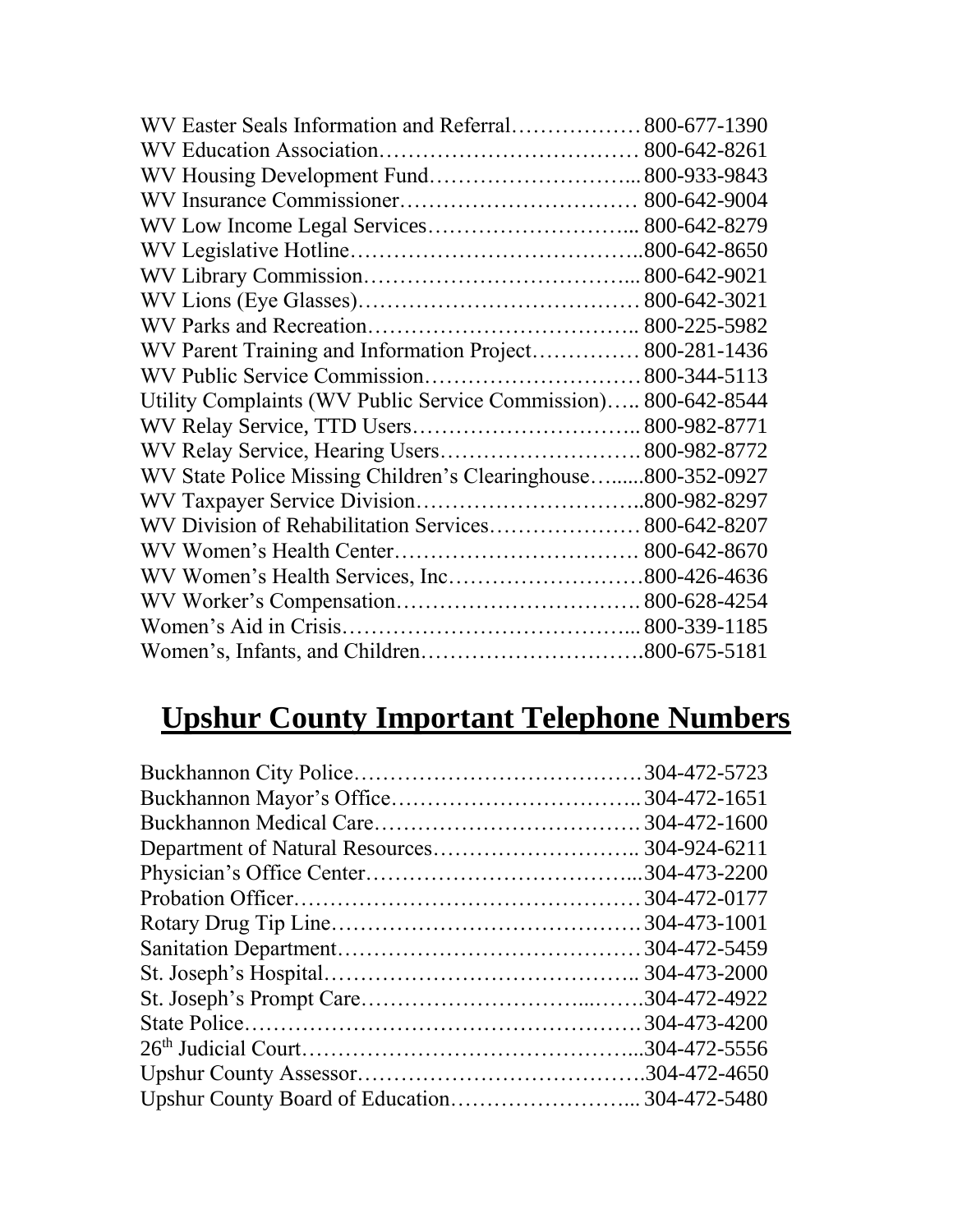| Upshur County Communications Center304-472-9550            |              |
|------------------------------------------------------------|--------------|
| Upshur County Community Corrections Day Report304-472-9548 |              |
| Upshur County Developmental Authority304-472-1757          |              |
| Upshur County Health Department304-472-2810                |              |
| Upshur County Historical Society304-472-2738               |              |
|                                                            |              |
| Upshur County Magistrate Courts304-472-2259/2462           |              |
| Upshur County Magistrate Court Clerk304-472-2053           |              |
|                                                            |              |
| Upshur County Sheriff's Department304-472-1180             |              |
|                                                            |              |
| Waste Collection Dept. - Recycling Center                  | 304-472-8949 |
| Waste Collection Dept. - Transfer Station304-472-0915      |              |
| Waste Collection Dept. - Waste Collection304-472-4443      |              |
|                                                            |              |
| WV Department of Health & Human Resources304-473-4230      |              |
|                                                            |              |

# **Upshur County Emergency Numbers**

| Drug Enforcement Administration304-623-3700        |  |
|----------------------------------------------------|--|
|                                                    |  |
|                                                    |  |
| Fire Dept. – Banks District Volunteer304-924-6864  |  |
|                                                    |  |
|                                                    |  |
|                                                    |  |
|                                                    |  |
| Fire Dept. – Warren District Volunteer304-472-7060 |  |
|                                                    |  |
|                                                    |  |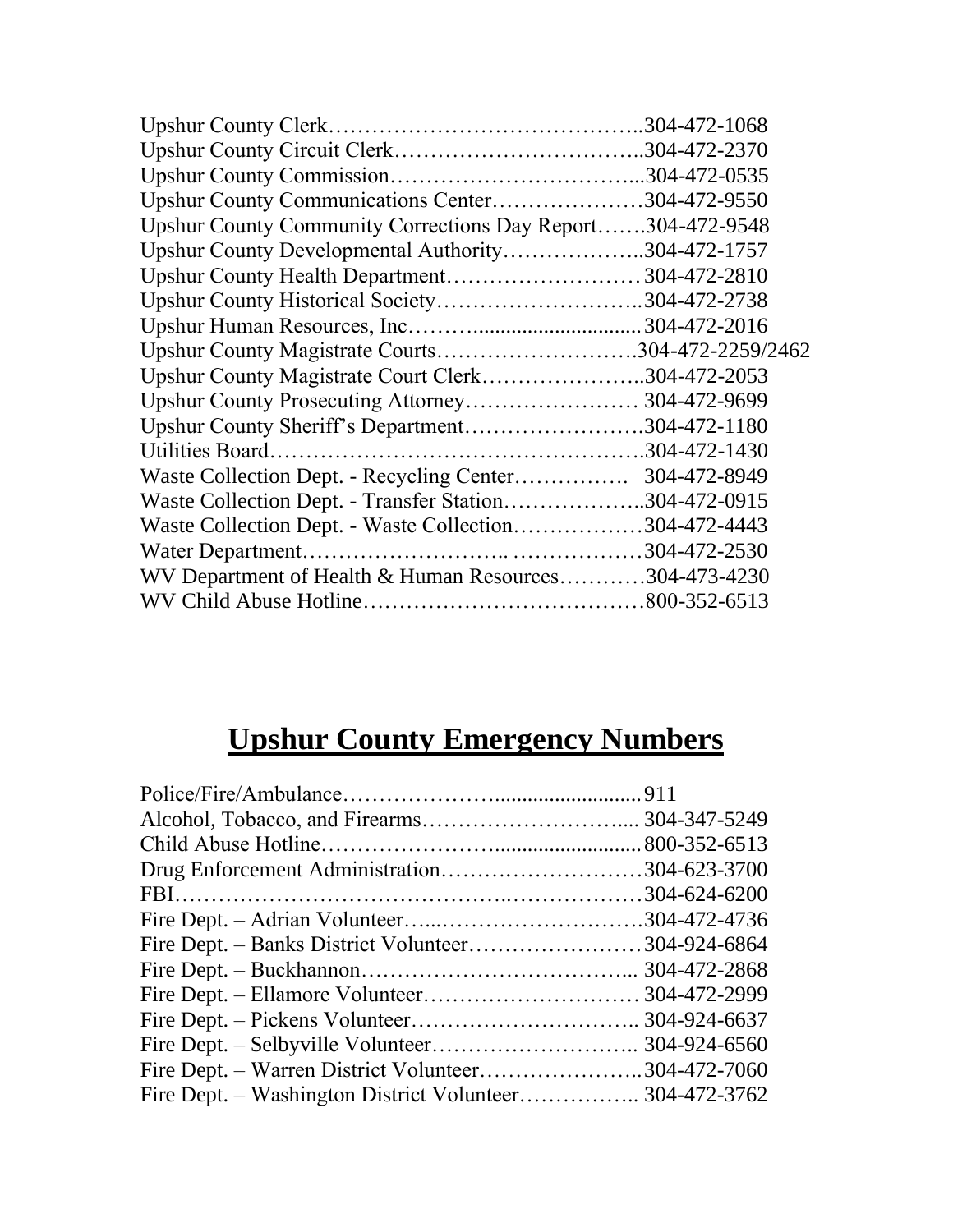| Missing Persons—WV Clearinghouse800-352-0927          |  |
|-------------------------------------------------------|--|
|                                                       |  |
| Pollution, Toxic Chemical, and Oil Spills800-424-8802 |  |
|                                                       |  |
|                                                       |  |
|                                                       |  |
| Office of Emergency Management (OEM)304-472-4983      |  |
| <b>Additional Numbers:</b>                            |  |

**Frequently Used Numbers:** 

<u> 1989 - Johann Stoff, deutscher Stoff, der Stoff, der Stoff, der Stoff, der Stoff, der Stoff, der Stoff, der S</u>

> This resource guide is provided by: The Upshur County Family Resource Network

P.O. Box 2115 Buckhannon, WV 26201